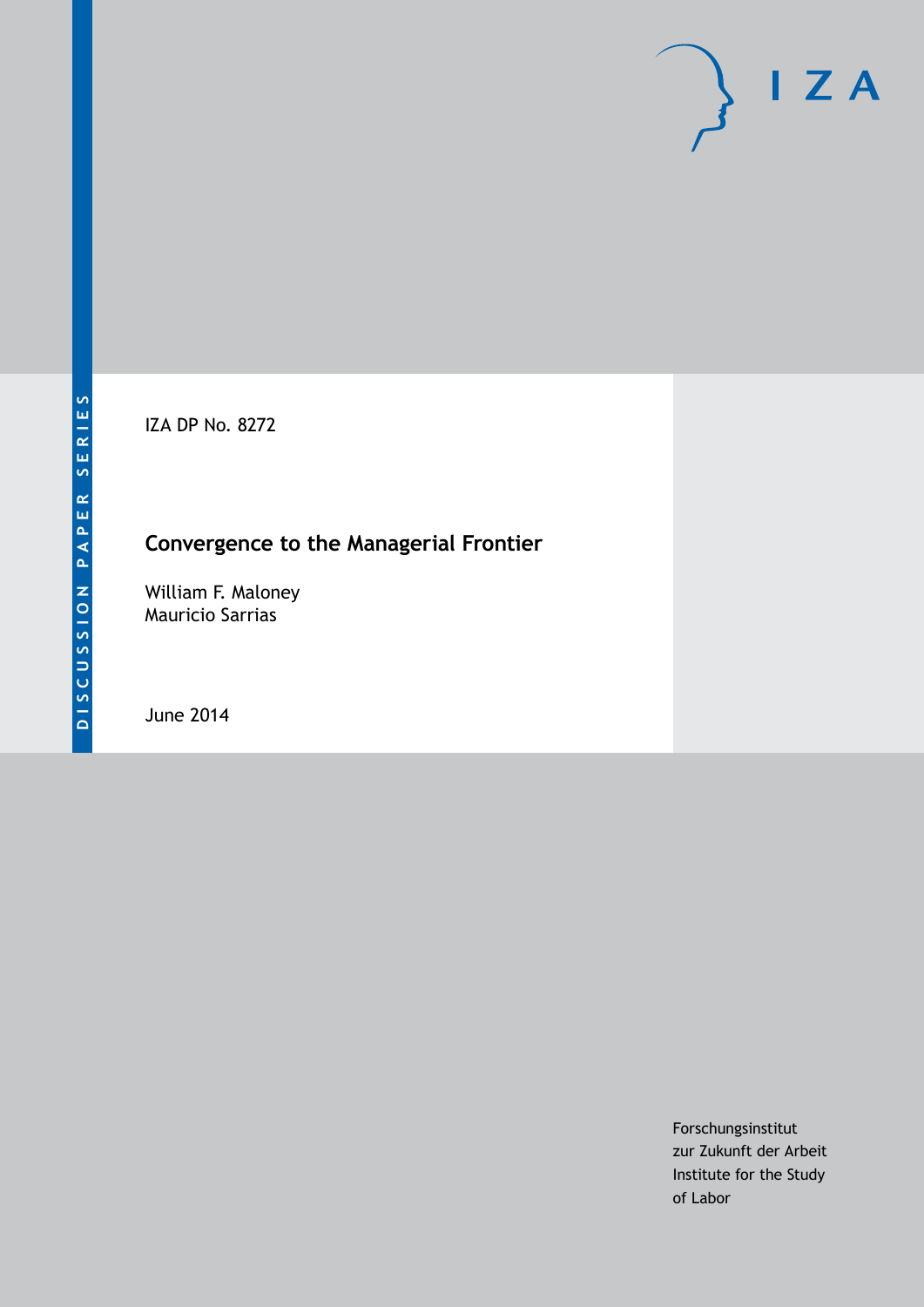# **Convergence to the Managerial Frontier**

### **William F. Maloney**

*World Bank and IZA*

#### **Mauricio Sarrias**

*Cornell University and Universidad Católica del Norte*

#### Discussion Paper No. 8272 June 2014

IZA

P.O. Box 7240 53072 Bonn Germany

Phone: +49-228-3894-0 Fax: +49-228-3894-180 E-mail: [iza@iza.org](mailto:iza@iza.org)

Any opinions expressed here are those of the author(s) and not those of IZA. Research published in this series may include views on policy, but the institute itself takes no institutional policy positions. The IZA research network is committed to the IZA Guiding Principles of Research Integrity.

The Institute for the Study of Labor (IZA) in Bonn is a local and virtual international research center and a place of communication between science, politics and business. IZA is an independent nonprofit organization supported by Deutsche Post Foundation. The center is associated with the University of Bonn and offers a stimulating research environment through its international network, workshops and conferences, data service, project support, research visits and doctoral program. IZA engages in (i) original and internationally competitive research in all fields of labor economics, (ii) development of policy concepts, and (iii) dissemination of research results and concepts to the interested public.

<span id="page-1-0"></span>IZA Discussion Papers often represent preliminary work and are circulated to encourage discussion. Citation of such a paper should account for its provisional character. A revised version may be available directly from the author.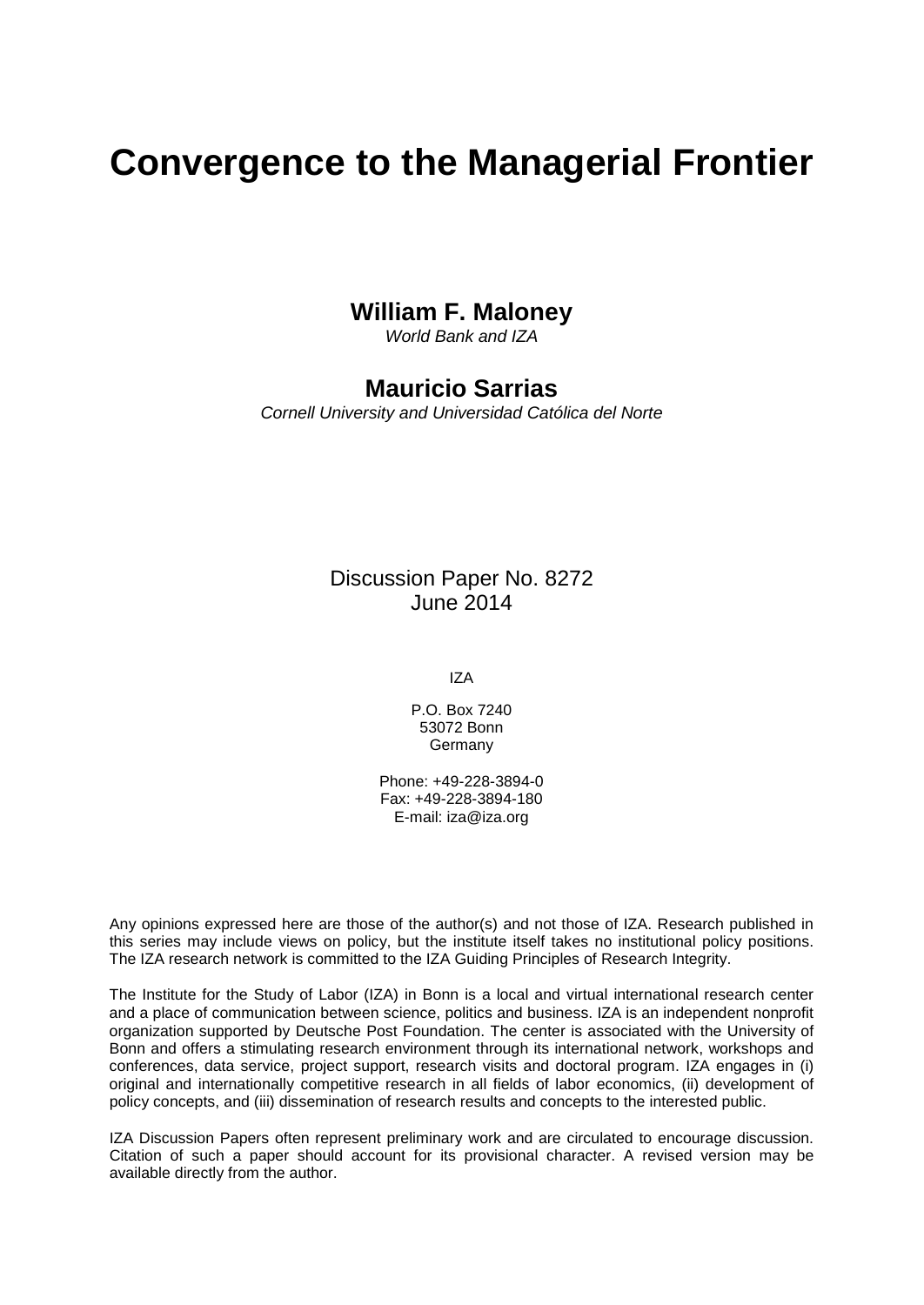IZA Discussion Paper No. 8272 June 2014

# **ABSTRACT**

## **Convergence to the Managerial Frontier[\\*](#page-1-0)**

Using detailed survey data on management practices, this paper uses recent advances in unconditional quantile analysis to study the changes in the within country distribution of management quality associated with country convergence to the managerial frontier. It then decomposes the contribution of potential explanatory factors to the distributional changes. The US emerges as the frontier country, not because of on average better management, but because its best firms are far better than those of its close competitors. Part of the process of convergence to the frontier across the development process represents a trimming of the left tail, much is movement of the central mass and, for rich countries, it is actually the best firms that lag the frontier benchmark. Among potential explanatory variables that may drive convergence, ownership and human capital appear critical, the former especially for poorer countries and that latter for richer suggesting that the mechanics of convergence change across the process. These variables lose their explanatory power as firm and average country management quality rises. Hence, once in the advanced country range, the factors that improve management quality are less easy to document and hence influence.

JEL Classification: C21, L2, M2, O33, O47

Keywords: management practices, convergence, development, quantile regression, RIF decomposition

Corresponding author:

William F. Maloney Development Research Group The World Bank 1818 H St. N.W. Washington, D.C. 20433 USA E-mail: [wmaloney@worldbank.org](mailto:wmaloney@worldbank.org)

Our thanks to Norbert Fiess, David Rosenblatt and Andrea Tokman for co-financing of the data collection in Argentina, Mexico and Chile respectively and to Nick Bloom and Renata Lemos for kindly agreeing to include these countries in their data collection effort. Thanks to Nick Bloom, Sergio Firpo, and Luis Serven for invaluable comments. Our special thanks to Laura Chioda for wisdom on employing the RIF methodology. This work partially financed by Office of the Chief Economist for Latin America, the World Bank, the Knowledge for Change (KFC) trust fund, and the World Bank Research Board.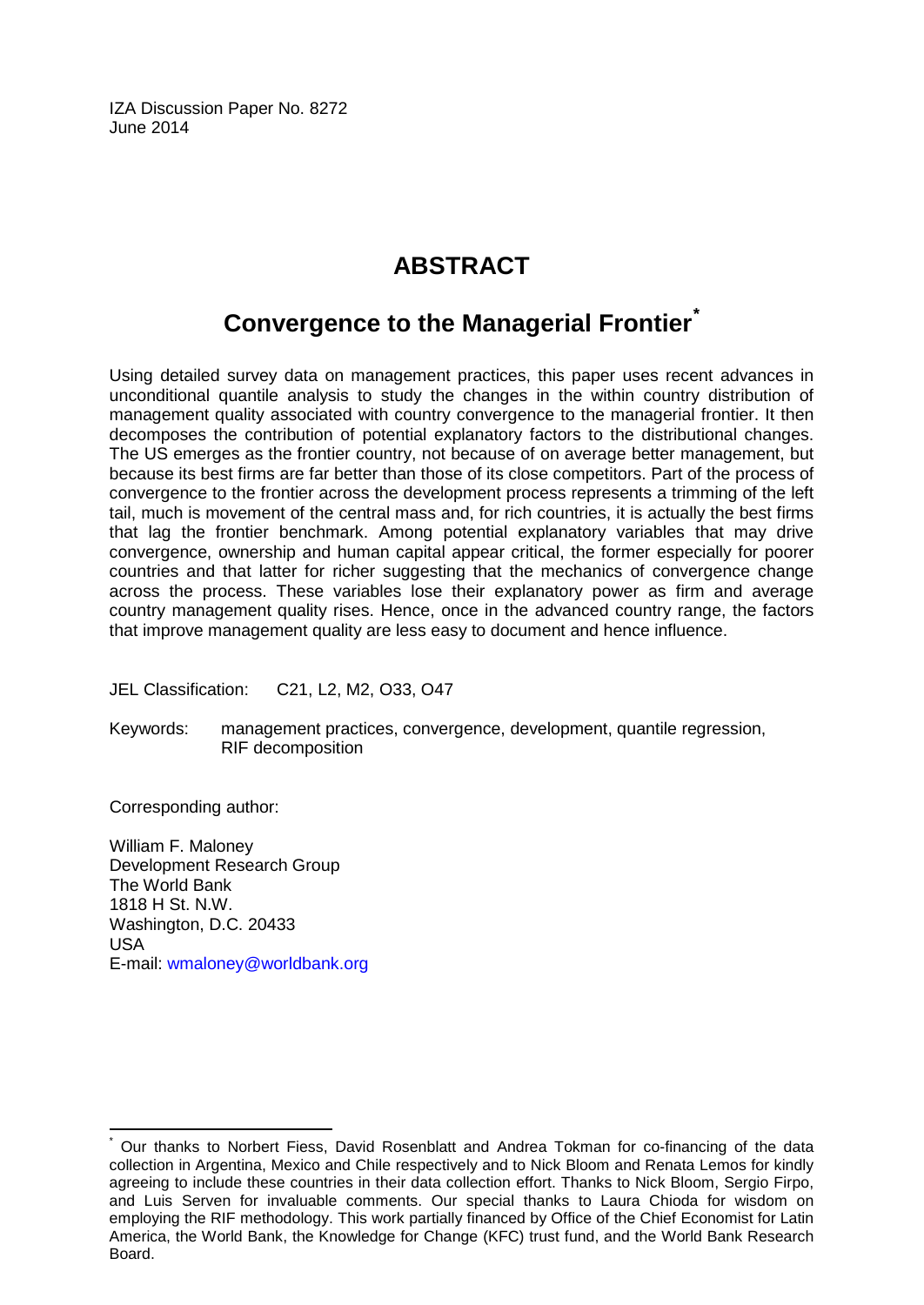### 1 Introduction

A growing literature documents the importance of management quality to productivity growth and other measures of firm progress.<sup>[1](#page-3-0)</sup> [Bloom and Van Reenen](#page-27-0)  $(2007)$  have given the field a quantum push by undertaking globally comparable surveys of management practices. For the US, Germany, the UK and Sweden, they find a correlation of their management scores with firm level productivity, growth and survival. They document large within country heterogeneity[2](#page-3-1) and identify the degree of product market competition and ownership structure as critical determinants of the average level of management quality, particularly working through the extended lower tails of the distribution.<sup>[3](#page-3-2)</sup> More recently, exploring a broader range of middle income and developing countries, [Bloom and Van Reenen](#page-27-1) [\(2010\)](#page-27-1) show average management scores to be highly correlated with aggregate labor productivity (see Figure 1). Improving managerial quality thus appears to be an important and heretofore understudied ingredient in fomenting economic development.

These findings raise the question of the process through which countries achieve such improvements. This paper uses recent advances in unconditional quantile decompositions [\(Machado and Mata,](#page-28-0) [2005;](#page-28-0) [Firpo et al.,](#page-27-2) [2009\)](#page-27-2) and the Bloom and Van Reenen international firm level data base to analyze the changes in the within country distribution of management quality associated with convergence to the managerial frontier.<sup>[4](#page-3-3)</sup> That is, we would like to know if convergence arises from progressively trimming the left tails, a more general rightward shift of the distribution due to, perhaps, the general accumulation of human capital, or perhaps the emergence of superstars in the right tails?[5](#page-3-4) Our empirical approach allows us to move beyond the central tendency and more fully characterize the entire country distribution relative to the frontier and generate estimates of the drivers of distributional

<span id="page-3-0"></span><sup>1</sup>See [Syverson](#page-28-1) [\(2011\)](#page-28-1) for a review and [Bertrand and Schoar](#page-27-3) [\(2003\)](#page-27-3); [Kaplan et al.](#page-28-2) [\(2012\)](#page-28-2); [Malmendier](#page-28-3) [and Tate](#page-28-3) [\(2009\)](#page-28-3); [Ichinowski et al.](#page-28-4) [\(1997\)](#page-28-4); [Lazear](#page-28-5) [\(2000\)](#page-28-5); [Bloom et al.](#page-27-4) [\(2013\)](#page-27-4).

<span id="page-3-1"></span><sup>2</sup>Their findings are perhaps expectedly analogous to those found for firm productivity more generally. See [Syverson](#page-28-1) [\(2011\)](#page-28-1) for a full survey of this literature; [Syverson](#page-28-6) [\(2004\)](#page-28-6); [Eslava et al.](#page-27-5) [\(2004\)](#page-27-5); [Foster et al.](#page-27-6) [\(2008\)](#page-27-6).

<span id="page-3-2"></span><sup>&</sup>lt;sup>3</sup>They conclude that "Low competition and primogeniture in family firms account for about half of the tail of poorly performing firms."

<span id="page-3-3"></span><sup>4</sup>For other work using this data see, for example, [Lemos and Scur](#page-28-7) [\(2013\)](#page-28-7) who focus on the role of firm ownership structure.

<span id="page-3-4"></span><sup>5</sup>For instance [Malmendier and Tate](#page-28-3) [\(2009\)](#page-28-3) show that compensation, status, and press coverage of managers in the United States follow a highly skewed distribution with a very small number of "superstars."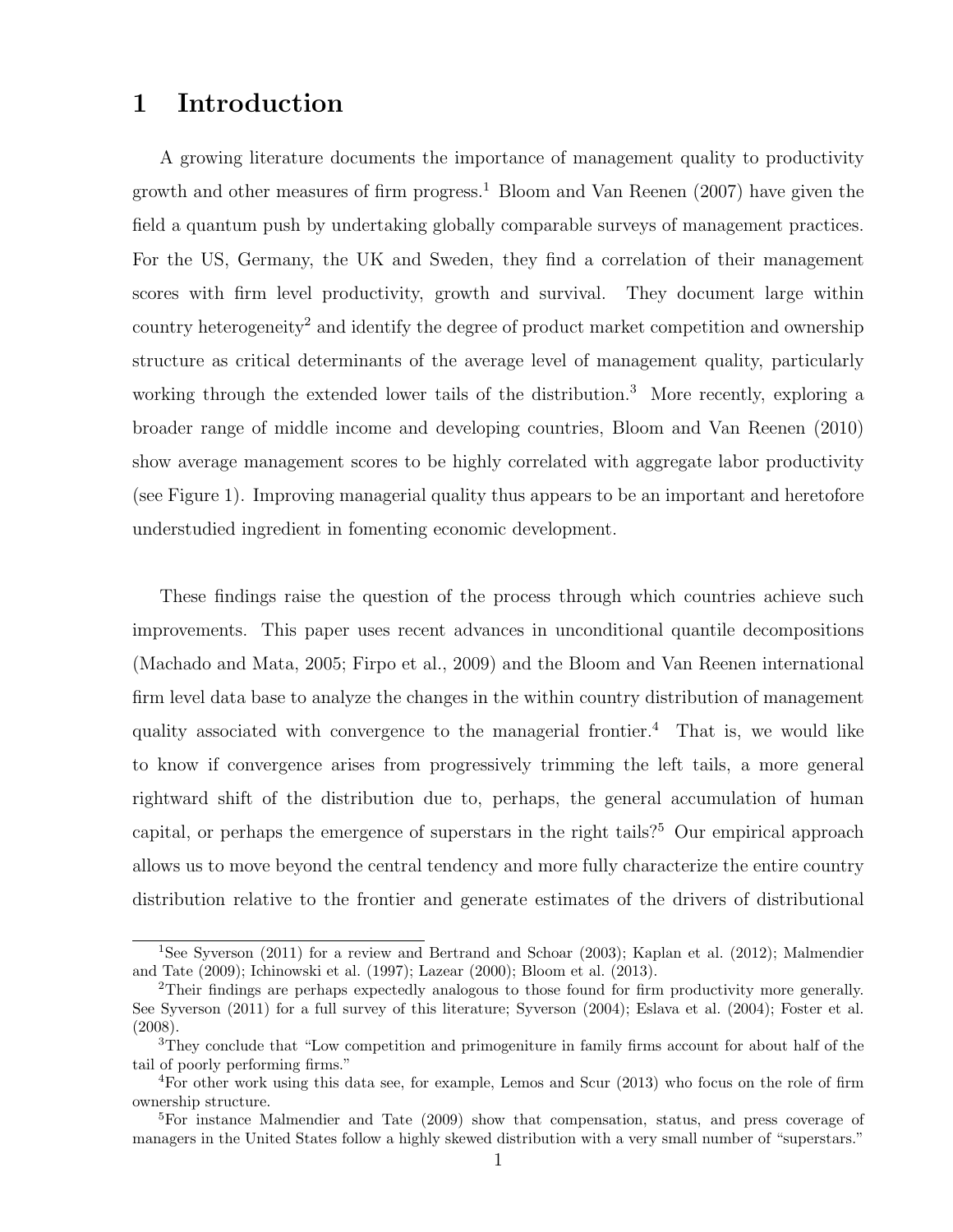shifts that are robust to the endemic non-normality.

We begin by documenting the heterogeneity in that ways in which country distributions differ from the frontier benchmark, the US, and highlight some important regularities characterizing the convergence process. While relatively longer left tails do characterize underdevelopment, this is not true among more advanced countries for whom it is the best firms that lag the frontier. Further, across the development process, the median score moves up broadly proportionately with the mean implying that movement in the overall mass of the distribution is a critical part of the process.

We then revisit the issue of which factors appear to drive these difference in managerial quality across the whole distribution, employing recent advances by [Machado and Mata](#page-28-0) [\(2005\)](#page-28-0) and [Firpo et al.](#page-27-2) [\(2009\)](#page-27-2) to decompose the contributions of covariates and coefficient differences. In particular, we confirm [Bloom and Van Reenen](#page-27-0) [\(2007\)](#page-27-0)'s findings, and recently those of [Bandiera et al.](#page-27-7) [\(2013\)](#page-27-7) about the importance of ownership and in fact find the effect emerges much more strongly across the global sample than in their four advanced country sample and is especially important for the poorest countries. Likewise, the human capital of the managers appears central, particularly among more advanced countries. This suggests that the mechanics of convergence change across the process. However, the competitiveness of the firm environment does not seem to be driving the distributions for most countries and this is especially the case, surprisingly, in the lower tails where we might expect competition to be most biting. $6$ 

Finally, the explanatory power of the covariates appears to decrease with the quality of management. That is, we can explain less in the rich countries than in the poor at every quantile, and less among the best firms than among the worst in a given country.

<span id="page-4-0"></span> $6$ As they note, competition could work either through the more rapid exit of badly managed firms and/or the inducement of greater managerial effort. They cite Syverson (2004a, 2004b) who focuses on productivity and offers supportive evidence for these predictions in his analysis of the U.S. cement industry, finding that tougher competition is associated with both a higher average level of productivity and a lower dispersion of productivity, as the less efficient tail of firms have been selected out. On the other hand, they also note that the sign is not a priori obvious. Profit margins will be lower when competition is more intense, so the rewards of the profit related component of pay will also be lower, and this could tend to depress managerial effort.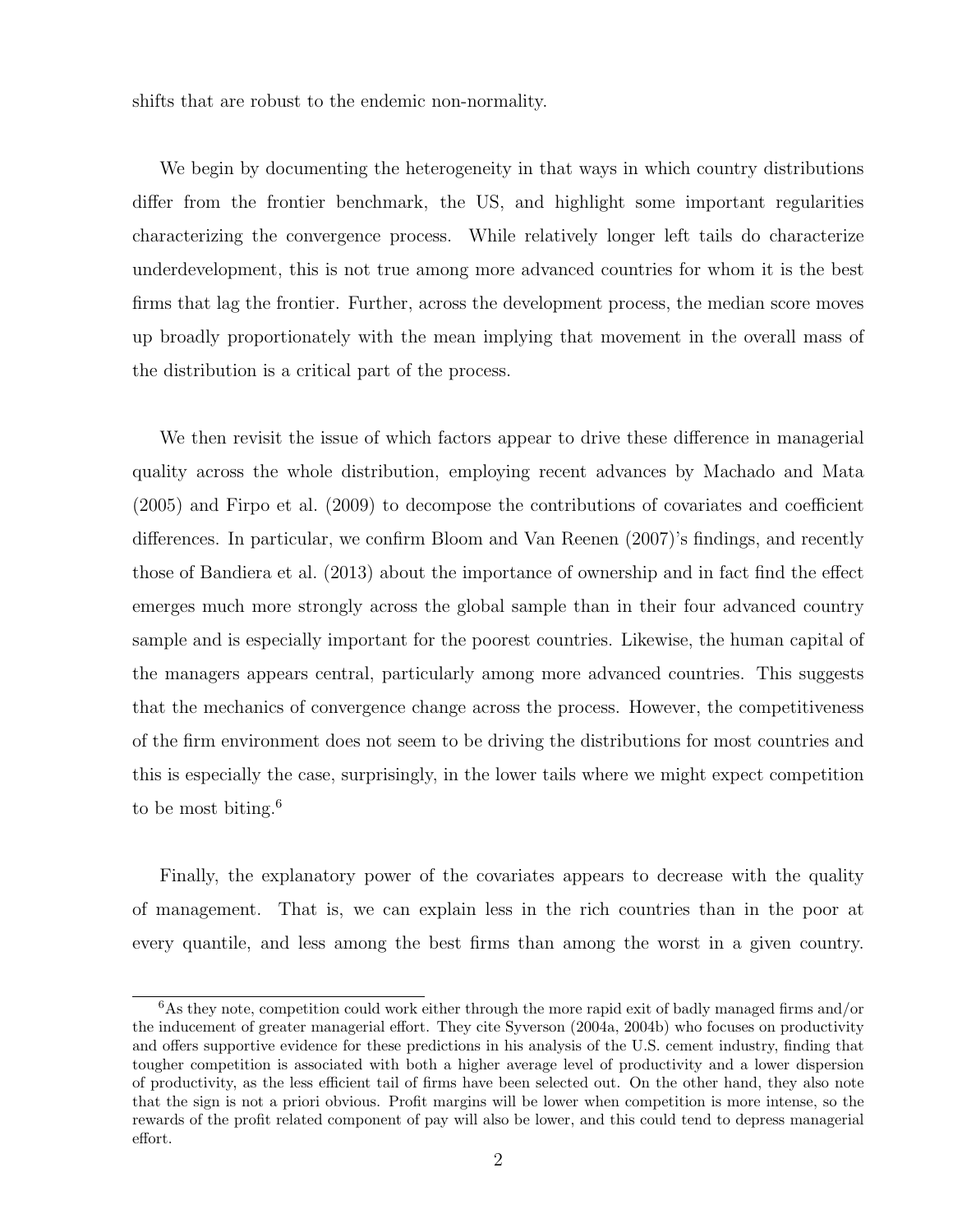This suggests that the factors leading to improved management among poor management countries are perhaps more standard, but that the marginal factor that makes a world class manager- some particular drive or ability- is likely to be harder to document.

# 2 Methodology: Estimation and Decomposition of Unconditional Quantiles

To compare distributions, track how they change over the development process, and identify what factors drive these distributional changes, quantile regression and related techniques offer a useful set of tools. As Figure 2 demonstrates, two countries with similar average managerial scores can have radically distinct underlying distributions. Country B, for instance, actually has better managers for the top 10% of firms, but the extraordinarily poor management of its worst firms offset this advantage leaving the same average score as country A which has a more symmetric distribution of scores. Quantile analysis, introduced in [Koenker and Bassett Jr](#page-28-8) [\(1978\)](#page-28-8); [Koenker and Hallock](#page-28-9) [\(2001\)](#page-28-9) permits quantifying these difference by estimating curves where approximately  $\tau$ % of the residuals lie below the regression line and  $(100 - \tau)\%$  above. The  $\tau^{th}$  quantile of Y conditional on Z is given by:

$$
Q_{\tau}(Y_i|Z_i) = Z_i'\beta(\tau) \tag{1}
$$

where  $\beta(\tau)$  is the slope of the quantile line and thus gives the effect of changes in Z on the  $\tau$ -th conditional quantile of Y. A straightforward application permits capturing how two distributions differ:

$$
M_i = \sum \delta_{ij} + f(\varepsilon_i, d_j) \tag{2}
$$

where  $M_i$  is the management score of firm i,  $\delta_{ij}$  is an indicator variable that takes a value of 1 for firm i if it is in country j and 0 otherwise. The error term reflects the fact that the distribution of the errors is an unspecified function of the particular categorical dummy  $d_i$ and is thus, by definition, heteroskedastic.<sup>[7](#page-5-0)</sup> In figure 2, for  $j = B$ ,  $d_{B,50}$  slightly less than

<span id="page-5-0"></span><sup>&</sup>lt;sup>7</sup>If there are outliers, or the distribution of the disturbances is non-normal, quantile estimates of these effects are efficient and consistent unlike OLS. Median regression ( $\tau = 0.5$ ) and OLS give the same results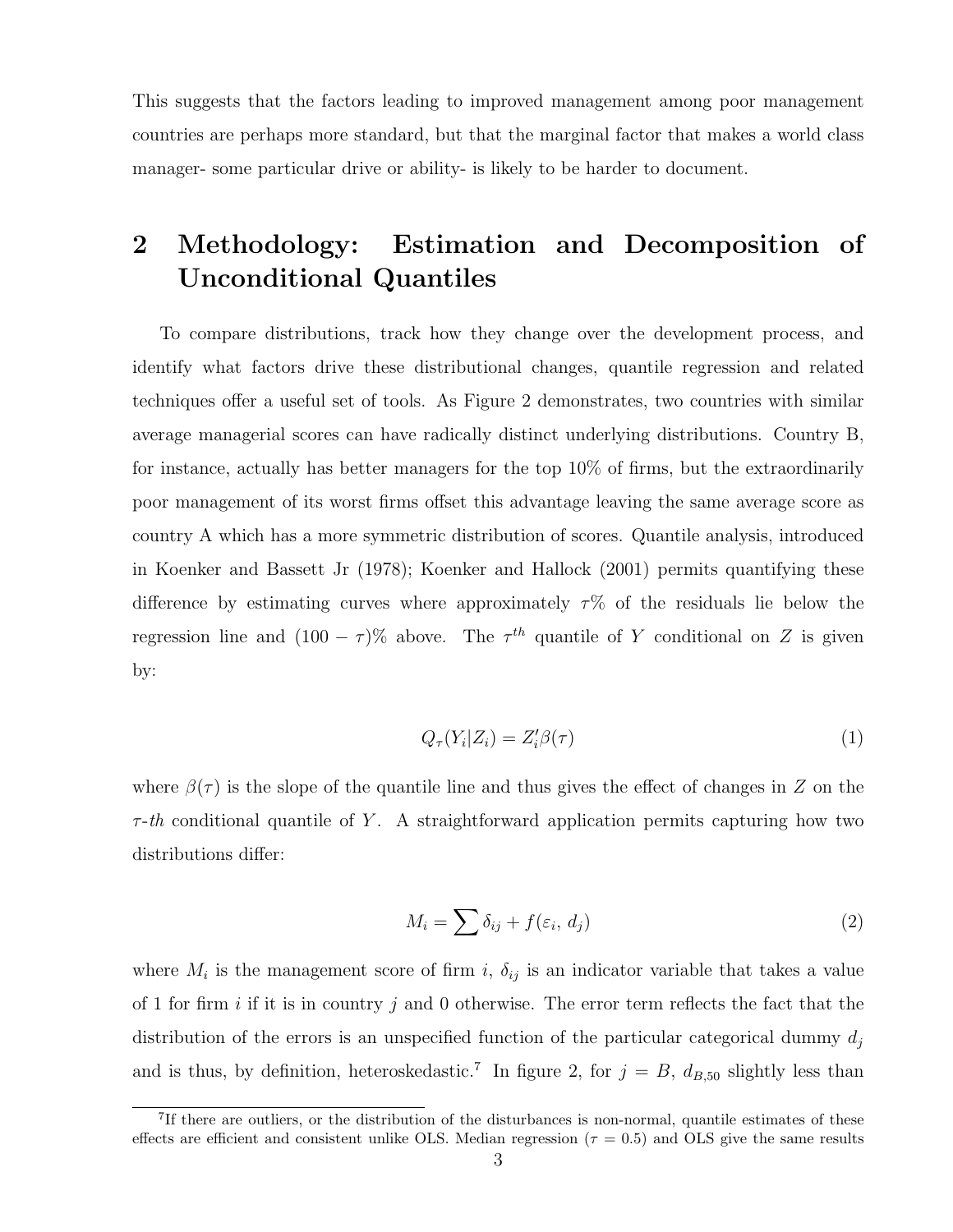0 suggests that the two distributions are closely centered, but that country B's median is slightly lower. However, at the  $10^{th}$  quantile,  $d_{B,10} < 0$  and  $d_{B,50}$  implies that we have long left tails comprising firms that are especially bad, rather than the distribution simply being uniformly shifted left.  $d_{B,90} > 0$  gives us evidence of the superiority of country B's best firms relative to those of A. Together, these three (20 in the next section) coefficients help describe the shape of the distribution of country  $B$  relative to  $A$ .

Moving beyond description of distributions, we want to understand the impact of covariates on unconditionally bad or good firms. Conventional quantile analysis, which estimates conditional quantiles, is not appropriate. That is, if we run management quality on human capital and ownership structure, the coefficient estimates at the  $10^{th}$  quantile do not correspond to the worst firms, but rather the worst firms conditional on the covariates. In this case, a firm in the  $10^{th}$  quantile might be an excellently managed firm, but one which one would expect to be better given, for instance, its high level of human capital.

Recent work has allowed the decomposition of the contribution of each factor across the distribution of the unconditional dependent variable. Traditionally, the classical Oaxaca-Blinder (OB) (see [Oaxaca,](#page-28-10) [1973;](#page-28-10) [Blinder,](#page-27-8) [1973\)](#page-27-8) method is the basic tool that enables us to decompose management score mean differential between respective countries. The standard assumption used in these decompositions in that the outcome variable,  $Y$ , is linearly related to the covariates, X, and that the error term  $\epsilon$  is conditionally independent of X:

$$
Y_{ji} = \beta_{j0} + \sum_{k=1}^{K} X_{ik} \beta_{jk} + \epsilon_{ji}, \quad j = A, B,
$$
 (3)

where Y is the management score, X is the vector of covariates and  $\mathbb{E}(\epsilon_{ii}|X_i) = 0$ . Thus, the overall difference in average outcomes between  $A$  and  $B$ 's managers,

$$
\widehat{\Delta}^{\mu}_{O} = \overline{Y}_{B} - \overline{Y}_{A}
$$

can be written as:

when the distribution is symmetric.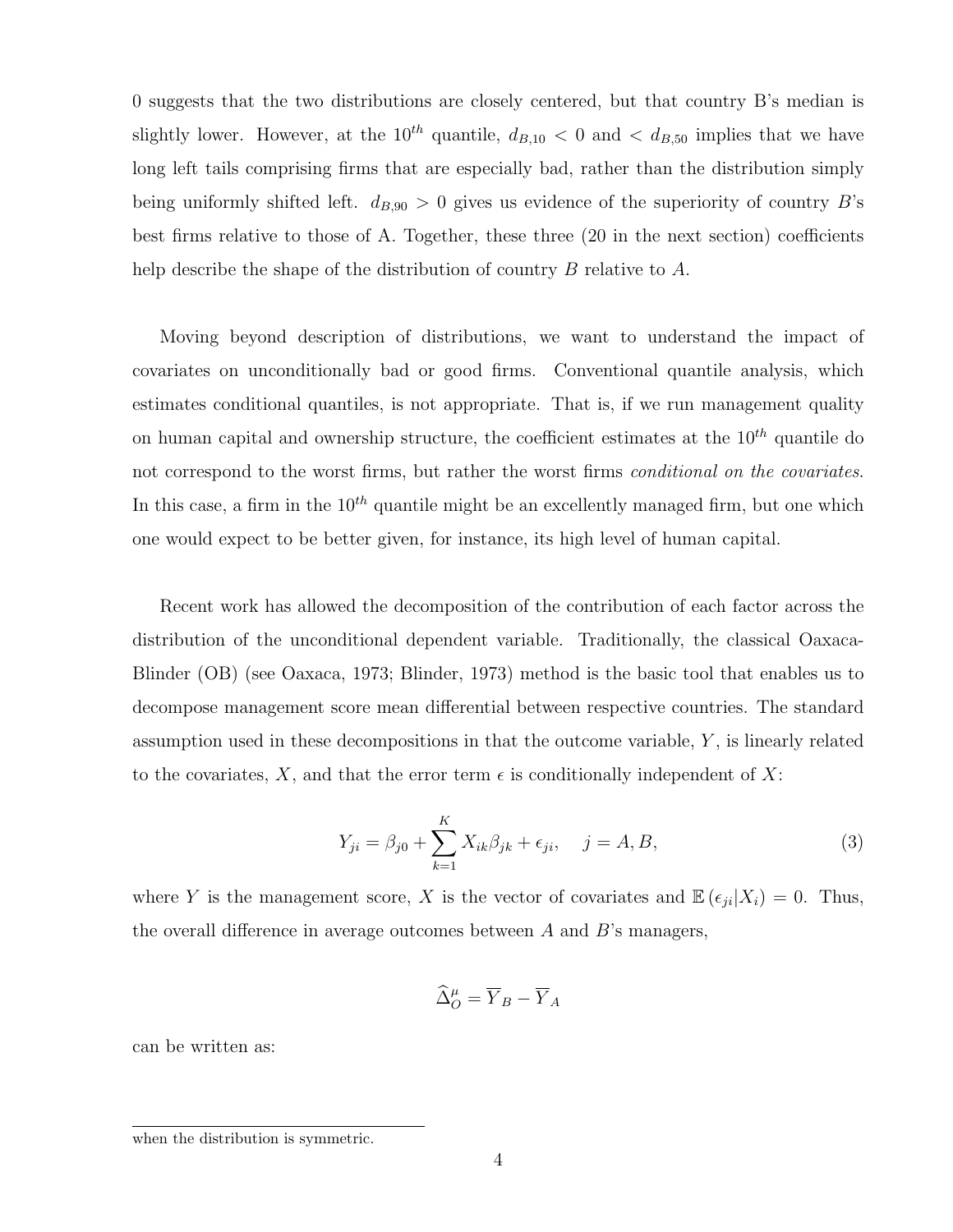<span id="page-7-1"></span>
$$
\widehat{\Delta}_{O}^{\mu} = \left(\widehat{\beta}_{B0} - \widehat{\beta}_{A0}\right) + \sum_{k=1}^{K} \overline{X}_{Bk} \left(\widehat{\beta}_{Bk} - \widehat{\beta}_{Ak}\right) + \sum_{k=1}^{K} \widehat{\beta}_{Ak} \left(\overline{X}_{Bk} - \overline{X}_{Ak}\right)
$$
(4)

where  $\widehat{\beta}_{j0}$  and  $\widehat{\beta}_{jk}$  are the estimated intercept and slope coefficients, respectively, of the regression models for countries  $j = A, B$ . The first term in the equation is what is usually called the unexplained effect in OB decomposition the gap due to differing "returns" to the covariates (differences in coefficients). The second component is a composition effect, which is also called the explained effect (by differences in covariates) in the OB decomposition.[8](#page-7-0) However, we are interested in what drives movements in the entire distribution of management quality and the OB method applies only at the mean. However, there is no easy analogy in the quantile case since while, at the mean, each coefficient is interpreted as the effect of increasing the average value of X on the (unconditional) average value of  $Y$ , in the quantile case it the impact on the conditional quantile [\(Fortin et al.,](#page-27-9) [2011\)](#page-27-9). Put differently, the law of iterated expectation does not hold in the case of quantiles.

In order to overcome this problem, [Machado and Mata](#page-28-0) [\(2005\)](#page-28-0) (MM) propose estimating quantile regressions for all  $\tau \in (0,1)$  as the way characterizing the full conditional distribution of Y given X and then using these estimates to construct the different components of the aggregate decomposition using simulation methods. Though we tabulate the results using this technique, it does not allow detailed decomposition because it does not satisfy the adding-up property (see [Machado and Mata,](#page-28-0) [2005;](#page-28-0) [Fortin et al.,](#page-27-9) [2011\)](#page-27-9).

A recent approach that allows us to disaggregate each component uses the recentered influence function (RIF) regressions proposed by [Firpo et al.](#page-27-2) [\(2009\)](#page-27-2). The central insight of this procedure is that decomposing proportions is easier than decomposing quantiles. More formally, the procedure consists in using the recentered influence function for the distribution statistic of interest instead of the usual outcome variable Y as the dependent variable. The RIF for a given quantile can be written as:

<span id="page-7-0"></span><sup>&</sup>lt;sup>8</sup>Both the OB and the techniques discussed below of course examine the partial effects of the covariates. Induced effects through other covariates are attributed to them.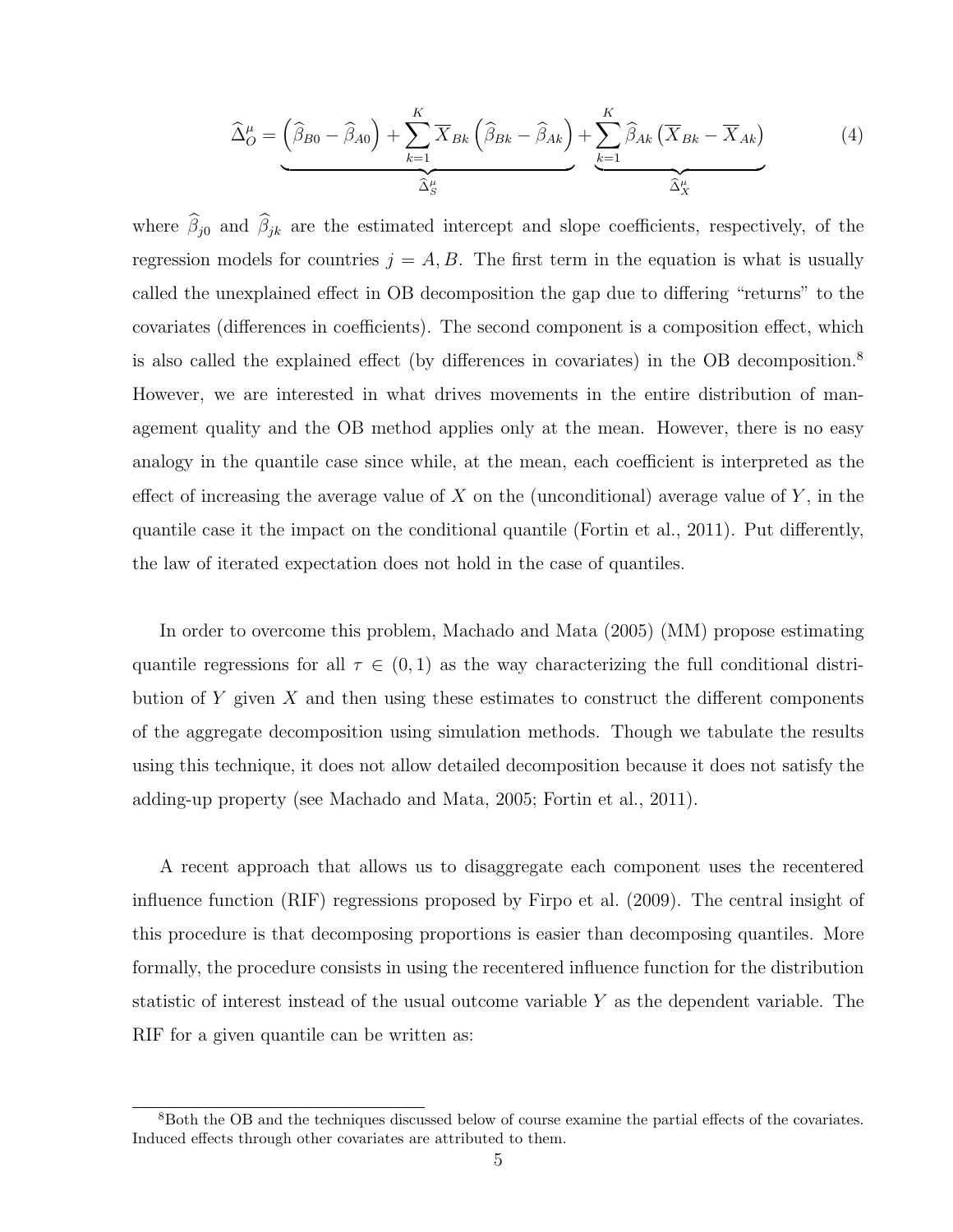$$
RIF(y; Q_{\tau}) = Q_{\tau} + \frac{\tau - \mathbb{1}\{y \le Q_{\tau}\}}{f_{Y}(Q_{\tau})}
$$
\n(5)

where  $f_Y$  is the marginal density function of the score management and  $\mathbb{1}\{\}$  is an indicator function. [Firpo et al.](#page-27-2) [\(2009\)](#page-27-2) show that if the RIF regression  $\mathbb{E}(RIF(y; Q_{\tau})|X)$  is well modeled by the linear regression model  $\mathbb{E} (RIF(y; Q_{\tau}) | X) = X\beta$ , then the coefficients represents the mean marginal effects of the explanatory variables on the quantiles of  $Y$ . Since the true  $RIF(y; Q_{\tau})$  is not observed, we can use its sample version  $\widehat{RIF}(y; \widehat{Q}_{\tau})$ . Replacing the unknown quantities by the corresponding estimator we have:

$$
\widehat{RIF}(y; \widehat{Q}_{\tau}) = \widehat{Q}_{\tau} + \frac{\tau - 1\left\{y \leq \widehat{Q}_{\tau}\right\}}{\widehat{f}_{Y}(\widehat{Q}_{\tau})}
$$
(6)

where  $\hat{Q}_{\tau}$  is the  $\tau^{th}$  sample quantile and  $f_Y$  is the kernel density estimator. A typical OB decomposition can be performed over  $\widehat{RIF}(y; \widehat{Q}_\tau)$ .

Summarizing, the quantile is non-linear functional form of the distribution and therefore the OB decomposition, which is based on the expectation, cannot be simply applied to quantiles. Using RIF method allow us to linearize the quantile and then use the OB decomposition.

In performing the decompositions, we also take into account two important issues. First, the decomposition results for categorical predictor, such as our ownership variables, depend on the choice of the omitted base category. To overcome this problem, we follow the normalization procedure proposed by [Yun](#page-28-11) [\(2005\)](#page-28-11) which restrict the coefficients for the single categories to sum to zero, that is, to express effects as deviations from the grand mean. The second issue is that the results can vary depending on whether we use the coefficient of group  $B$  or  $A$  in equation [4.](#page-7-1) In this work we follow [Jann](#page-28-12) [\(2008\)](#page-28-12)'s suggested approach which uses the coefficient from a pooled regression (with a group indicator) over both groups as an estimate of  $\beta^*$ .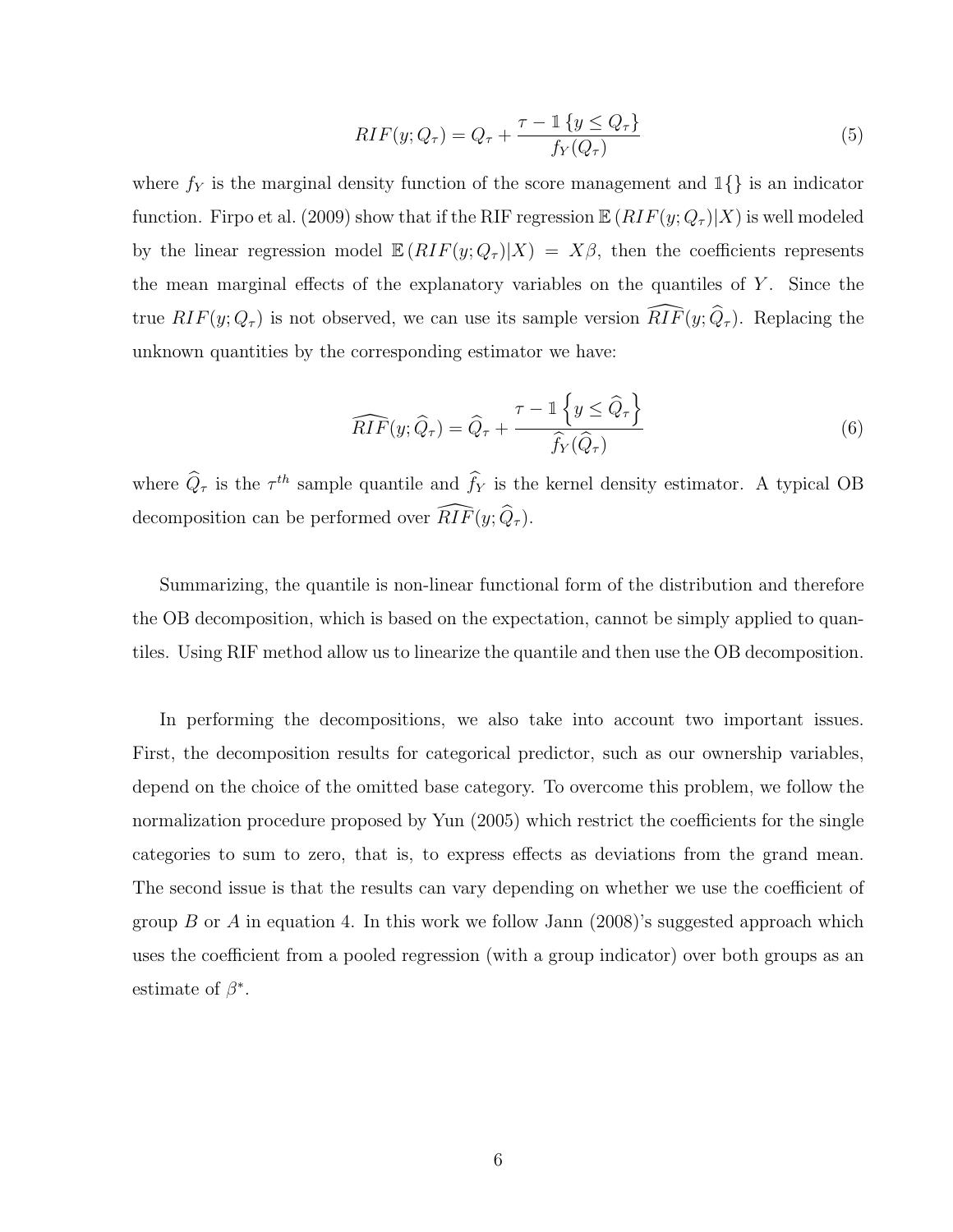### 3 Describing the Distribution of Managerial Quality

#### 3.1 Measuring Management Practices

The sampling methodology is taken from [Bloom and Van Reenen](#page-27-0) [\(2007\)](#page-27-0) and the reader is referred to that work for detail.<sup>[9](#page-9-0)</sup> For most countries in the global sample, the sample of firms to be interviewed is drawn from BvD Orbis which collects comparable information on firms worldwide. The sample is further restricted to manufacturing companies between 50 and 5000 employees. Hence, the generally low poor country scores are not driven, for example, by an exaggerated informal sector.<sup>[10](#page-9-1)</sup> A random sample is then extracted to be interviewed with attention paid to ensuring that both small and large firms are interviewed within the size band. The sample is thus representative of medium-sized manufacturing firms.

Table 1 presents the summary statistics by country. Because our later analysis will require standardization of the management variables, the  $z$  statistic is presented below the raw management score in the first line. Table 2 offers a more compact presentation of the statistics for high management score  $(z > 0)$  and low management  $(z < 0)$  countries which maps broadly to rich and poor countries.

In terms of the size of firms in the sample, poor country firms in the sample tend to be smaller than in richer countries, although there is a fair amount of dispersion. The largest mean firms sizes are found in the US (1,254), Germany (937), China (960), Australia (847) and the UK and France (828). In a middle group of between 400 to 700 we find all the Latin American countries, Greece, India, Italy, Japan, Poland, the Republic of Ireland and Sweden. Among the smallest average size we find New Zealand (265) and Portugal (339).

Whether or not a firm is a subsidiary of a foreign or domestic multinational is not known until the end of the survey when the firm is asked for ownership information.

<span id="page-9-0"></span><sup>9</sup>The additional Latin American data financed by the present authors was collected by their survey team and is hence fully consistent.

<span id="page-9-1"></span><sup>&</sup>lt;sup>10</sup>Orbis does not provide a good sampling frame for some countries. The UK data, for example, comes from Companies House. Chile is also not drawn from Orbis.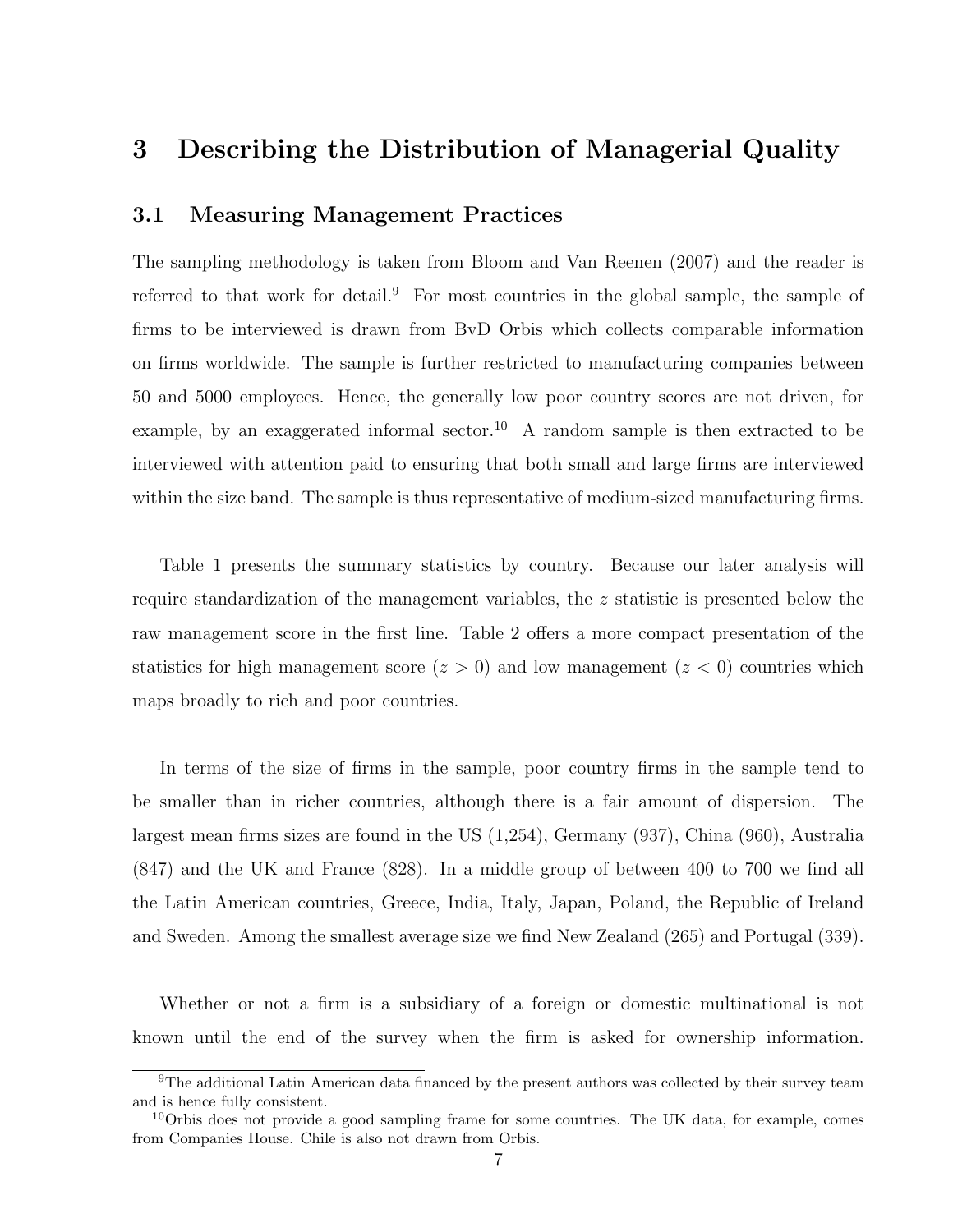Here, again, we see substantial variance across the sample. The highest shares are, again, found among the most advanced countries. France (.74), Sweden and Australia  $(0.67)$ , Germany  $(0.64)$ , Greece  $(0.61)$ , UK  $(0.58)$ . A middle group, from roughly  $0.4$  to  $0.55$ includes Poland, Republic of Ireland, Portugal, the US Italy, China and New Zealand. The lowest group runs from India (.22) to Chile (.38) and includes the Latin Countries and Japan.

Analysts then call the management of these firms and code the perceived responses to a detailed set of questions. [Bloom and Van Reenen](#page-27-0) [\(2007\)](#page-27-0) have developed an interview-based evaluation tool that defines and scores firms from 1 ("worst practice") to 5 ("best practice") on 18 basic management practices used by industrial firms. These practices are grouped into four broad areas: operational management techniques, systematic performance monitoring, appropriate target setting, and talent management. The composite score aggregates over all 18 dimensions.

#### 3.2 Establishing the Managerial Frontier.

Tables 1 and 3 suggest that if we restrict the sample to only those firms for which we have the complete set of explanatory covariates, Japan has the highest mean management score followed closely by the US, Germany and Sweden. Clearly, this ranking depends somewhat on the weighting of sub components: Japan dominates in Target Management and Personnel Policies, but lags the US in Operations and Monitoring. Overall, however, the correlation among these sub components is sufficiently high that the ranking is not dramatically changed by moderately different weighting schemes. Further, when we allow the data to choose the weights by extracting the first factor across all of the sub measures (column 4), the ranking is not dramatically altered.

However, we are concerned with the entire distribution of quality and not just the mean. Figures 3 report the kernel density plots of each country against the US and calculates the Kolmogorov-Smirnov test which takes as its null the equivalence of the entire distribution. For only three countries, Germany, Japan and Sweden, we cannot reject equivalence with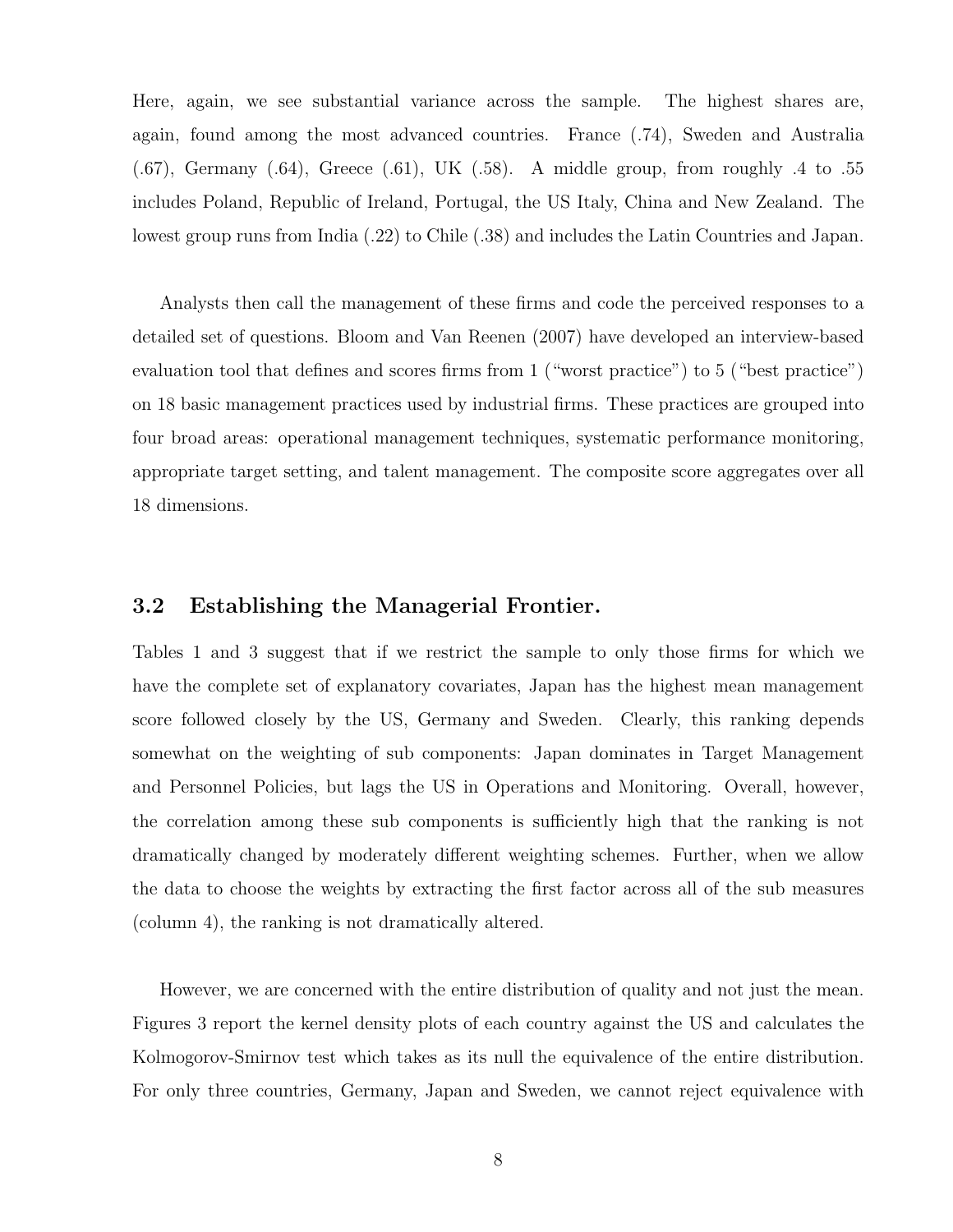the US distribution.<sup>[11](#page-11-0)</sup> For two of the three countries in the original [Bloom and Van Reenen](#page-27-0) [\(2007\)](#page-27-0) sample, the UK and France, equivalence is emphatically rejected. To quantify these patterns more robustly, Table 4 presents quantile regressions of each country against the US at the  $10^{th}$ ,  $50^{th}$  and  $90^{th}$  quantiles. Rendering the previous discussion of ranking of mean quality somewhat moot, Sweden, Germany and Japan show no significant difference with the US at the median  $(50<sup>th</sup>)$  while all other countries do. What is striking, however, is that the three frontier countries lag the US importantly (and Germany and Japan statistically significantly so) at the  $90^{th}$ . That is, while the US does not have significantly better median firms than its close competitors, its best firms are better and by a substantial amount (.2). Japan more than offsets its weaker performance here by having significantly better firms at the lower tail to give it the highest mean value. But overall, the superior performance of the US at the upper tail suggests that Bloom and Van Reenen's treatment of the US as the frontier- the best of the best- is justified and we follow their lead for the rest of the paper.

### 3.3 What Distributional Changes Characterize the Process of Convergence?

Figure 4 pushes this simple quantile exercise further to allow us to graphically identify where the distributions most diverge. Every country in the sample is paired with the US data and a quantile regression is run of management quality on a constant, capturing the US, and dummy corresponding to the individual country as described earlier. The estimation is run for each viniventile  $(1/20<sup>th</sup>)$  of the distribution and the coefficient on the dummy, capturing the difference with the US score, and the standard errors are plotted (see [Koenker](#page-28-9) [and Hallock,](#page-28-9) [2001\)](#page-28-9). This allows us to graphically detect whether the coefficient of one quantile lies outside the confidence interval of another. The upper left-most panel in figure confirms the obvious. For the US, the higher quantiles have higher scores and significantly so. The standard errors are relatively small and the coefficients drift out of the confidence interval confirming that, indeed, the  $50<sup>th</sup>$  quantile is significantly better than the  $25<sup>th</sup>$ .

<span id="page-11-0"></span> $11$ In each case, and in particular, Japan, there is more mass at the center of the distribution and less in the tails, perhaps reflecting the smaller sample sizes: US (256), Sweden (208), Japan (53), Germany (116) which would, *ceteris paribus*, generate fewer extreme observations.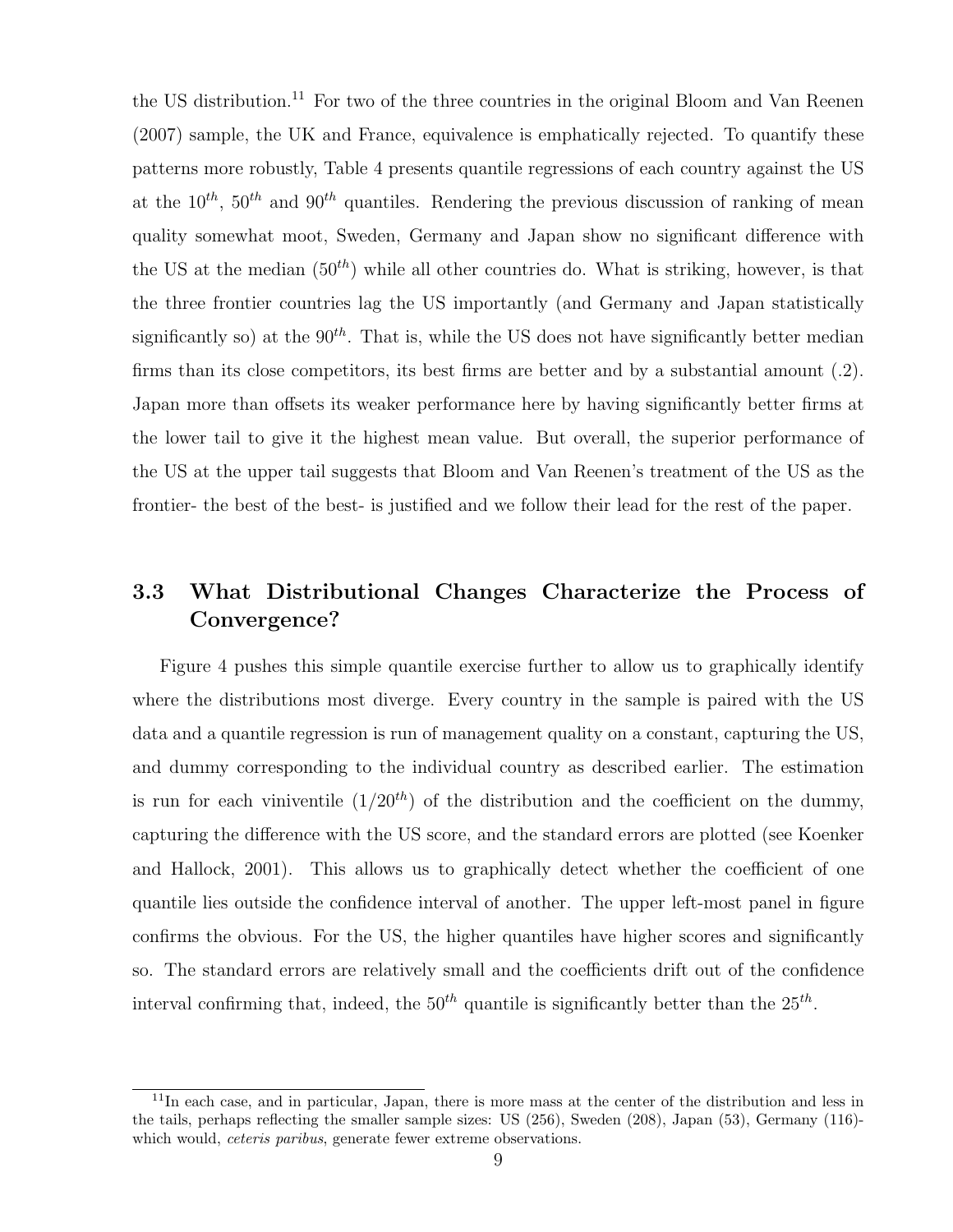The pattern of evolution across quantiles offers a more precise description than the simple kernel plots in Figures 3 about how the distributions differ with the US.<sup>[12](#page-12-0)</sup> Together with Table 4, the picture that emerges is provocative. A close look at, for instance, the Latin countries- Argentina, Brazil, Chile and Mexico suggests an important first observation- every decile is below that of the US and in no case does any confidence interval include zero (at the very top of the graph) which, were it the case, would suggest that the point estimates of the Latin country and the US were statistically indistinguishable: Latin firms do significantly worse across the entire distribution. Further, in the case of Argentina, Brazil and Mexico, India, Greece, Republic of Ireland and Northern Ireland, the slope of the quantile curves is positive suggesting that, indeed, the lower quantiles differ from the US by more than the upper: The left tails appear extended. The fact that in Table 4 the coefficients on the  $10^{th}$ ,  $50<sup>th</sup>$  and  $90<sup>th</sup>$  are statistically different from each other confirms that this non-uniform shift to the left is statistically significant in these cases.

However, this is not always the case. In Chile the overall impression is of a relatively constant difference with the US. Although estimates of the lower quantile in Table 4 appear to be driven by an idiosyncratic drop at that point in the distribution, overall, Chilean firms are about .55 below the US with no especially long left tails. In fact, as is also the case for Australia, Germany, Italy, New Zealand, and Sweden, whatever difference with the US appears to be relatively uniform across the distribution or even declining as we move up the distribution.

As a way of identifying any regularities across the trajectory of improved average management quality, Figure 5 plots two sets of summary statistics against the mean z score. The left panel plots the coefficient on the difference between the individual country and the US at the median, effectively the  $50<sup>th</sup>$  quantile of each of the graphs in Figure 4 (estimates in Table 4). What is clear is that the quality improvement process is not just happening at the tails. Moving from India to Sweden and Germany, we see the median firm moving from .8 behind the US to .1. The center of the mass is moving nearly as much as the mean.

<span id="page-12-0"></span><sup>&</sup>lt;sup>12</sup>There appears to be a jump up in quality at the very bottom, suggesting that it is not the very worse firms that drive the US/Brazil difference. However, the "edge" quantiles are very hard to estimate and the standard errors are large enough to make telling such a story with confidence difficult.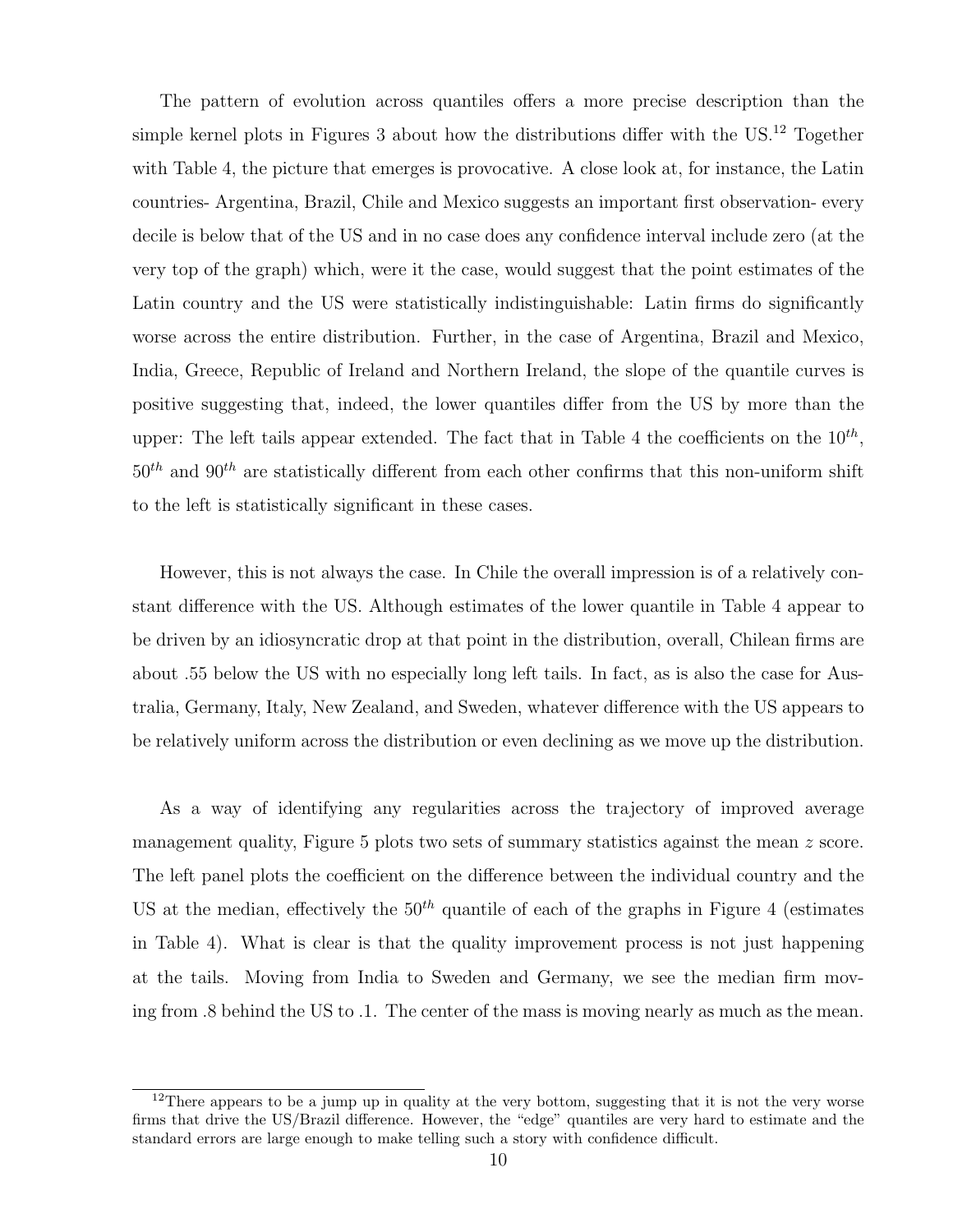The right panel of Figure 5 then asks whether the evolution over the development process also involves a progressive reduction in lower tails or the emergence of superstars. It plots the ratio of the coefficient on the 90<sup>th</sup> over the coefficient on the 10<sup>th</sup>. That is, it takes the gap with the US distribution at the  $90^{th}$  divided by the gap at the  $10^{th}$ . If the distribution is uniformly shifted at the extremes from the US, then the value will be 1. If the gap is larger among the worst firms, then the ratio will be less than 1. If among the best, it will be greater than 1.

The graph is striking. There is a clear upward slope, even dropping Sweden and Germany, suggesting that while for many low average management quality countries, the ratio is below 1, as we approach the frontier, the  $90^{th}$  to  $10^{th}$  ratio increases to above 1. This suggests that our earlier finding in section 3.2 that the frontier countries lag the US more in their best firms is part of a more systematic evolution across the development process. Below  $z = 0$ , the tendency is for lower tails the be more and more the defining feature. Most fall below 1 (along with Great Britain, and Italy), but with the exception of Great Britain and Italy, all countries with  $z > 0$  lag at the top.

Due to confidentiality issues, our data base lacks the industry level dummies. However, another available subset of the data does include these although at the cost of fewer covariates and figure A.1 in the annex replicates figure 5 controlling for possible industry effects. The basic pattern is bourne out.

A notable exception is China where the gradient in Figure 4 shows a very strong downward slope: relative to US firms, the median Chinese firm is substantially worse than Latin firms are, for example. But the bottom tail is only .3 points below the worst of US firms, a situation unequaled by, for instance, any of the Latin cases. Most strikingly, the top of its firms are among the worst in the sample .9 points below the comparable US quantile. Also striking (not shown) is that in terms of Clarity of Goals and Measurement sub score, China ranks first in the world, but both in elements of just in time management or long run strategic thinking, they are among the worst. Both sets of findings are arguably consistent with [Cooke](#page-27-10) [\(2008\)](#page-27-10)'s review of five industries in China. He finds that though aggregate production growth has been impressive, at the individual firm level the country lags in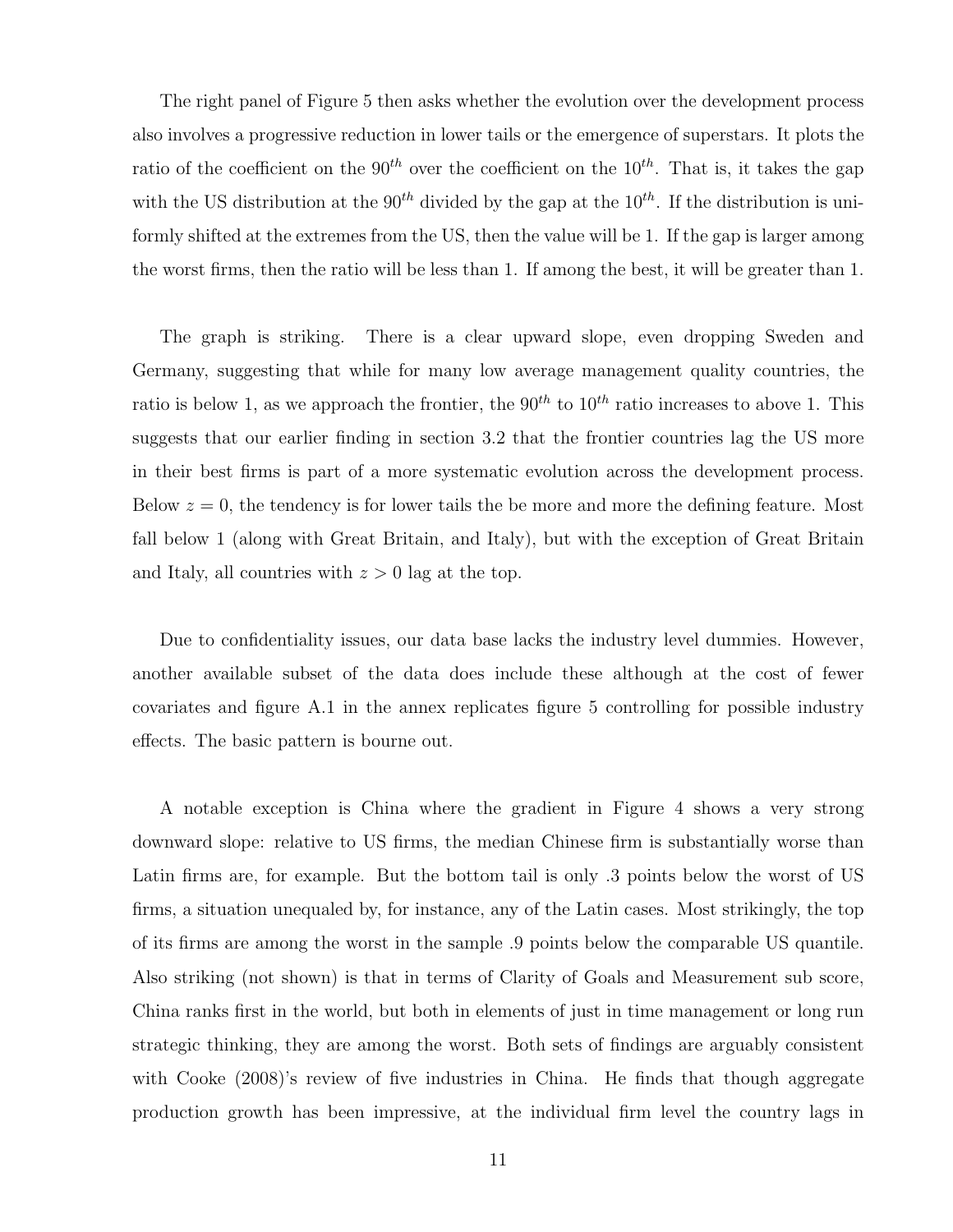management quality: in general "they rely on their low cost advantage and mass production mode as their main competitive advantage instead of product innovation and quality of products and services." Arguably Chinese managers are very astute in terms of very short run assembly line management, but without vision or plans for long technological advancement.<sup>[13](#page-14-0)</sup>

# 4 What Factors Are Correlated with Managerial Performance Across the Convergence Path?

#### 4.1 Explanatory Variables

The available data is a single cross section. The available covariates can be divided broadly into 3 categories: Human capital, firm characteristics, and firm ownership structure.

#### Human Capital

- 1. Manager studied abroad?
- 2. Manager has a degree?
- 3. Share of managers with a college degree.
- 4. Share of employees with a college degree.

#### Firm Core Characteristics

- 1. Multinational?: Indicator.
- <span id="page-14-0"></span>2. Firm Size: Number of reported employees.

<sup>&</sup>lt;sup>13</sup>In addition, he finds relatively low acceptance of the importance of HR policy. In a survey of selfreported important practices of 30 top performing firms, only 15 reported detailed accounting of HR policy, five only mentioned it briefly, and 10 not at all. More generally, performance management often is based more on morality, political attitudes, seniority and maintenance of harmonious relations with colleagues than on productivity related performance. Cooke also offers an explanation for the relatively poor performance of the best firms which found resonance in our interviews in China in the fact that senior managers in SOEs are normally appointed by higher-level authorities and hence "These managers thus tend to be more preoccupied with their political performance than the financial performance of their enterprises." Hence, it is possible that many ex state owned firms,while among the most established and relatively well run, still respond to non-profit oriented incentives. Recruitment and promotion in Ex SOEs and joint ventures in the automobile industry also seem dominated more by patronage decisions than those related to maximizing shareholder return.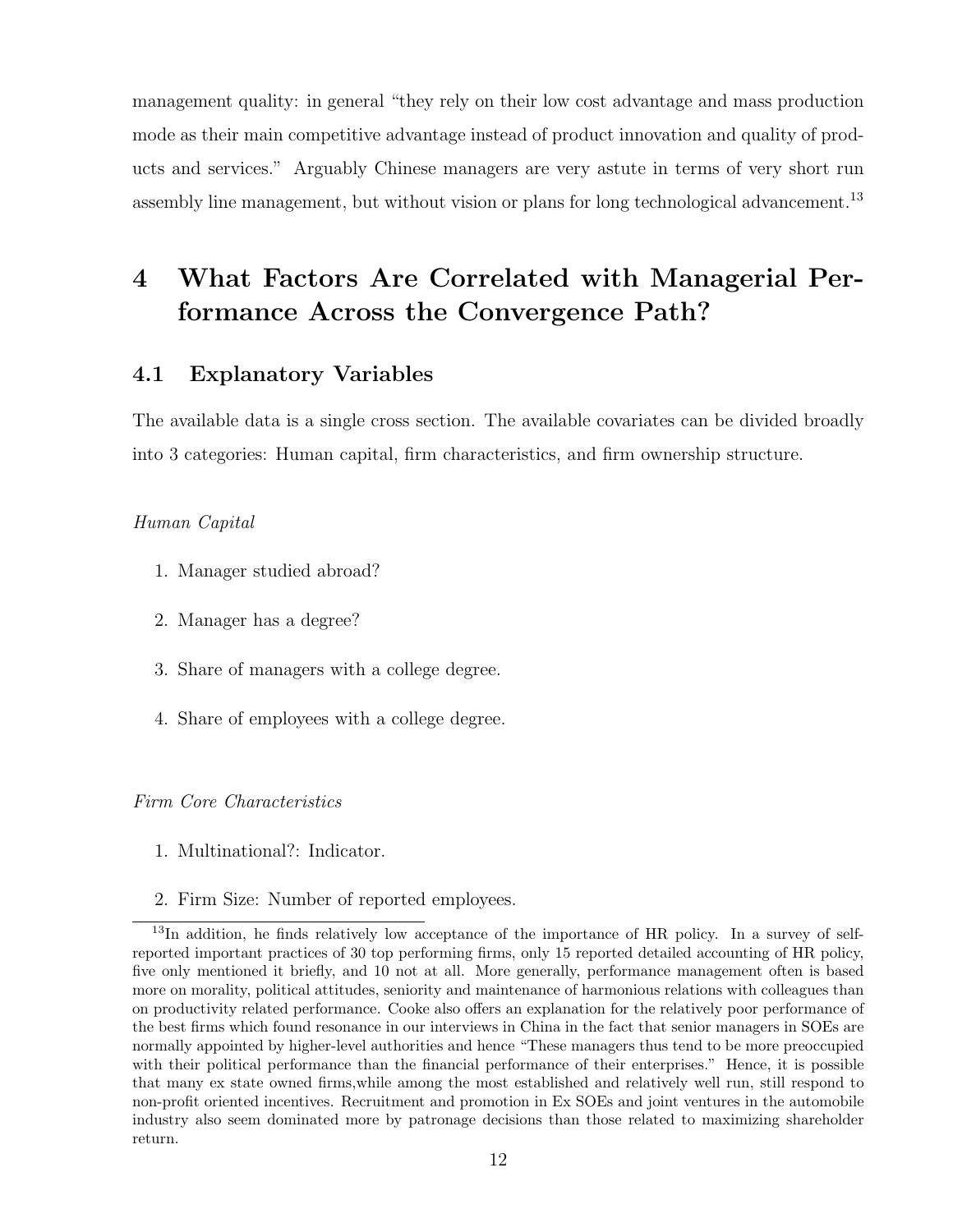- 3. Degree of Competition: Following Bloom et al, competition is a categorical variable which is equal to 0 if the firm has 0 competitors, 1 if the firm has between 1 and 5 competitors and 2 if has more than 5 competitors.
- 4. Exports: Share of output exported.

Ownership Structure: A series of indicator variables describing firm ownership:

- 1. Dispersed: Whether ownership is diffused among, for instance, many shareholders.
- 2. Family: Whether firm is held by a family.
- 3. External CEO: Whether the firm has an external CEO.
- 4. Founder: Whether the firm is still run by its founder.
- 5. Private: held as a private firm.
- 6. Other (composed of unknown owner, pension/trust fund, private equity or venture capital, employee/coop, foundation/research institute/joint venture and other)

#### 4.2 Summary Statistics

From Table 1, several notable features emerge from the data:

Among the human capital variables, there are important variations in whether the manager has studied abroad. The core advanced countries with highly developed educational structures, such as the US, Sweden or Japan are under 5%, although surprisingly Germany is perhaps double that. More peripheral countries tend to have higher levels, perhaps reflecting a preference for established business schools in the advanced countries: 13% in Brazil, 12% in Argentina and 12% in Chile, 22% in Poland, 25% in New Zealand and Greece leads the list with 43%. China is surprisingly low with 3.5%.

The two variables capturing whether the principal manager has a degree or not suggests less variation. Most countries have around 80% or above with a few notable exceptions: Australia (.7), China (.54), the UK (.57 ), Italy (.73), New Zealand (.65) both Irelands (.58), Sweden  $(.62)$ . The share of all managers with a degree varies widely with, again, many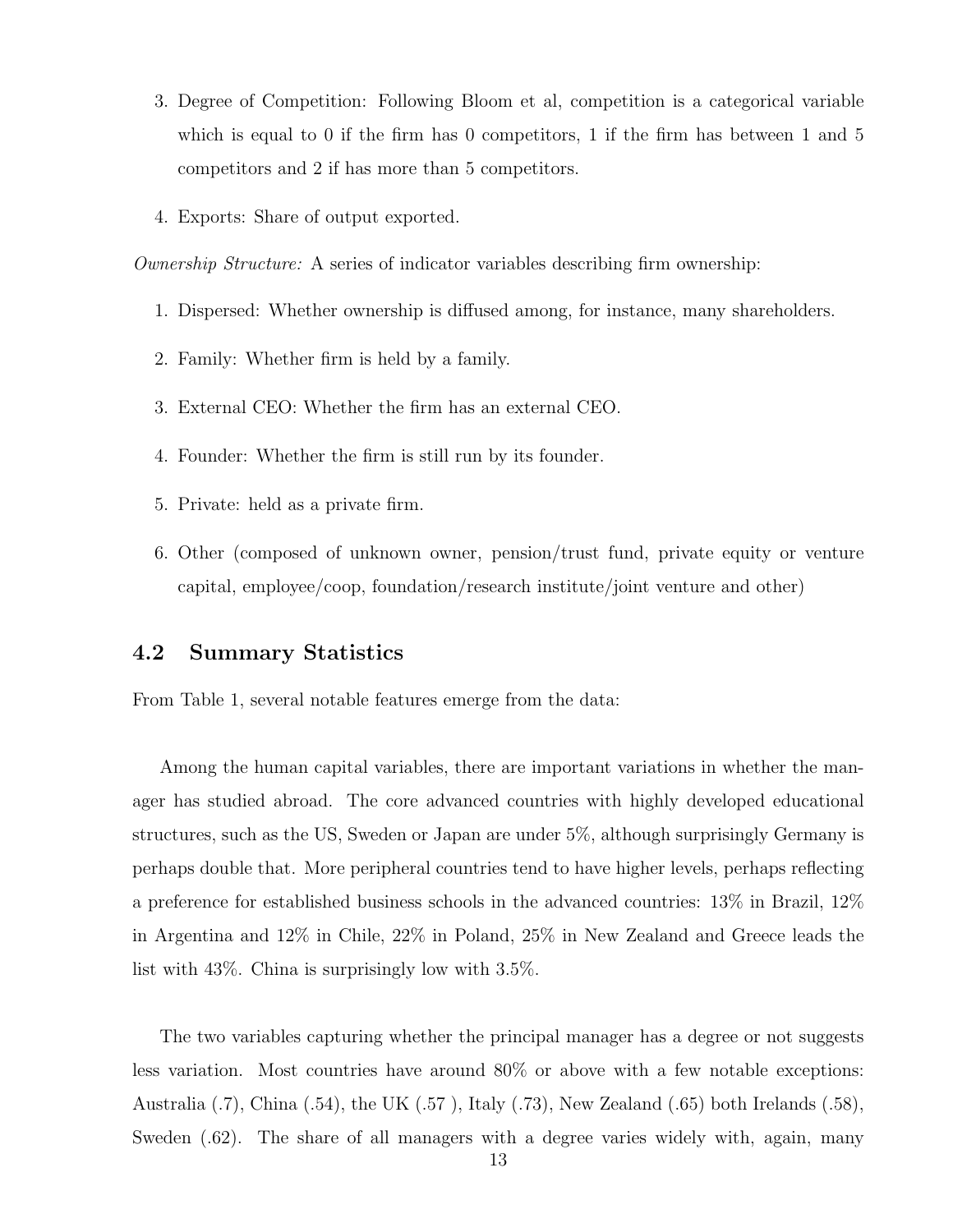advanced countries apparently with far fewer degrees than developing countries.

With respect to firm properties, the multinational participation and firm size were discussed above in the context of sampling. The measure of competition shows moderate degree of variation with few obvious patterns. China, Italy and Japan report the highest degree of competition, but some of the other wealthy countries, including the US, show less.

Exports conform to basic intuition. Sweden dominates with 59.7%, Portugal (56%), China and Mexico (48%). The US (17%) and Japan (20%) Brazil (13.8%), perhaps because of their size, are among the least open.

Firm ownership shows very striking differences. As an example, the share of firms with diffused ownership is the highest in the richer countries: Japan (53%), Sweden (51%), US (.46%). Most non-frontier countries show substantially less: Portugal (4%), in Brazil (12%), in Argentina (18%), 25% in Chile and China, and 28% in Mexico. The lower management score countries tend to have more family owned and founder owned firms as well.

In sum, the largest variance appears along the dimension of managerial experience abroad, multinational participation and ownership.

### 5 Correlates with Managerial Quality

As [Bloom and Van Reenen](#page-27-0) [\(2007\)](#page-27-0) note, many of the covariates discussed above are potentially endogenous and the reader is referred to their original work for a thorough discussion of the issue. We can think of the exercises below as adopting their same strong identification assumptions, but then exploring how we can push their findings further by exploring the correlations across the whole distribution, and including the entire spectrum of countries in the sample.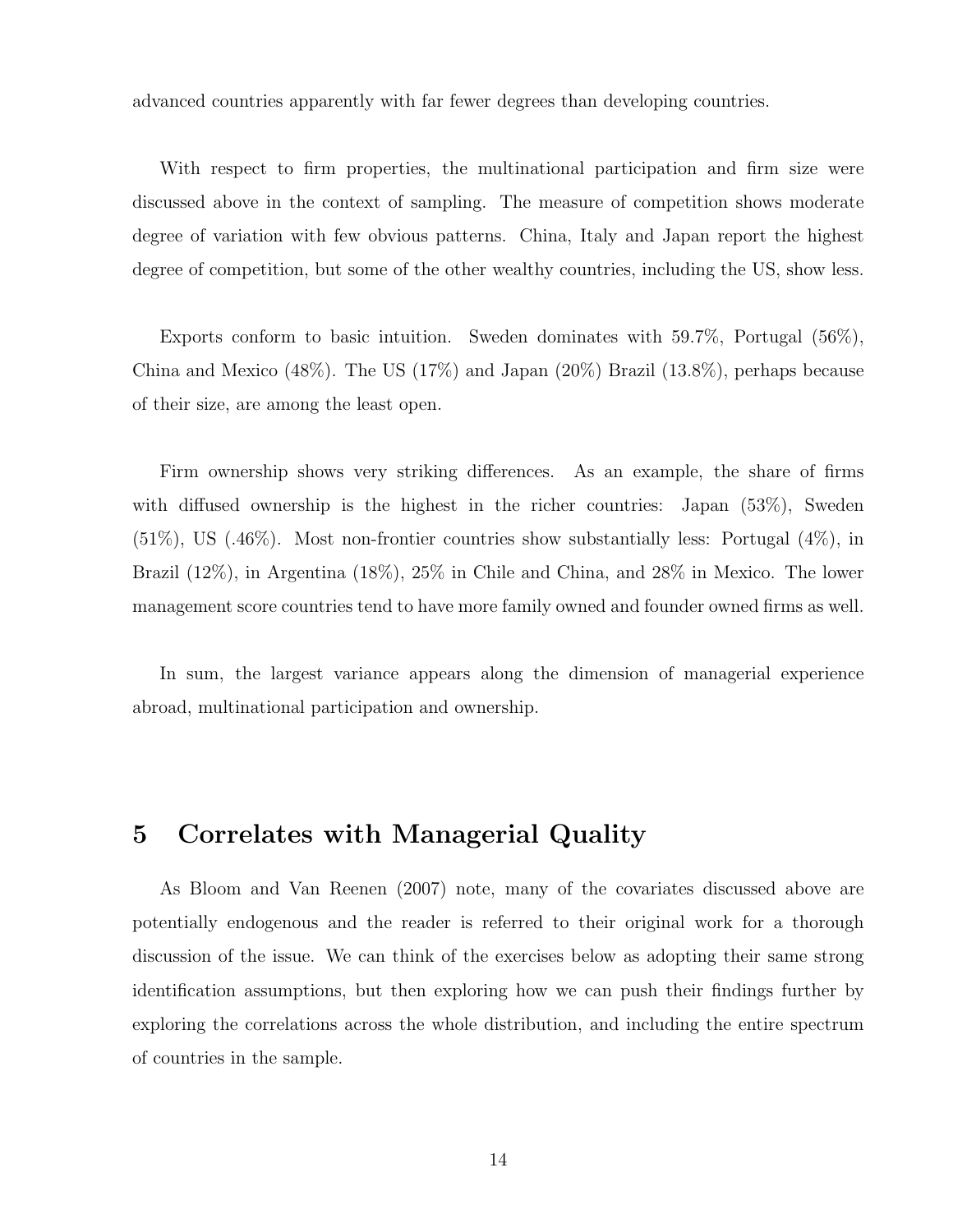#### 5.1 The Bloom-Van Reenen Sample

Table 5 closely replicates the original regressions of Bloom and Van Reenen for the US, Germany, the UK and France. As we are interested in a broader range of variables than they were, we lose some observations but, as we will have many more degrees of freedom in subsequent exercises, we also leave disaggregated some sets of variables such as ownership which were made composite variables. In addition to the extraordinary care in the collection of data, double checking for bias etc., Bloom and Van Reenen also used a full set of covariates to account for possible interview bias- time of day, particular interviewer etc. We do not have those controls for the entire sample. Column 1 and 2 of Table 5 replicate their specifications with and without those noise controls and they do not appear critical to establishing the key relationships. This suggests that, going forward, we are unlikely to be suffering from such biases in specifications which become more complex with number of covariates estimated.

Again, the results are again robust to the inclusion or exclusion of sectoral dummies which our full sample does not have. As in Bloom and Van Reenen, in both OLS specifications, whether or not the manager has a degree emerges and the share of employees with a college degree emerges significantly and positively. If the firm is family controlled emerges negatively although we find that the noise controls does reduce the significance of the negative effect of being founder owned. Finally, competition emerges as positively correlated in both specifications. As an additional test of robustness, we employ our other subset of the data that includes industry level dummies, but not some of our preferred variables. Running the smaller sample (Table A.1) with fewer covariates suggests that most covariates preserve their sign and significance, especially the human capital variables when industrial dummies are included.

The unconditional quantile technique permits us to look at the correlates of these variables across the distribution. Columns 3-5 report the unconditional  $10^{th}$ ,  $50^{th}$  and  $90<sup>th</sup>$  quantiles. For the most part, the Bloom and Van Reenen findings hold up well, although with some important additional insights. First, the correlation of the two human capital variables with quality is most importantly an effect among the best firms. Having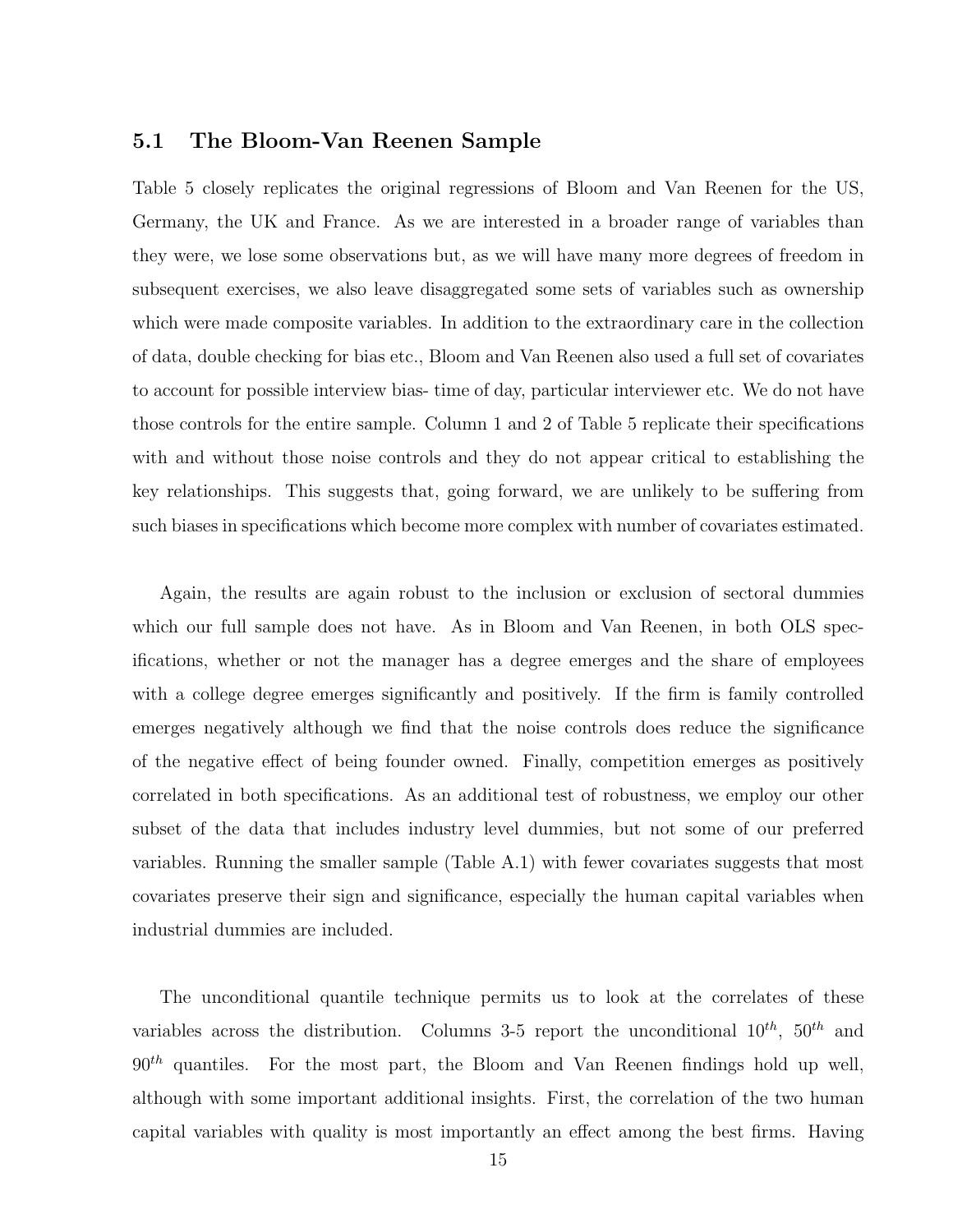a managerial degree has under half the effect at the  $10^{th}$  as it does at the median and  $90<sup>th</sup>$  quantiles, and is not significant. Similarly, the positive correlation of the share of employees with degrees and quality increases in magnitude and significance as we move up the distribution.

The contrary appears to be the case with ownership variables. The negative impact of being family owned or privately held is dramatically larger and significant only at the bottom quantile and has no impact at the median or  $90^{th}$ . This would suggest that these particular ownership structure are holding back firm management quality through the lower tail. Being founder owned appears to be an effect largely at the median, but not higher. Somewhat unexpectedly, having an external CEO has a negative effect, but only at the top quantile. This last result will not prove robust.

Competition continues to enter, and across the spectrum with the largest impact at the median. This suggests that competition is indeed important, but not especially through clipping the left tails. It is arguably a more uniform force that, as Bloom and Van Reenen suggest, may cause firms to work harder across the sample.<sup>[14](#page-18-0)</sup>

#### 5.2 The Global Sample

Table 6 replicates the previous exercise, but using the entire sample of surveyed countries. With one important exception, the correlates that were significant in the original four country sample broadly enter in a similar fashion. On the human capital side, whether or not the manager has a degree enters significantly, and more or less uniformly, across the sample whereas before it affected the higher parts of the distribution. The share of workers with a degree also enters again strongly significantly, and of similar magnitude as with the Bloom Van Reenen sample. In addition, we find that whether the manager studied abroad now has a very significant impact and, again, particularly among the better firms. Further, the share of managers with a degree now also enters significantly with the highest correlation

<span id="page-18-0"></span><sup>&</sup>lt;sup>14</sup>Since in our LDC sample, the effects of exporting are often stressed, we include this variable as well in separate specifications. However, we lose a substantial number of observations as it appears that in some waves and countries, this variable was not collected.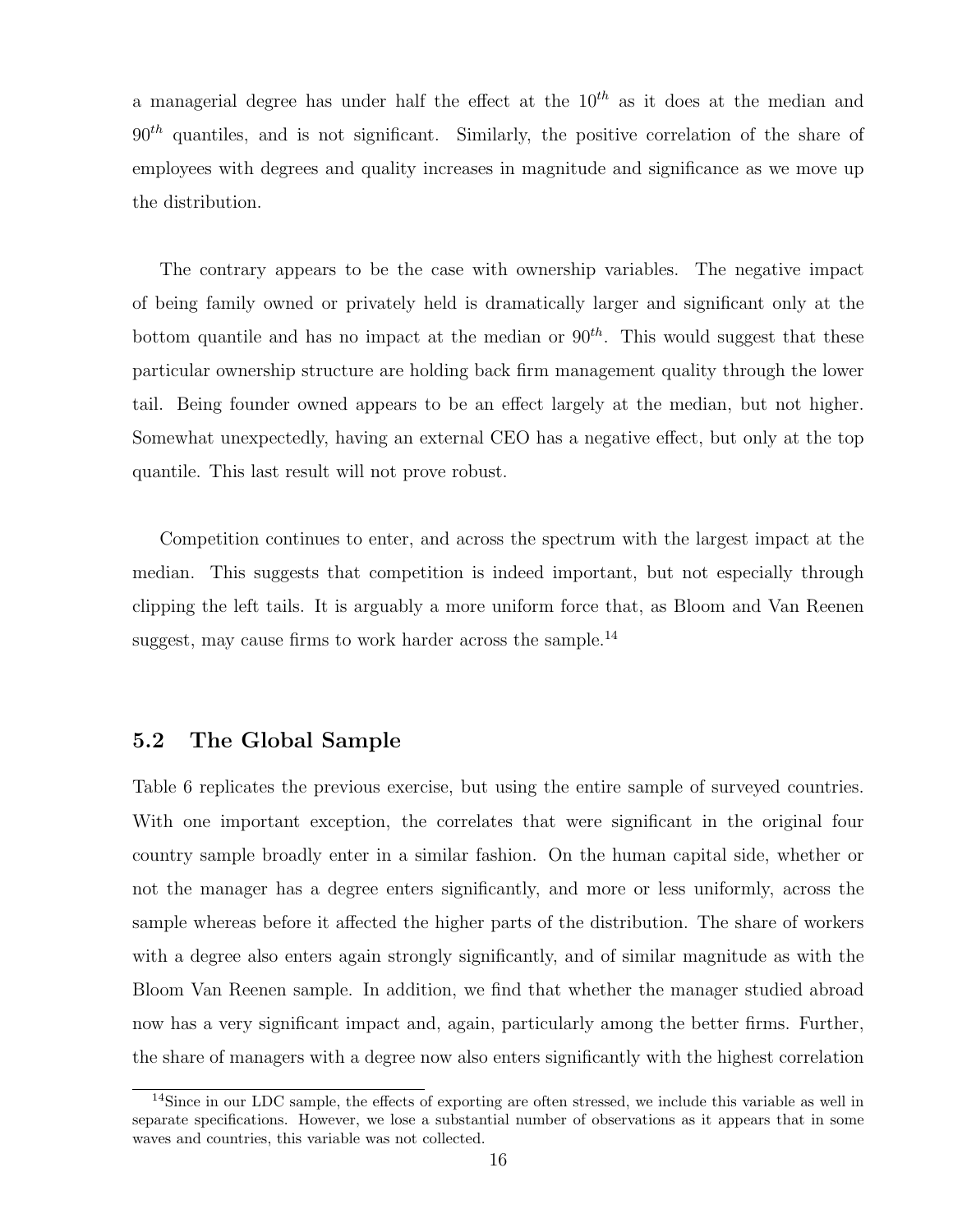among the best firms.

Size again enters significantly and positively, although now the correlation is large and more significant among the better firms. At the median, however, the coefficient is quite close to that of the previous exercise. We also include the multinational and export variables. Both enter strongly and consistently across the distribution. What does not enter here at all, with or without the multinational and export variables entered, is the measure of competition. It enters somewhat counter intuitively negatively in the OLS regressions. These results suggest that, while in the original four advanced country sample, competition seems to push companies to improve across the spectrum, across the larger process of convergence, the effect is substantially less present.

The ownership type variables, however, enter with renewed force. Being family, founder owned or privately held all enter significantly, often at the 1% level and generally, as before, with a larger impact on the lower tail of the distribution.

In sum, whether the interviewed manager has a degree, or whether s/he has studied abroad enter of large magnitude, and generally at the higher end of the distribution. Family ownership appears even more significantly than in Bloom and Van Reenen's results, although, in this case, it has a disproportionate correlation at the lower end of the distribution. Competition, however, never enters in the quantile regressions at any part of the distribution. Table A.2 replicates the exercise with the smaller sample including industry fixed effects and suggests that their inclusion would not importantly change the conclusions.

### 6 Decomposing the Contributions to the Gap

A more careful break down of the contribution of differences in the covariates, and differences in their impact on the shape and position of the distribution of management quality can be mapped using the decomposition methods discussed in section 2.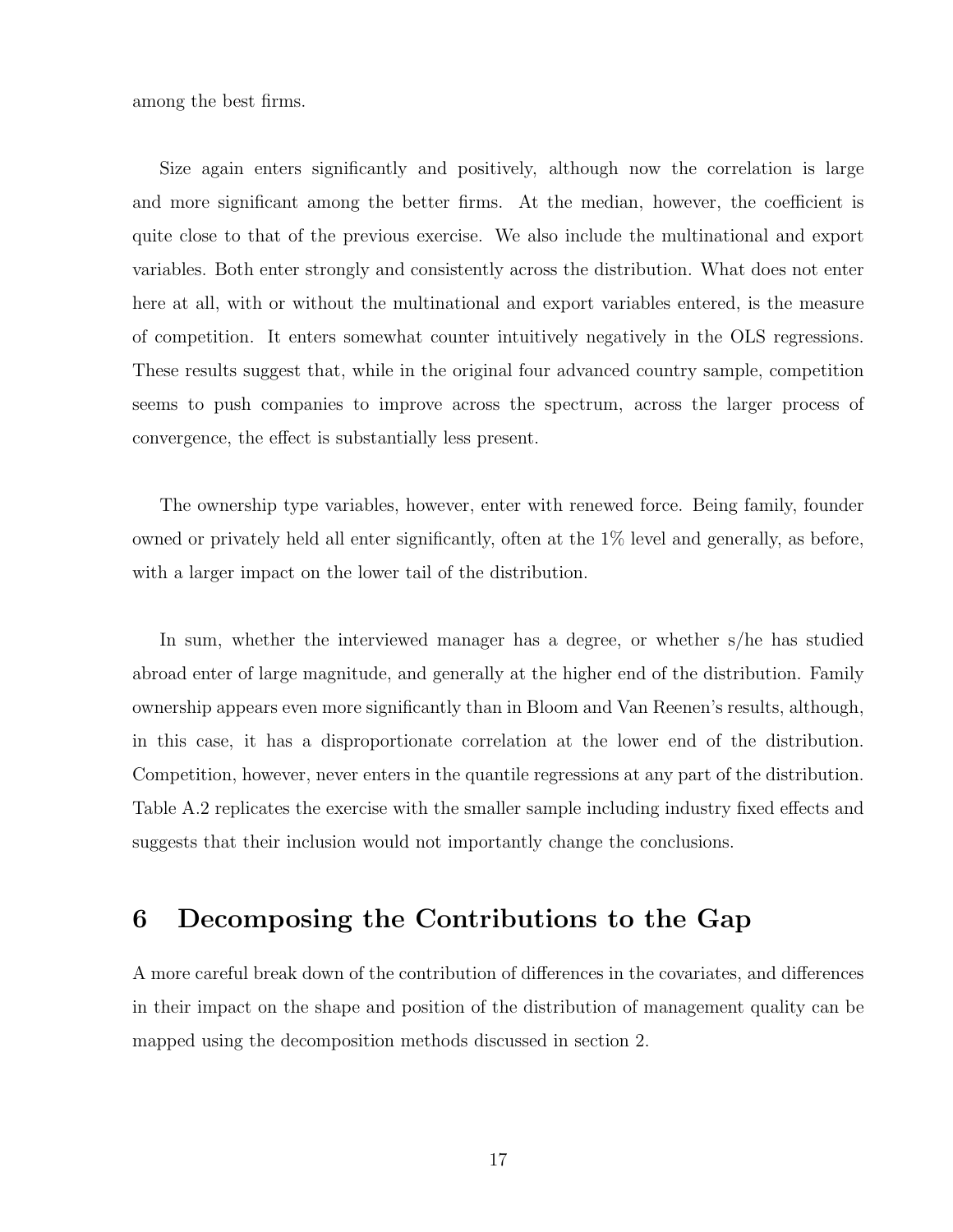#### 6.1 Bloom Van Reenen Sample: US vs. France, Germany, UK

Table 7 first explores Bloom and Van Reenen's sample, decomposing the gap between the US, the UK, France, and Germany. Lines A, B and C correspond to the raw z score gap from the simple quantile comparison, the Machado-Mata and Melly estimates, and then the RIF estimates respectively. The results are broadly consistent across measures and with our previous findings: the gap in all cases is largest at the top, in the case of the RIF .278, .266, .321, at the  $10^{th}$  50<sup>th</sup> and 90<sup>th</sup> respectively.

The next lines in panels B and C are the amount of this gap that can be explained by firm characteristics. Overall, the MM method suggest statistically explanatory power only at the  $10^{th}$ , of roughly 80% of the gap. Again, this method does not allow us to identify which covariates are most responsible. The RIF methodology does, and suggests more significant explanatory power across the distribution, ranging from  $41\%$  at the  $10^{th}$  to  $31\%$  at the  $90<sup>th</sup>$ . Looking at the covariates individually, whether the manager has a degree accounts for 21% of the gap with the US at the  $10^{th}$ , 12% at the median, and 9.0% at the  $90<sup>th</sup>$ . The greater explanatory power in the lower quantiles despite the higher coefficient in the higher quantiles in table 5 reflects the larger gap in this variable among the worst firms. At the median, the share of managers with a degree accounts for 18.4% but is not significant at the other quantiles. The share of employees with degrees accounts for  $9.8\%$  a the  $50<sup>th</sup>$ and 12% at the 90<sup>th</sup>. The contribution of human capital variables to explaining the gap is high across the distribution. As found earlier by Bloom and Van Reenen and [Bandiera et al.](#page-27-7) [\(2013\)](#page-27-7), diffuse ownership appears important, accounting for  $11\%$  at the  $10^{th}$  and 7.9% and the  $50<sup>th</sup>$ . In these decompositions, the degree of competitiveness does not enter importantly or significantly.

The next panel explores the overall explanatory power of differing "returns" to each of these covariates and suggest that the contribution is higher than the differences in endowments. However, first, this includes differences in the constant term which picks up unspecified residual factors. Further, the only significant entries are on size and being a founder owned firm at the  $50<sup>th</sup>$ , both of which are negative, meaning that their differing returns with the US are not contributing to explaining the gap but rather the reverse. For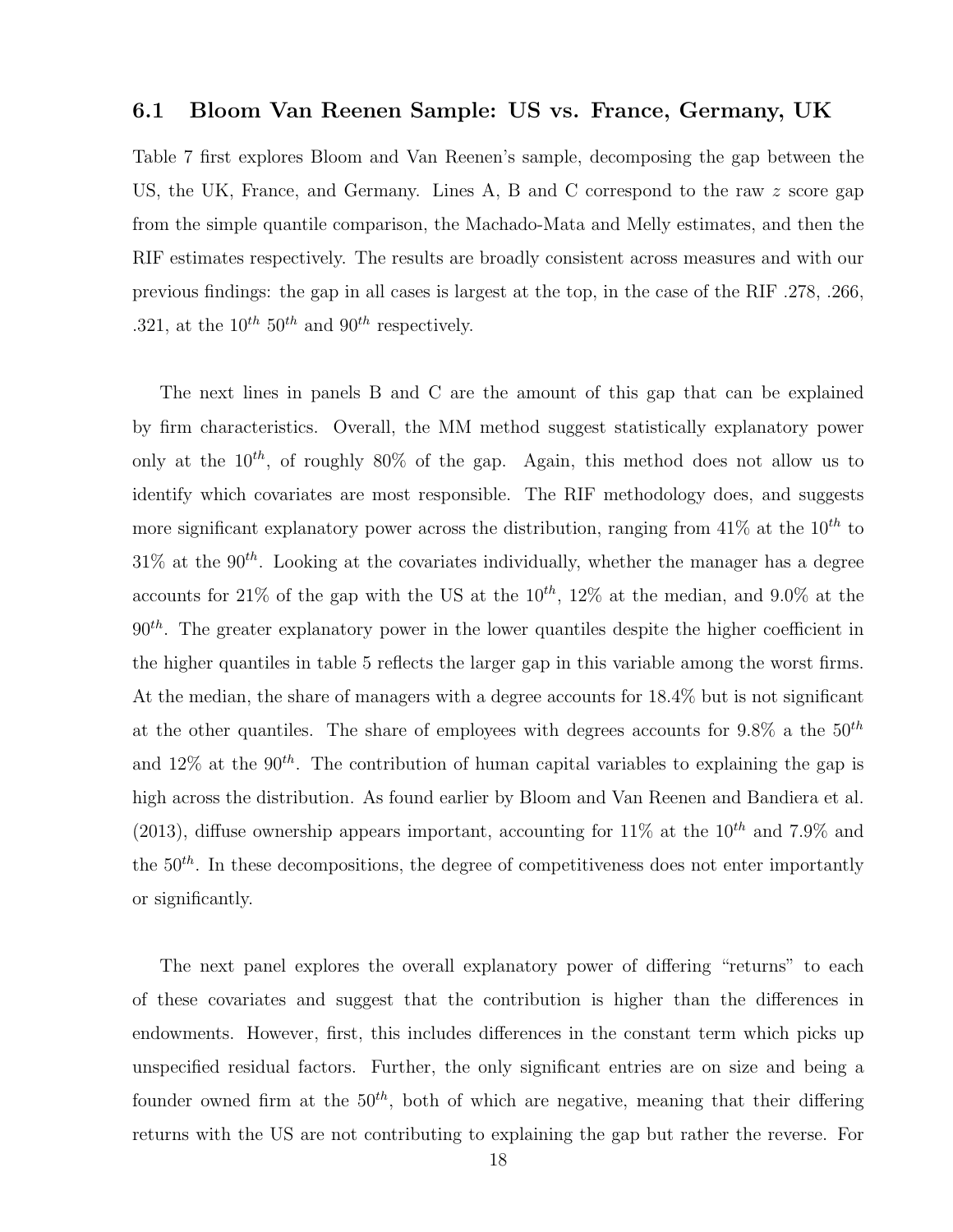instance size, the marginal impact of increasing firm size is smaller in the US, hence the larger firm size there contributes less to the gap than would be expected from the quantile regressions in table 5. Overall, the differing "endowments" of human capital and ownership structure are most important in explaining the gap.

### 6.2 US vs. Better Managed Countries,  $z > 0$

Table 8 expands the sample to include other advanced countries  $(z > 0)$ , and then, Table 9, those with  $z < 0$ . Operationally, this translates to the rich countries (Australia, Italy, France Great Britain, Sweden, German, Japan and the US) vs the rest.

Again, for the near frontier countries, the gap is largest among the best firms either using the raw, MM or RIF calculations, the latter yielding the most attenuated gradient across quantiles 0.293, 0.267 and 0.317 respectively. Only the MM shows statistically significant explanatory power of the covariates at any quantile  $(10^{th}$  quantile) of 63\% of the gap. For the RIF, the overall explanatory power of the covariates is low 17%, 9% and 12% at the  $10^{th}$ ,  $50^{th}$  and  $90^{th}$ , and never significant.

That said, individual covariates do emerge as significant. Whether the manager has a degree accounts for almost 19% at the 10<sup>th</sup>, 7% at the median and 3.5% at the 90<sup>th</sup>. The share of managers who have a degree accounts for roughly 5.5%, 16% and 14% respectively. The share of employees with a degree accounts for roughly 6% across the distribution. Again, the share of exports and being a multinational have negative explanatory power and competition, none. This reflects, in the first two cases, the relatively smaller quantities in the US than the average for this group. Again, being a diffusely owned company appears to account for roughly 4-5% for at the  $10^{th}$  and  $50^{th}$  with no explanatory power at the  $90^{th}$ .

Again, we find few important differences in coefficient values corresponding to these characteristics, although the magnitudes in this case are not trivial. At the 10th, whether the manager has studied abroad is worth about 5% and dispersed ownership about 30%. The latter suggests that, while it is the case that the fact that the US has more firms with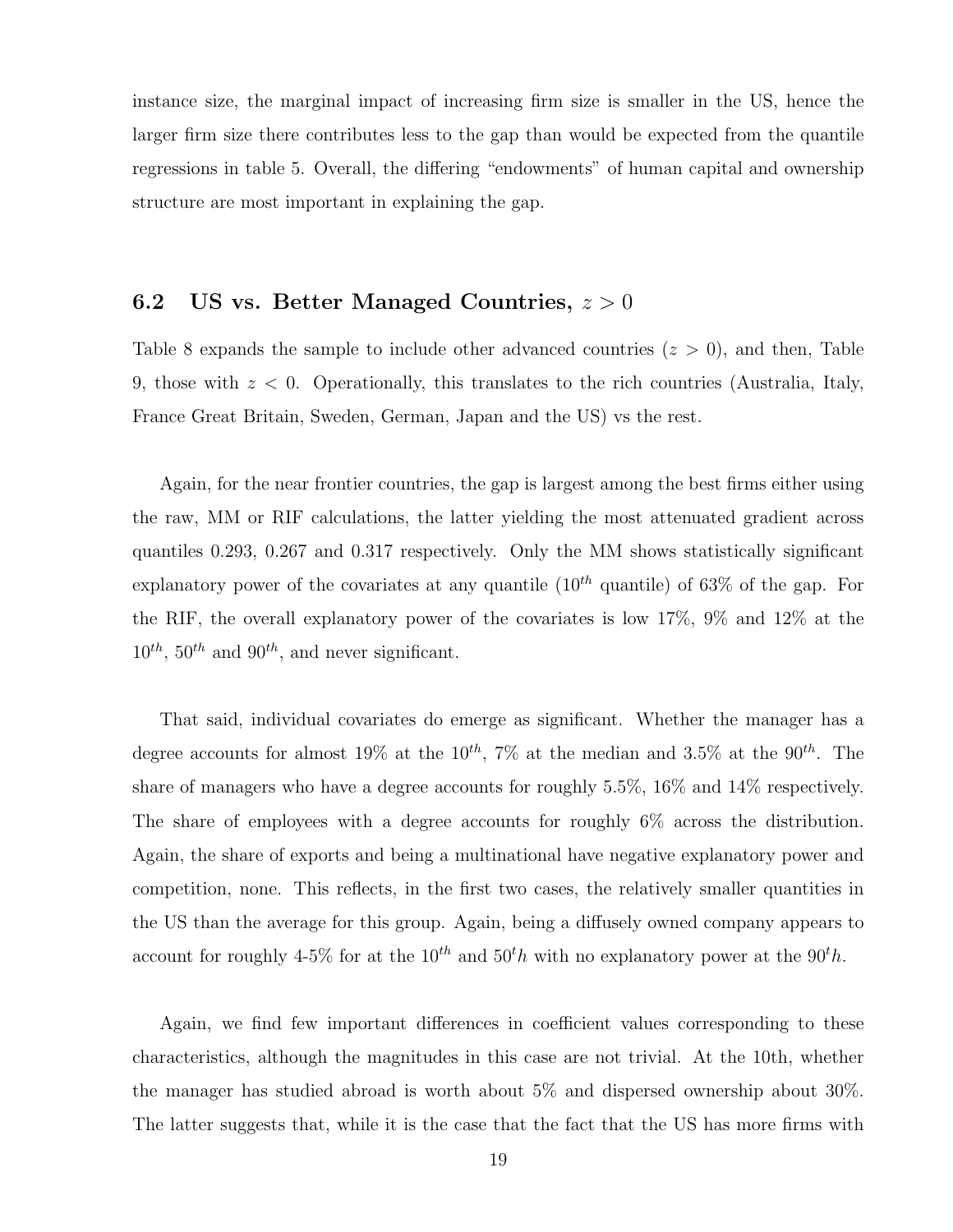diffuse ownership than the  $z > 0$  category as a whole, it also gets a bigger kick out of it in terms of managerial quality.

### 6.3 US vs. Worse Managed Countries,  $z < 0$

Table 9 shows that the overall results are more dramatic for the gap between the badly managed countries vs. the frontier. Consistent with previous findings, the raw, MM and RIF measures all show that the gap is largest among the worse firms: for the RIF 0.729, 0.594, and 0.432 at the  $10^{th}$ ,  $50^{th}$  and  $90^{th}$  respectively. This is the reverse of the finding for the aggregate better managed country  $(z > 0)$  sample. The MM only shows statistically significant explanatory power at the  $10^{th}$  quantile (23% of the gap). However, in this case the RIF explanatory power of the covariates is importantly higher and very significant at every quantile.

Looking at the significant individual covariates, we find the same negative contribution of managers studying abroad found previously and, as Table 1 suggests, for the same reasonthe US studies abroad very little. Whether the manager had a degree was not significant at the 10<sup>th</sup> and marginally so at the 50<sup>th</sup> and 90<sup>th</sup>, explaining about 2\% the gap. Surprisingly, the share of managers with a degree never enters significantly. The share of employees with degrees is highly significant across the distribution but explaining only 2% for the lower two quantiles, although up to  $11\%$  at the  $90^{th}$ . Being a multinational is now very significant across the distribution with explanatory power of 2% at the 10<sup>th</sup>, 6% at the 50<sup>th</sup> and 8% at the top.

Ownership, again enters with massive importance and significance and across more different types of structures than observed above. Diffuse ownership contributes 4.5%, 5.9% and 15% the  $10^{th}$ ,  $50^{th}$  and  $90^{th}$  respectively, being family owned about 1.5% at the  $10^{th}$ and  $50<sup>th</sup>$ , and Founder owned 3.5 to 6\% moving up quantiles. Ownership differences appear to explain almost 10% at the 10<sup>th</sup>, 11% at the median and 21% at the 90<sup>th</sup>. Though the marginal effect of diffuse management is highest at the lower quantiles, the difference in relative endowments among the best firms means its overall impact on the gap is larger. Ownership-related variables enter as the most important variables, especially as we move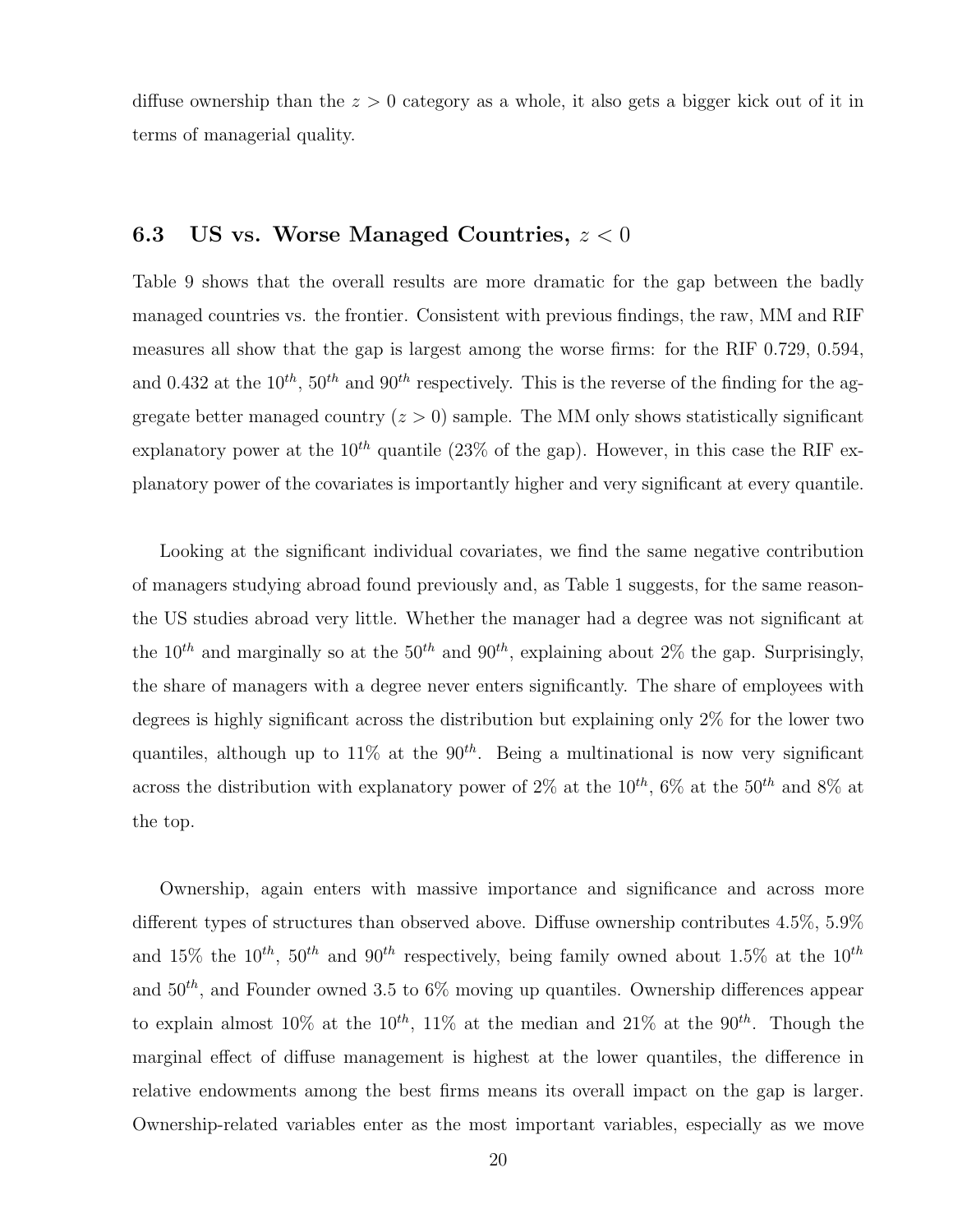away from the worst of the worst.

In terms of how different coefficients on characteristics contribute, again, we find that the higher coefficient on having studied abroad in the US has an effect at the  $10^{th}$ , and again, the lower impact of size in the US actually works against size being an important explanatory variable across the spectrum. Further, at the median, the impact of being a multinational appears higher in the poorer countries leading to a negative effect on explaining the gap. Finally, the differential return to diffuse ownership at the  $90<sup>th</sup>$  works against explaining the gap among the best firms.

In sum, the relative stocks of factors tell the most consistent story across samples compared to the returns to these factors. In particular the human capital variables and ownership structure enter consistently with explanatory power. However, their importance as explanatory factors shows very different patterns. The various dimensions of human capital have differing effects across the distribution for the better managed samples:  $z > 0$ whether the manager has a degree has the highest explanatory power at the top, the share of managers with a degree a larger impact at the bottom. In both cases, however, the impact is important. By contrast, for the  $z < 0$  sample, explanatory power is largest among the best firms, but human capital variables explain much less than in the  $z > 0$  sample with the share of managers with degrees not entering at all. The reverse is true with ownership structurethe largest explanatory power for better firms in the low management quality sample, and the worse firms in the better managed samples but the explanatory power is higher for the  $z < 0$  sample. This suggests that the evolution of ownership structure is a much more critical factor for convergence among developing countries, and human capital for the richer.

#### 6.4 How Does Explanatory Power Change across Management Quality?

The differences in explanatory power across quantiles and across samples suggests further investigation. Figures 6 plot the explanatory power of the RIF at each quantile against the standardized average quality. At all quantiles,  $10^{th}$ ,  $50^{th}$  and  $90^{th}$  we broadly find a downward slope with average score, implying that the covariates "explain" progressively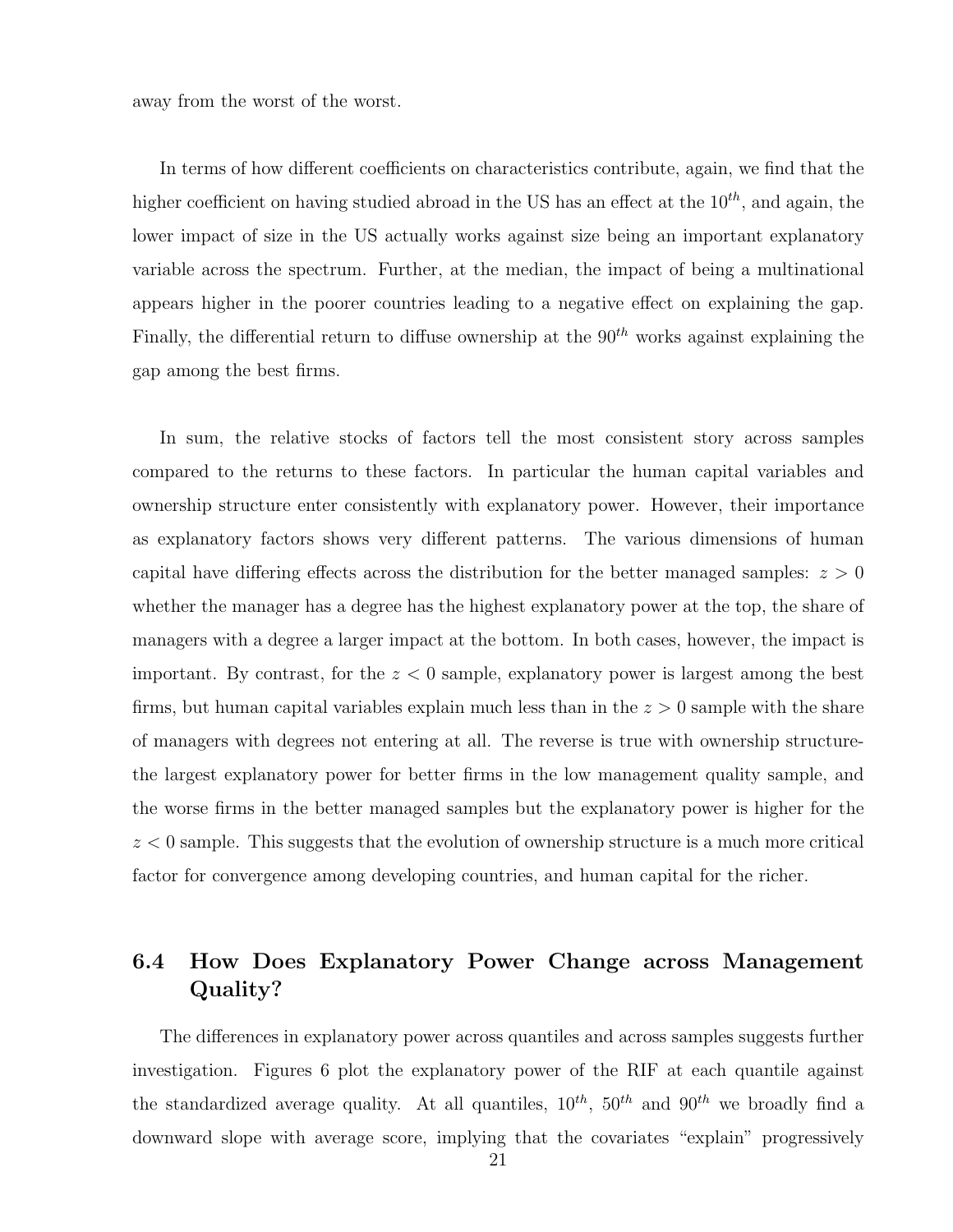less as average managerial quality improves.<sup>[15](#page-24-0)</sup> Also consistent with this is the fact that as we progress from the bottom decile to the top, explanatory power falls. That is, the best managed firms in any country show the same pattern of weaker explanatory power that we find at the national level. As examples, Australia, France, Portugal, Sweden and German, New Zealand, Great Britain, Republic of Ireland show decreasing explanatory power moving up firm quality from the  $10^{th}$ , to  $90^{th}$  quantiles of firm quality. Argentina, Mexico Chile, India, Italy, Greece, Northern Ireland all show their greatest explanatory power at the  $10^{th}$ .

Figure 6 also confirms that the ratio of explanatory power at the top to the bottom deciles decreases with average aggregate level of management quality.[16](#page-24-1) The observed pattern suggests that not only are we less and less able to explain management quality as the mean level rises, but that explanatory power falls more rapidly for the best firms than for the worst.

### 7 Conclusion

By collecting standardized management data from around the world, [Bloom and Van Reenen](#page-27-0) [\(2007\)](#page-27-0) have given the study of management quality an important push forward. They document key empirical regularities at the mean and argue that, in particular, competition and ownership structure are key to explaining the average differences across their four top countries.

This paper builds on their work in two ways as it explores the process to which countries converge to the frontier in managerial quality. First, it exploits the entire sample of firms and middle income and poor countries to study the larger process of convergence across the development process. Second, it uses recent advances in unconditional quantile and RIF techniques to study the process through which the entire distribution shifts, not just the

<span id="page-24-0"></span><sup>&</sup>lt;sup>15</sup> This contradicts the results from Table 9 which suggested that, for  $z < 0$  countries, explanatory power increased as firm quality increased. But this appears to be an artifact of the sample division that disappears once the entire sample is considered.

<span id="page-24-1"></span><sup>&</sup>lt;sup>16</sup>Poland and Mexico, the only countries beginning negative at the  $10^{th}$ , should be ignored since that makes the ratio uninformatively positive. A negative RIF explained implies that, given the characteristics of a particular country's firms, their average score should actually be better. For example, Mexico, at every quantile has enough college graduates, exports and those who have studied abroad would predict a lower gap with the US than is actually seen.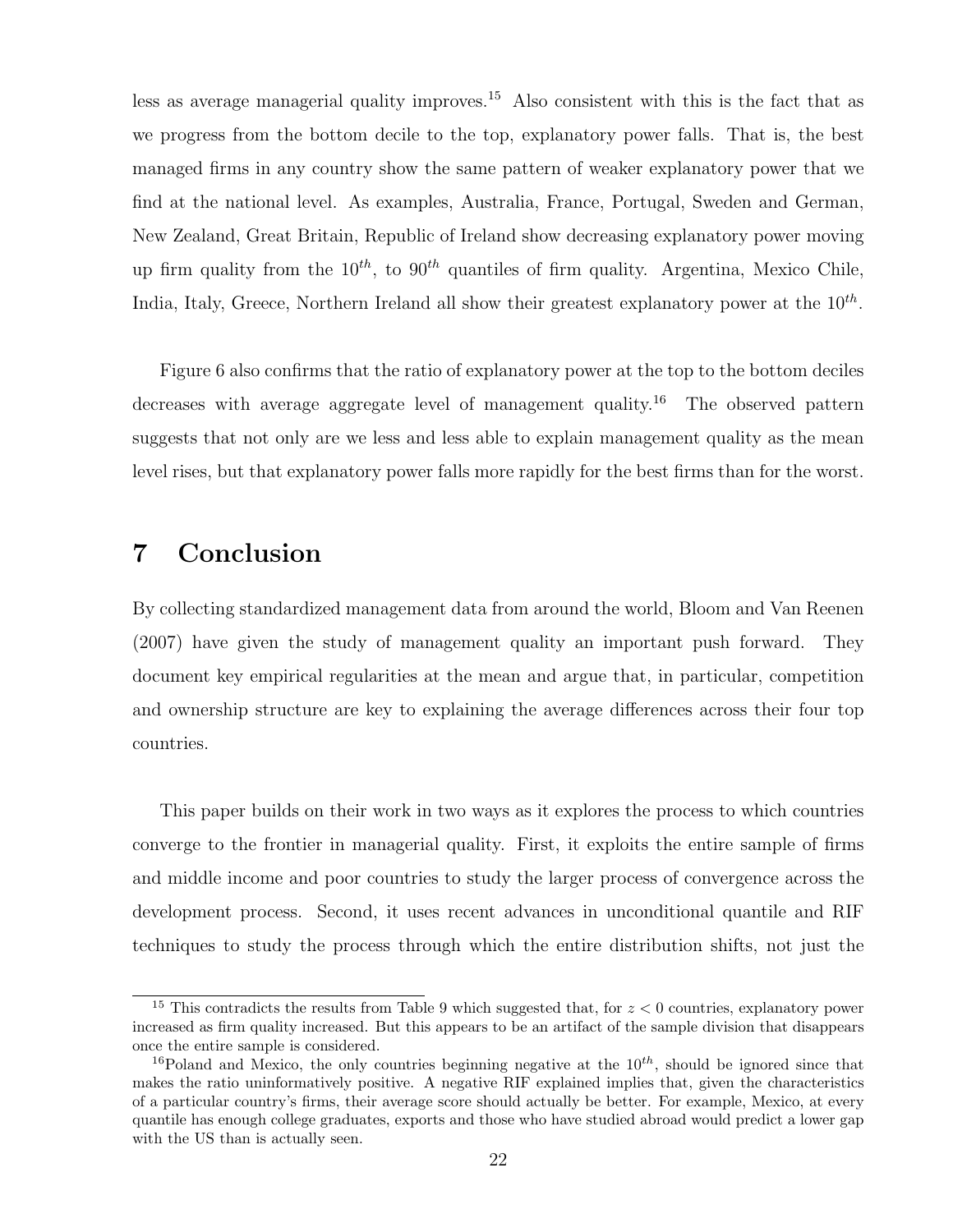central tendency (mean). Further, it explores the correlates of these shifts at each point of the distribution.

Studying the entire distribution is important even for establishing what is the frontier country in terms of management quality. We establish that, though the US is not robustly ahead of Japan, Germany or Sweden at the mean or median, it is dominant at the upper quantiles. That is, the best US firms are, in fact, the very best globally and dominate those of the near frontier countries. It is these best firms that confirm the US as the frontier.

This finding highlights a larger pattern in the way in which countries differ from the frontier benchmark and hence the process of convergence. For firms in on average badly managed countries, relatively longer left tails do contribute to lower mean scores. With the exception of China, the bottom quantiles lag more than the top quantiles. However, the process of convergence is more complex than simply trimming these underperformers. We find that the gap in the median score between individual countries and the US benchmark, moves up proportionally with the mean suggesting a movement in the overall mass of the distribution. Further, as we move from the worse managed to better managed countries, the left tail becomes less important, and richer countries appear to increasingly lag more in the upper tail. The convergence process ceases to be about bringing along or culling the worst firms and more about pushing ahead the best firms.

Second, we revisit the issue of which factors appear to be correlated with quality using the recently developed decomposition methodologies of [Machado and Mata](#page-28-0) [\(2005\)](#page-28-0) and [Firpo](#page-27-2) [et al.](#page-27-2) [\(2009\)](#page-27-2) which allow us to decompose the contributions of covariates and coefficient differences in explaining the difference with the US for any quantile. In particular, we confirm Bloom and Van Reenen's findings about the importance of ownership and in fact find the effect emerges much more strongly across the global sample than in their four country sample. In particular, the marginal impact of non-traditional ownership structures appears greatest among the worst firms (lower quantiles), and of human capital for the best firms. Our decomposition results suggest that ownership structures are more important factor for convergence in less well-managed countries, human capital in the better, suggesting that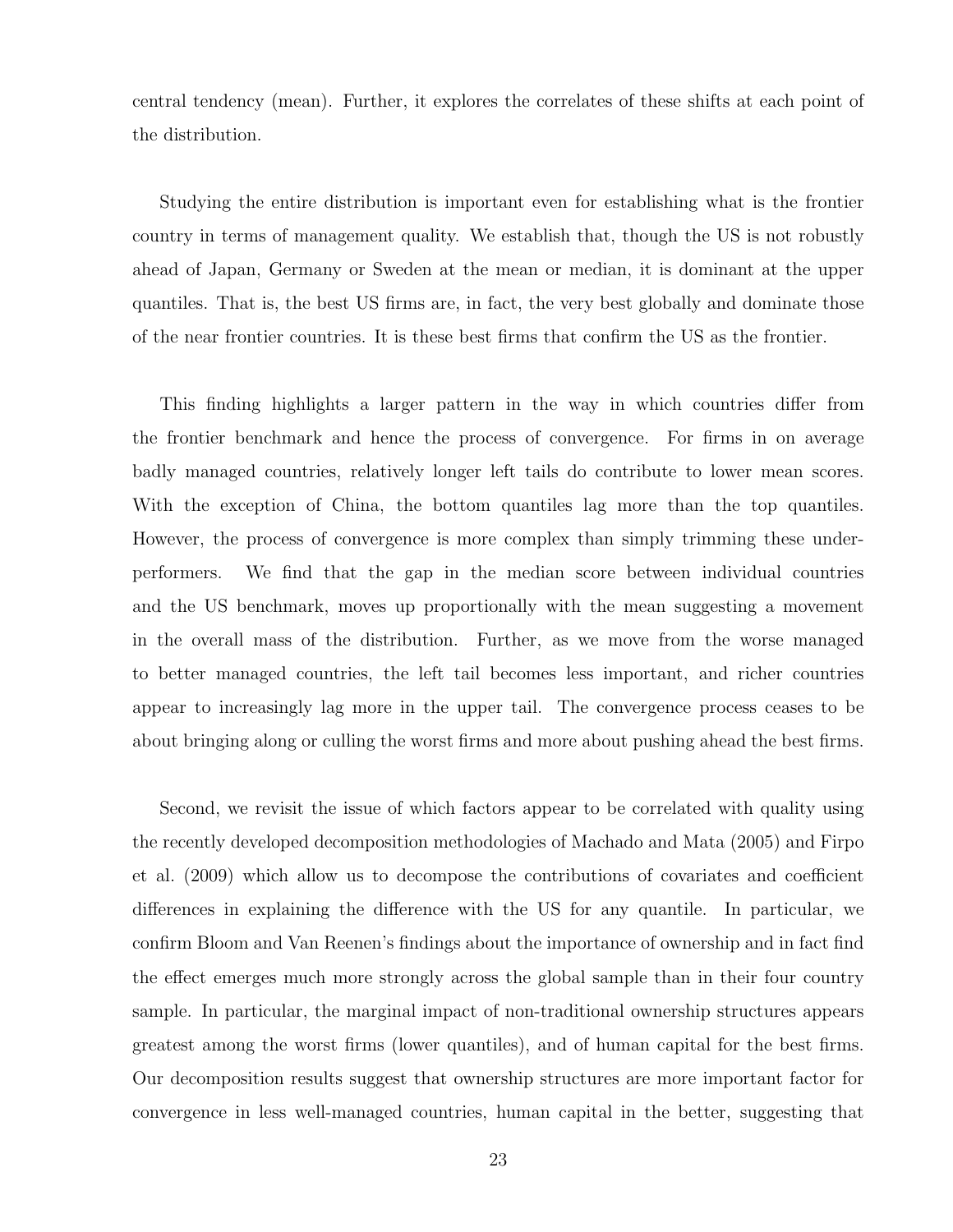there may be several distinct dynamics at work across the convergence process. Bloom and Van Reenen's finding of the role of competition appears less general. We replicate their results for their four advanced country sample and find that the impact is not especially higher at the lower tails, but rather, as they postulate, it would seem to encourage firms across the quality spectrum to work harder. However, the effect in the decompositions is not significant and across the combine, poor and rich country sub-samples, competition almost never enters. There are, as they note, issues in measuring competition, but trimming the left tail through increased competition does not emerge as a dominant driver of convergence to the frontier.

Third, the RIF explanatory power of the covariates appears to decrease with the quality of management. That is, we can explain less in the rich countries than in the poor at every quantile, and less among the best firms than among the worst in a given country. It appears that we have some idea of what drives convergence for the globally worst firms: ownership structure and to a lesser degree, dimensions of human capital. But to explain what makes the best US firms better than the best Swedish, Japanese or German firms, we remain largely at a loss. Most of the "explanatory" power here appears in differing coefficients weighting the covariates. This is potentially reasonable to the degree that we may expect that the marginal factor that makes a world class manager- some particular drive or ability- is likely to be unobserved.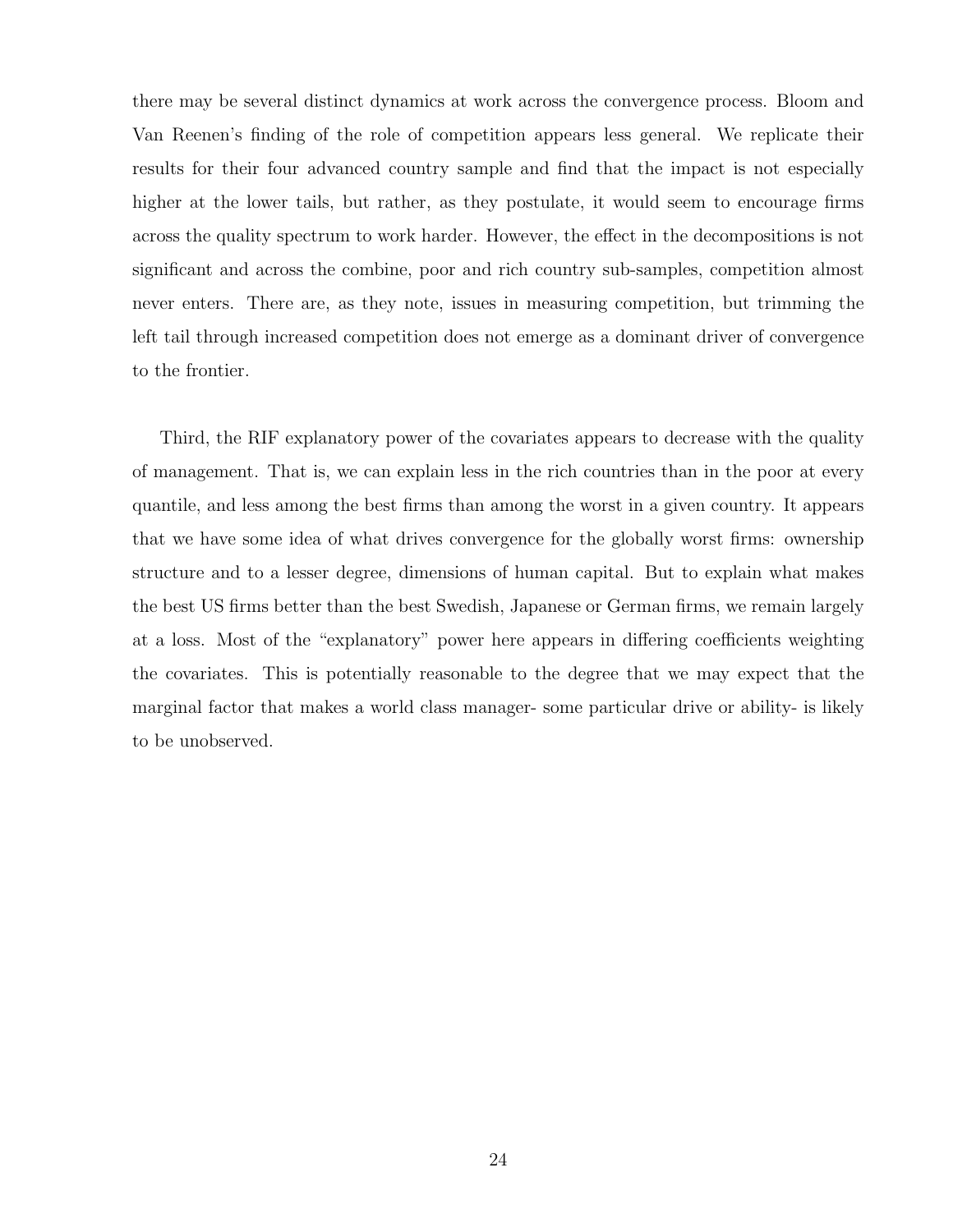### References

- <span id="page-27-7"></span>Bandiera, O., Prat, A., and Sadun, R. (2013). Managing the Family Firm: Evidence from CEOs at Work. Harvard Business School Working Papers.
- <span id="page-27-3"></span>Bertrand, M. and Schoar, A. (2003). Managing with Style: The Effect of Managers on Firm Policies. The Quarterly Journal of Economics, 118(4):1169–1208.
- <span id="page-27-8"></span>Blinder, A. (1973). Wage Discrimination: Reduced Form and Structural Estimates. Journal of Human Resources, pages 436–455.
- <span id="page-27-4"></span>Bloom, N., Eifert, B., Mahajan, A., McKenzie, D., and Roberts, J. (2013). Does Management Matter? Evidence from India. *The Quarterly Journal of Economics*, 128(1):1–51.
- <span id="page-27-0"></span>Bloom, N. and Van Reenen, J. (2007). Measuring and Explaining Management Practices across Firms and Countries. The Quarterly Journal of Economics, 122(4):pp. 1351–1408.
- <span id="page-27-1"></span>Bloom, N. and Van Reenen, J. (2010). Why do Management Practices Differ across Firms and Countries? The Journal of Economic Perspectives, 24(1):203–224.
- <span id="page-27-10"></span>Cooke, F. L. (2008). Competitive Strategy and Management in China. Palgrave Macmillan.
- <span id="page-27-5"></span>Eslava, M., Haltiwanger, J., Kugler, A., and Kugler, M. (2004). The Effects of Structural Reforms on Productivity and Profitability Enhancing Reallocation: Evidence from Colombia. Journal of Development Economics, 75(2):333–371.
- <span id="page-27-2"></span>Firpo, S., Fortin, N., and Lemieux, T. (2009). Unconditional Quantile Regression. Econometrica, 77(3):953–973.
- <span id="page-27-9"></span>Fortin, N., Lemieux, T., and Firpo, S. (2011). Decomposition Methods in Economics. Handbook of Labor Economics, 4:1–102.
- <span id="page-27-6"></span>Foster, L., Haltiwanger, J., and Syverson, C. (2008). Reallocation, Firm Turnover, and Efficiency: Selection on Productivity or Profitability? The American Economic Review, pages 394–425.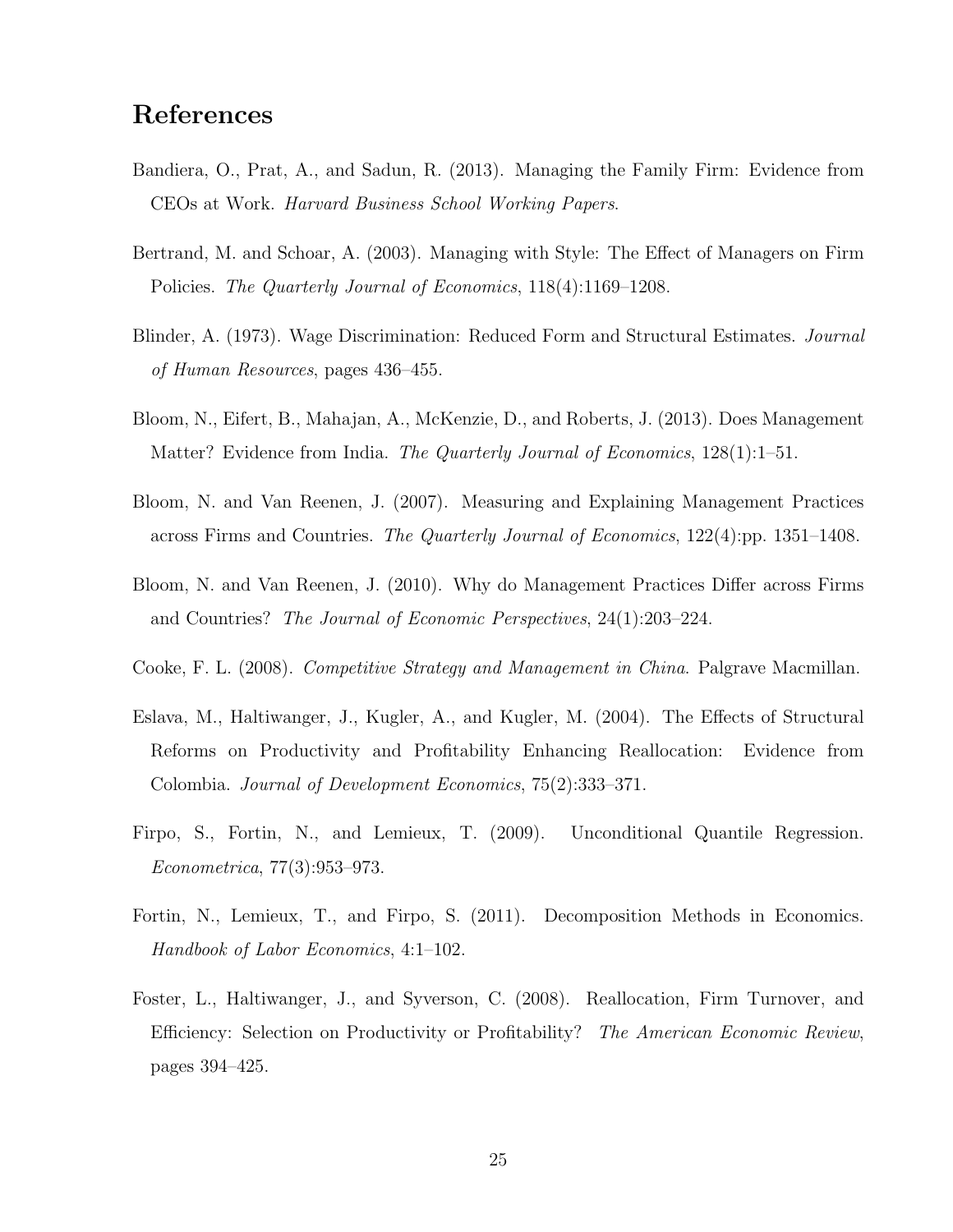- <span id="page-28-4"></span>Ichinowski, C., Shaw, K., and Prennushi, G. (1997). The Effects of Human Resource Management Practices on Productivity: A Study of Steel Finishing Lines. The American Economic Review.
- <span id="page-28-12"></span>Jann, B. (2008). A Stata Implementation of the Blinder-Oaxaca Decomposition. Stata Journal, 8(4):453–79.
- <span id="page-28-2"></span>Kaplan, S. N., Klebanov, M. M., and Sorensen, M. (2012). Which CEO Characteristics and Abilities Matter? The Journal of Finance, 67(3):973–1007.
- <span id="page-28-8"></span>Koenker, R. and Bassett Jr, G. (1978). Regression Quantiles. Econometrica: journal of the Econometric Society, pages 33–50.
- <span id="page-28-9"></span>Koenker, R. and Hallock, K. (2001). Quantile Regression: An Introduction. Journal of Economic Perspectives, 15(4):43–56.
- <span id="page-28-5"></span>Lazear, E. P. (2000). Performance Pay and Productivity. American Economic Review, 90(5):1346.
- <span id="page-28-7"></span>Lemos, R. and Scur, D. (2013). Todo se Queda en Familia: Propriedad y Prcticas de Gestin en Firmas de Latinoamrica. Perspectivas sobre el Desarrollo, 11.
- <span id="page-28-0"></span>Machado, J. and Mata, J. (2005). Counterfactual Decomposition of Changes in Wage Distributions using Quantile Regression. *Journal of Applied Econometrics*, 20(4):445–465.
- <span id="page-28-3"></span>Malmendier, U. and Tate, G. (2009). Superstar CEOs. The Quarterly Journal of Economics, 124(4):1593–1638.
- <span id="page-28-10"></span>Oaxaca, R. (1973). Male-Female Wage Differentials in Urban Labor Markets. International Economic Review, 14(3):693–709.
- <span id="page-28-6"></span>Syverson, C. (2004). Product Substitutability and Productivity Dispersion. Review of Economics and Statistics, 86(2):534–550.
- <span id="page-28-1"></span>Syverson, C. (2011). What Determines Productivity? *Journal of Economic Literature*, 49(2):326–365.
- <span id="page-28-11"></span>Yun, M. (2005). A Simple Solution to the Identification Problem in Detailed Wage Decompositions. Economic Inquiry, 43(4):766–772.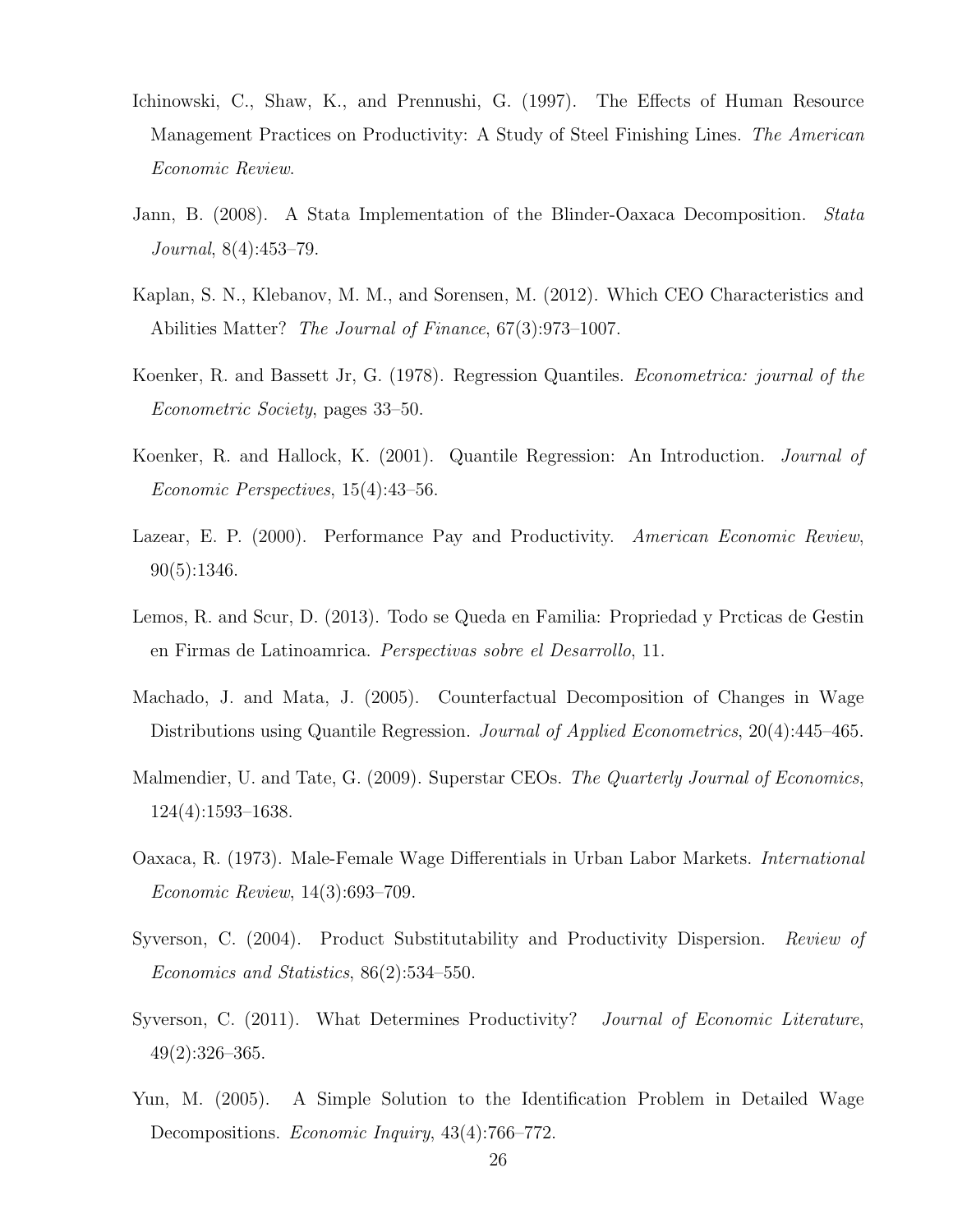# Tables

|                                                                                                                                                                                                                                                           | Argentina                                                                                                                                                   |                                                                                                                                                                |                                                                                                                                                          | Australia                                                                                                                                                       |                                                                                                                                                             | Brazil                                                                                                                                                  |                                                                                                                                                              | Chile                                                                                                                                                   |                                                                                                                                                             | China                                                                                                                                                                            |
|-----------------------------------------------------------------------------------------------------------------------------------------------------------------------------------------------------------------------------------------------------------|-------------------------------------------------------------------------------------------------------------------------------------------------------------|----------------------------------------------------------------------------------------------------------------------------------------------------------------|----------------------------------------------------------------------------------------------------------------------------------------------------------|-----------------------------------------------------------------------------------------------------------------------------------------------------------------|-------------------------------------------------------------------------------------------------------------------------------------------------------------|---------------------------------------------------------------------------------------------------------------------------------------------------------|--------------------------------------------------------------------------------------------------------------------------------------------------------------|---------------------------------------------------------------------------------------------------------------------------------------------------------|-------------------------------------------------------------------------------------------------------------------------------------------------------------|----------------------------------------------------------------------------------------------------------------------------------------------------------------------------------|
| Management<br>z-management<br>Manager studied abroad<br>Manager has degree<br>% Mangers college degree<br>% Employees college degree<br>Multinational<br>Size<br>Competition<br>Export<br>Dispersed<br>Family<br>Ext. CEO<br>Founder<br>Private<br>Other  | Mean<br>2.742<br>$-0.212$<br>0.117<br>0.895<br>54.665<br>5.268<br>0.356<br>518.188<br>1.703<br>21.682<br>0.176<br>0.205<br>0.084<br>0.209<br>0.226<br>0.100 | <b>SD</b><br>0.705<br>0.681<br>0.322<br>0.307<br>32.286<br>11.278<br>0.480<br>636.030<br>0.467<br>25.077<br>0.381<br>0.405<br>0.277<br>0.408<br>0.419<br>0.301 | Mean<br>2.977<br>0.014<br>0.210<br>0.697<br>44.848<br>8.169<br>0.638<br>847.394<br>1.676<br>18.622<br>0.411<br>0.146<br>0.029<br>0.099<br>0.181<br>0.134 | <b>SD</b><br>0.600<br>0.578<br>0.408<br>0.460<br>31.299<br>14.021<br>0.481<br>1340.627<br>0.487<br>27.205<br>0.493<br>0.353<br>0.168<br>0.299<br>0.385<br>0.341 | Mean<br>2.716<br>$-0.231$<br>0.134<br>0.796<br>69.988<br>8.423<br>0.212<br>580.628<br>1.703<br>13.787<br>0.124<br>0.229<br>0.049<br>0.321<br>0.144<br>0.134 | SD<br>0.684<br>0.658<br>0.341<br>0.404<br>35.422<br>12.029<br>0.409<br>772.384<br>0.473<br>23.781<br>0.330<br>0.421<br>0.215<br>0.467<br>0.351<br>0.341 | Mean<br>2.742<br>$-0.210$<br>0.122<br>0.824<br>86.505<br>11.569<br>0.383<br>486.883<br>1.574<br>29.968<br>0.245<br>0.186<br>0.085<br>0.144<br>0.282<br>0.059 | SD<br>0.630<br>0.606<br>0.329<br>0.381<br>25.776<br>12.714<br>0.487<br>760.417<br>0.506<br>37.164<br>0.431<br>0.390<br>0.280<br>0.352<br>0.451<br>0.235 | Mean<br>2.876<br>$-0.076$<br>0.035<br>0.541<br>37.112<br>4.324<br>0.518<br>960.365<br>1.824<br>48.053<br>0.247<br>0.047<br>0.018<br>0.294<br>0.176<br>0.218 | SD<br>0.502<br>0.485<br>0.185<br>0.500<br>31.265<br>10.413<br>0.501<br>815.452<br>0.426<br>40.121<br>0.433<br>0.212<br>0.132<br>0.457<br>0.382<br>0.414                          |
| Observations                                                                                                                                                                                                                                              | 239                                                                                                                                                         |                                                                                                                                                                |                                                                                                                                                          | 343                                                                                                                                                             |                                                                                                                                                             | 411                                                                                                                                                     | 188                                                                                                                                                          |                                                                                                                                                         |                                                                                                                                                             | 170                                                                                                                                                                              |
|                                                                                                                                                                                                                                                           | $\ensuremath{\mathsf{France}}\xspace$<br>Mean                                                                                                               | SD                                                                                                                                                             | Mean                                                                                                                                                     | Germany<br>'SD                                                                                                                                                  | Mean                                                                                                                                                        | Great Britain<br>SD                                                                                                                                     | Mean                                                                                                                                                         | Greece<br>SD                                                                                                                                            | Mean                                                                                                                                                        | India<br>SD                                                                                                                                                                      |
| Management<br>z-management<br>Manager studied abroad<br>Manager has degree<br>% Mangers college degree<br>% Employees college degree<br>Multinational<br>Size<br>Competition<br>Export<br>Dispersed<br>Family<br>Ext. CEO<br>Founder<br>Private<br>Other  | 3.044<br>0.077<br>0.088<br>0.837<br>51.231<br>5.735<br>0.741<br>828.102<br>1.565<br>38.599<br>0.272<br>0.150<br>0.048<br>0.041<br>0.320<br>0.170            | 0.482<br>0.464<br>0.285<br>0.371<br>27.236<br>11.498<br>0.439<br>948.951<br>0.511<br>29.818<br>0.447<br>0.358<br>0.214<br>0.199<br>0.468<br>0.377              | 3.282<br>0.307<br>0.121<br>0.879<br>57.336<br>6.931<br>0.638<br>937.560<br>1.716<br>45.767<br>0.250<br>0.190<br>0.129<br>0.017<br>0.284<br>0.129         | 0.510<br>0.496<br>0.327<br>0.327<br>29.354<br>10.549<br>0.483<br>1099.996<br>0.453<br>24.347<br>0.435<br>0.394<br>0.337<br>0.131<br>0.453<br>0.337              | 3.078<br>0.113<br>0.025<br>0.573<br>40.876<br>7.952<br>0.581<br>828.365<br>1.691<br>39.472<br>0.343<br>0.143<br>0.065<br>0.070<br>0.183<br>0.197            | 0.594<br>0.573<br>0.157<br>0.495<br>29.221<br>13.507<br>0.494<br>2943.069<br>0.492<br>33.320<br>0.475<br>0.351<br>0.246<br>0.256<br>0.387<br>0.398      | 2.897<br>$-0.066$<br>0.429<br>0.976<br>77.214<br>16.833<br>0.607<br>569.143<br>1.560<br>31.774<br>0.321<br>0.238<br>0.036<br>0.167<br>0.143<br>0.095         | 0.875<br>0.845<br>0.498<br>0.153<br>19.455<br>17.708<br>0.491<br>842.882<br>0.588<br>29.600<br>0.470<br>0.428<br>0.187<br>0.375<br>0.352<br>0.295       | 2.619<br>$-0.330$<br>0.123<br>0.947<br>85.612<br>12.630<br>0.216<br>684.789<br>1.775<br>29.533<br>0.207<br>0.211<br>0.040<br>0.357<br>0.062<br>0.123        | 0.617<br>0.595<br>0.330<br>0.224<br>23.764<br>20.160<br>0.412<br>972.488<br>0.439<br>31.651<br>0.406<br>0.409<br>0.196<br>0.480<br>0.241<br>0.330                                |
| Observations                                                                                                                                                                                                                                              | 147                                                                                                                                                         |                                                                                                                                                                |                                                                                                                                                          | 116                                                                                                                                                             |                                                                                                                                                             | 356                                                                                                                                                     |                                                                                                                                                              | 84                                                                                                                                                      |                                                                                                                                                             | 227                                                                                                                                                                              |
|                                                                                                                                                                                                                                                           | Italy<br>Mean                                                                                                                                               | <b>SD</b>                                                                                                                                                      | Mean                                                                                                                                                     | Japan<br><b>SD</b>                                                                                                                                              | Mean                                                                                                                                                        | Mexico<br><b>SD</b>                                                                                                                                     | Mean                                                                                                                                                         | New Zealand<br>SD                                                                                                                                       | Northern Ireland<br>Mean                                                                                                                                    | SD.                                                                                                                                                                              |
| Management<br>z-management<br>Manager studied abroad<br>Manager with degree<br>% Mangers college degree<br>% Employees college degree<br>Multinational<br>Size<br>Competition<br>Export<br>Dispersed<br>Family<br>Ext. CEO<br>Founder<br>Private<br>Other | 3.059<br>0.100<br>0.059<br>0.725<br>57.863<br>12.647<br>0.520<br>422.824<br>1.833<br>51.275<br>0.206<br>0.304<br>0.108<br>0.118<br>0.176<br>0.088           | 0.528<br>0.508<br>0.236<br>0.448<br>29.414<br>15.871<br>0.502<br>625.383<br>0.375<br>28.679<br>0.406<br>0.462<br>0.312<br>0.324<br>0.383<br>0.285              | 3.416<br>0.437<br>0.038<br>0.962<br>56.340<br>28.075<br>0.358<br>436.849<br>1.887<br>19.981<br>0.528<br>0.415<br>0.000<br>0.019<br>$_{0.019}$<br>0.019   | 0.392<br>$_{0.378}$<br>0.192<br>0.192<br>30.107<br>21.276<br>0.484<br>481.741<br>0.320<br>27.167<br>0.504<br>0.497<br>0.000<br>0.137<br>0.137<br>0.137          | 2.922<br>$-0.034$<br>0.310<br>0.952<br>81.631<br>14.923<br>0.387<br>593.863<br>1.696<br>38.149<br>0.280<br>0.185<br>0.125<br>0.190<br>0.161<br>0.060        | 0.717<br>0.691<br>0.464<br>0.214<br>26.749<br>20.929<br>0.488<br>863.811<br>0.474<br>35.541<br>0.450<br>0.389<br>0.332<br>0.394<br>0.368<br>0.237       | 2.812<br>$-0.148$<br>0.250<br>0.650<br>45.917<br>8.500<br>0.583<br>265.425<br>1.650<br>48.216<br>0.242<br>0.158<br>0.042<br>0.175<br>0.267<br>0.117          | 0.570<br>0.549<br>0.435<br>0.479<br>30.557<br>14.660<br>0.495<br>314.316<br>0.513<br>36.957<br>0.430<br>0.367<br>0.201<br>0.382<br>0.444<br>0.322       | 2.919<br>$-0.036$<br>0.026<br>0.579<br>47.737<br>8.197<br>0.526<br>691.487<br>1.592<br>31.947<br>0.263<br>0.184<br>0.013<br>0.197<br>0.224<br>0.118         | $\begin{array}{c} 0.795 \\ 0.766 \end{array}$<br>0.161<br>0.497<br>32.764<br>15.825<br>0.503<br>983.651<br>0.495<br>37.522<br>0.443<br>0.390<br>0.115<br>0.401<br>0.419<br>0.325 |
| Observations                                                                                                                                                                                                                                              | 102                                                                                                                                                         |                                                                                                                                                                |                                                                                                                                                          | 53                                                                                                                                                              |                                                                                                                                                             | 168                                                                                                                                                     |                                                                                                                                                              | 120                                                                                                                                                     |                                                                                                                                                             | 76                                                                                                                                                                               |
|                                                                                                                                                                                                                                                           | Poland<br>Mean                                                                                                                                              | SD                                                                                                                                                             | Mean                                                                                                                                                     | Portugal<br><b>SD</b>                                                                                                                                           | Mean                                                                                                                                                        | Republic of Ireland<br>SD                                                                                                                               | Mean                                                                                                                                                         | Sweden<br>SD                                                                                                                                            | Mean                                                                                                                                                        | United States<br>SD                                                                                                                                                              |
| Management<br>z-management<br>Manager studied abroad<br>Manager with degree<br>% Mangers college degree<br>% Employees college degree<br>Multinational<br>Size<br>Competition<br>Export<br>Dispersed<br>Family<br>Ext. CEO<br>Founder<br>Private<br>Other | 2.892<br>$-0.059$<br>0.223<br>0.957<br>78.585<br>17.149<br>0.415<br>456.989<br>1.798<br>35.691<br>0.213<br>0.064<br>0.064<br>0.074<br>0.319<br>0.266        | 0.698<br>0.673<br>0.419<br>0.203<br>23.759<br>16.758<br>0.495<br>509.495<br>0.404<br>32.990<br>0.411<br>0.246<br>0.246<br>0.264<br>0.469<br>0.444              | 2.847<br>$-0.109$<br>0.045<br>0.902<br>40.233<br>5.128<br>0.481<br>339.256<br>1.797<br>56.173<br>0.038<br>0.263<br>0.090<br>0.158<br>0.263<br>0.188      | 0.580<br>0.561<br>0.208<br>0.298<br>26.293<br>9.998<br>0.502<br>485.211<br>0.404<br>34.281<br>0.191<br>0.442<br>0.288<br>0.366<br>0.442<br>0.392                | 2.897<br>$-0.058$<br>0.065<br>0.576<br>52.554<br>11.804<br>0.457<br>531.826<br>1.576<br>36.554<br>0.261<br>0.141<br>0.065<br>0.207<br>0.120<br>0.207        | 0.747<br>0.721<br>0.248<br>0.497<br>33.347<br>20.442<br>0.501<br>1016.192<br>0.497<br>41.284<br>0.442<br>0.350<br>0.248<br>0.407<br>0.326<br>0.407      | 3.275<br>0.300<br>0.046<br>0.620<br>37.370<br>7.417<br>0.676<br>594.944<br>1.648<br>59.769<br>0.509<br>0.065<br>0.037<br>0.019<br>0.157<br>0.213             | 0.507<br>0.490<br>0.211<br>0.488<br>24.757<br>12.242<br>$0.470\,$<br>747.188<br>0.499<br>32.537<br>0.502<br>0.247<br>0.190<br>0.135<br>0.366<br>0.411   | 3.376<br>0.397<br>0.035<br>0.863<br>67.191<br>14.613<br>0.484<br>1254.137<br>1.645<br>16.891<br>0.457<br>0.121<br>0.035<br>0.078<br>0.160<br>0.148          | 0.612<br>0.592<br>0.185<br>0.344<br>30.451<br>18.640<br>0.501<br>3838.058<br>0.496<br>21.082<br>0.499<br>0.327<br>0.185<br>0.269<br>0.367<br>0.356                               |
| Observations                                                                                                                                                                                                                                              | 94                                                                                                                                                          |                                                                                                                                                                |                                                                                                                                                          | 133                                                                                                                                                             |                                                                                                                                                             | 92                                                                                                                                                      |                                                                                                                                                              | 108                                                                                                                                                     |                                                                                                                                                             | 256                                                                                                                                                                              |

Table 1: Summary Statistics

Note: See text for complete description of variables.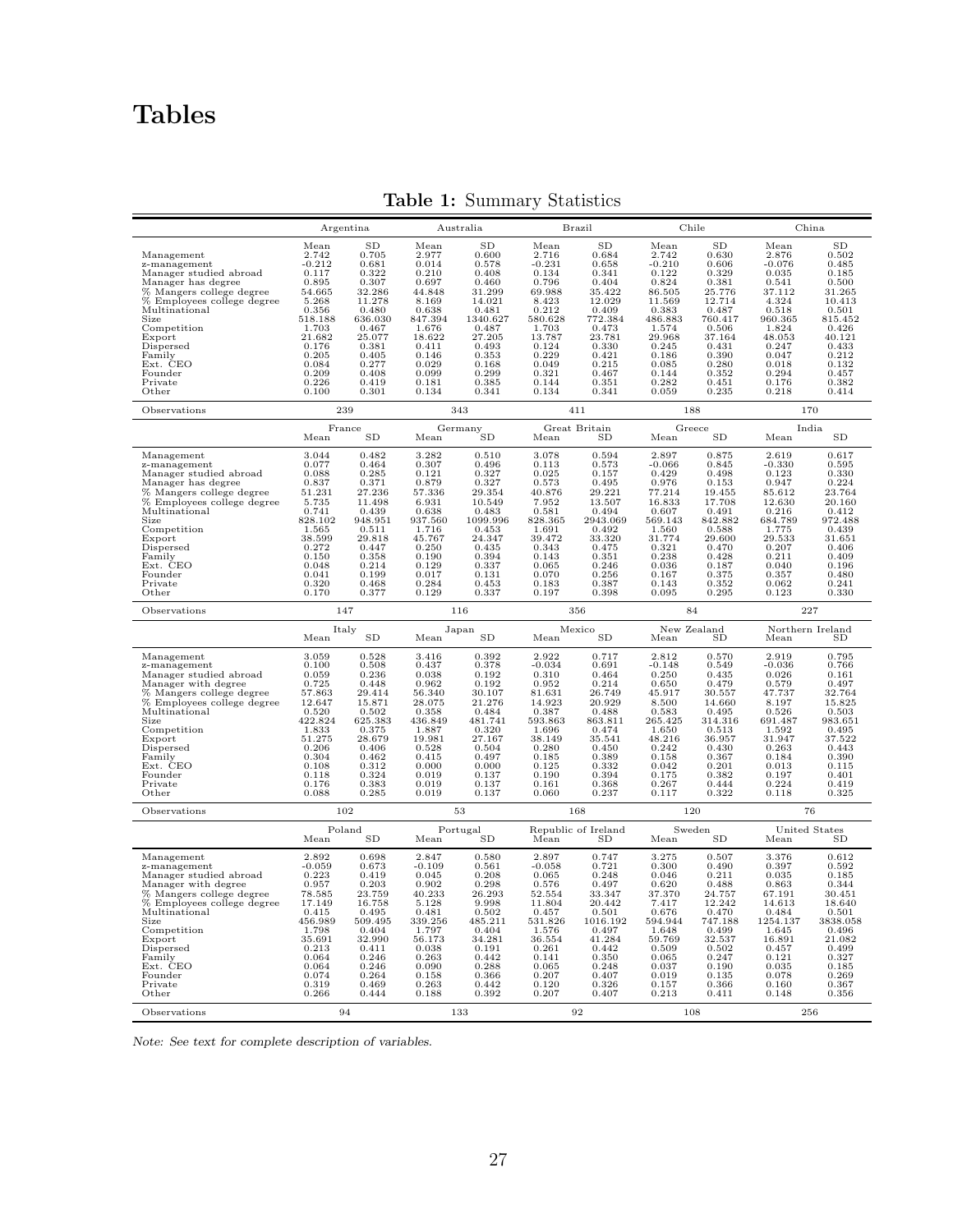|                            | Mean     | Low Management Countries<br>SD | Mean    | High Management Countries<br>SD |
|----------------------------|----------|--------------------------------|---------|---------------------------------|
| Management                 | 2.788    | 0.673                          | 3.144   | 0.585                           |
| z-management               | $-0.165$ | 0.650                          | 0.175   | 0.564                           |
| Manager studied abroad     | 0.146    | 0.354                          | 0.088   | 0.283                           |
| Manager with degree        | 0.814    | 0.389                          | 0.730   | 0.444                           |
| % Mangers college degree   | 65.308   | 34.319                         | 50.130  | 31.069                          |
| % Employees college degree | 9.711    | 15.510                         | 9.858   | 15.341                          |
| Multinational              | 0.376    | 0.484                          | 0.593   | 0.491                           |
| Size                       | 570.287  | 788.428                        | 855.933 | 2311.164                        |
| Competition                | 1.700    | 0.476                          | 1.683   | 0.483                           |
| Export                     | 31.387   | 34.829                         | 32.742  | 31.723                          |
| Dispersed                  | 0.200    | 0.400                          | 0.373   | 0.484                           |
| Family                     | 0.186    | 0.389                          | 0.159   | 0.366                           |
| Ext. CEO                   | 0.061    | 0.239                          | 0.053   | 0.225                           |
| Founder                    | 0.234    | 0.424                          | 0.069   | 0.253                           |
| Private                    | 0.187    | 0.390                          | 0.192   | 0.394                           |
| Other                      | 0.132    | 0.339                          | 0.153   | 0.360                           |
| Observations               | 2002     |                                | 1481    |                                 |

Table 2: Summary Statistics: Low and High Management Countries

Note: High management countries are Australia, France, UK, Germany, Italy, Japan, Sweden and United States. See text for complete description of variables.

|                     |     |                    |                    |                    | ပ                 |                                |                             |
|---------------------|-----|--------------------|--------------------|--------------------|-------------------|--------------------------------|-----------------------------|
| Country             | N   | Rank<br>Management | Rank<br>Operations | Rank<br>Monitoring | Rank<br>Targeting | Rank<br><b>Human Resources</b> | Rank<br><b>First Factor</b> |
| Argentina           | 239 | 17                 | 13                 | 17                 | 18                | 19                             | 17                          |
| Australia           | 343 | 8                  | ð                  | 10                 | 8                 | 13                             | 8                           |
| Brazil              | 411 | 19                 | 20                 | 13                 | 17                |                                | 19                          |
| Chile               | 188 | 18                 | 14                 | 15                 | 19                | 15                             | 18                          |
| China               | 170 | 14                 |                    |                    | 14                | 10                             | 14                          |
| France              | 147 |                    |                    |                    |                   | 4                              |                             |
| Germany             | 116 |                    |                    |                    |                   |                                |                             |
| Great Britain       | 356 |                    |                    |                    |                   |                                |                             |
| Greece              | 84  | 12                 |                    | 19                 | 15                |                                | 11                          |
| India               | 227 | 20                 | 19                 | 20                 | 20                | 16                             | 20                          |
| Italy               | 102 |                    | 10                 |                    |                   |                                |                             |
| Japan               | 53  |                    |                    |                    |                   |                                |                             |
| Mexico              | 168 |                    | 15                 |                    | 10                | 12                             |                             |
| New Zealand         | 120 | 16                 | 9                  | 16                 | 16                | 20                             | 16                          |
| Northern Ireland    | 76  | 10                 | 11                 | 12                 | 11                |                                | 10                          |
| Poland              | 94  | 13                 | 18                 | 18                 | 9                 |                                | 15                          |
| Portugal            | 133 | 15                 | 16                 |                    | 13                | ١ŏ                             | 12                          |
| Republic of Ireland | 92  | 11                 | 12                 | 14                 | 12                |                                | 13                          |
| Sweden              | 108 | 4                  | 2                  |                    | 4                 |                                | 3                           |
| United States       | 256 | റ                  |                    |                    | 2                 |                                | 2                           |

Table 3: Ranking

Note: See text for complete description of variables.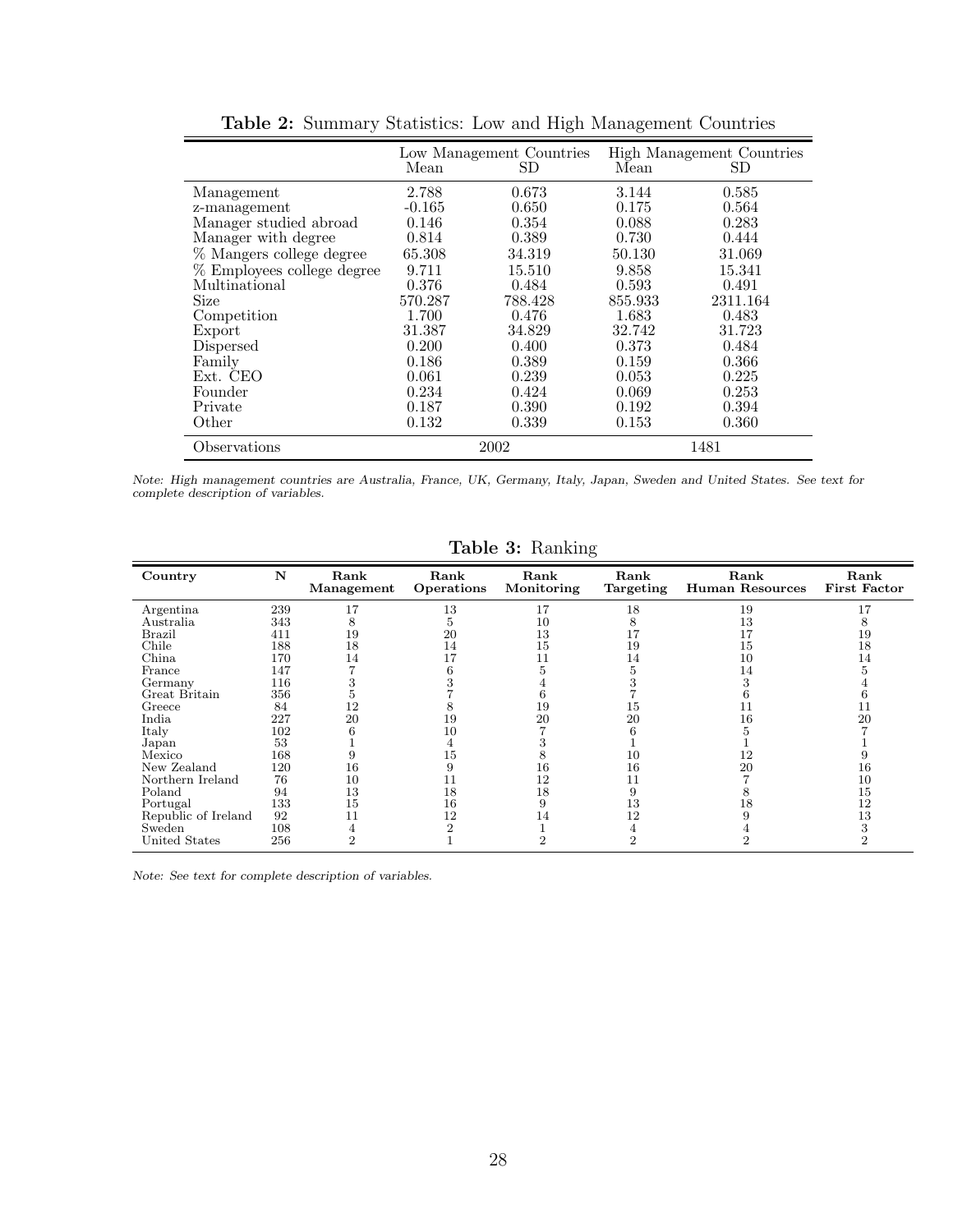|                     | (1)<br>$QR=0.1$        | (2)<br>$QR=0.5$        | (3)<br>$\mathrm{QR}{=}0.9$ |
|---------------------|------------------------|------------------------|----------------------------|
| Argentina           | $-0.799***$            | $-0.616***$            | $-0.428***$                |
|                     | (0.105)                | (0.045)                | (0.088)                    |
| Australia           | $-0.459***$            | $-0.341***$            | $-0.377***$                |
|                     | (0.070)                | (0.047)                | (0.072)                    |
| Brazil              | $-0.738***$            | $-0.682***$            | $-0.515***$                |
|                     | (0.077)                | (0.055)                | (0.085)                    |
| Chile               | $-0.754***$            | $-0.589***$            | $-0.563***$                |
|                     | (0.096)                | (0.075)                | (0.092)                    |
| China               | $-0.399***$            | $-0.467***$            | $-0.622***$                |
|                     | (0.108)                | (0.067)                | (0.077)                    |
| France              | $-0.150*$              | $-0.380***$            | $-0.430***$                |
| Germany             | (0.083)<br>0.023       | (0.059)<br>$-0.080$    | (0.076)<br>$-0.210**$      |
|                     | (0.166)                | (0.069)                | (0.092)                    |
| $\rm GB$            | $-0.362***$            | $-0.241***$            | $-0.310***$                |
|                     | (0.113)                | (0.042)                | (0.068)                    |
| Greece              | $-0.865***$            | $-0.448**$             | $-0.159$                   |
|                     | (0.118)                |                        | (0.141)                    |
| India               | $-0.777***$            | $(0.185)$<br>-0.762*** | $-0.597***$                |
|                     | (0.091)                | (0.071)                | (0.065)                    |
| Italy               | $-0.231$               | $-0.268***$            | $-0.370**$                 |
|                     | (0.183)                | (0.084)                | (0.145)                    |
| Japan               | $0.324***$             | 0.034                  | $-0.222**$                 |
|                     | (0.118)                | (0.070)                | (0.090)                    |
| Mexico              | $-0.771***$            | $-0.389***$            | $-0.327***$                |
|                     | (0.145)                | (0.095)                | (0.092)                    |
| New Zealand         | $-0.576***$            | $-0.552***$            | $-0.647***$                |
|                     | (0.120)<br>$-0.628***$ | (0.058)<br>$-0.446***$ | (0.132)                    |
| Northern Ireland    |                        |                        | $-0.112$<br>(0.147)        |
| Poland              | (0.162)<br>$-0.650***$ | (0.132)<br>$-0.519***$ | $-0.252***$                |
|                     | (0.155)                | (0.102)                | (0.086)                    |
| Portugal            | $-0.476***$            | $-0.555***$            | $-0.411***$                |
|                     | (0.132)                | (0.055)                | (0.113)                    |
| Republic of Ireland | $-0.671***$            | $-0.539***$            | $-0.219$                   |
|                     | (0.111)                | (0.130)                | (0.156)                    |
| Sweden              | $-0.008$               | $-0.070$               | $-0.207**$                 |
|                     | (0.107)                | (0.065)                | (0.103)                    |
| Constant            | $-0.300***$            | $0.420***$             | $1.111***$                 |
|                     | (0.072)                | (0.032)                | (0.056)                    |
| $\boldsymbol{N}$    | 3483                   | 3483                   | 3483                       |

Table 4: Quantiles: US as the Base Category

Note: Dependent Variable is z-score. See text for complete description of variables.  $*$   $p < 0.1$ ,  $**$   $p < 0.05$ ,  $***$   $p < 0.01$ .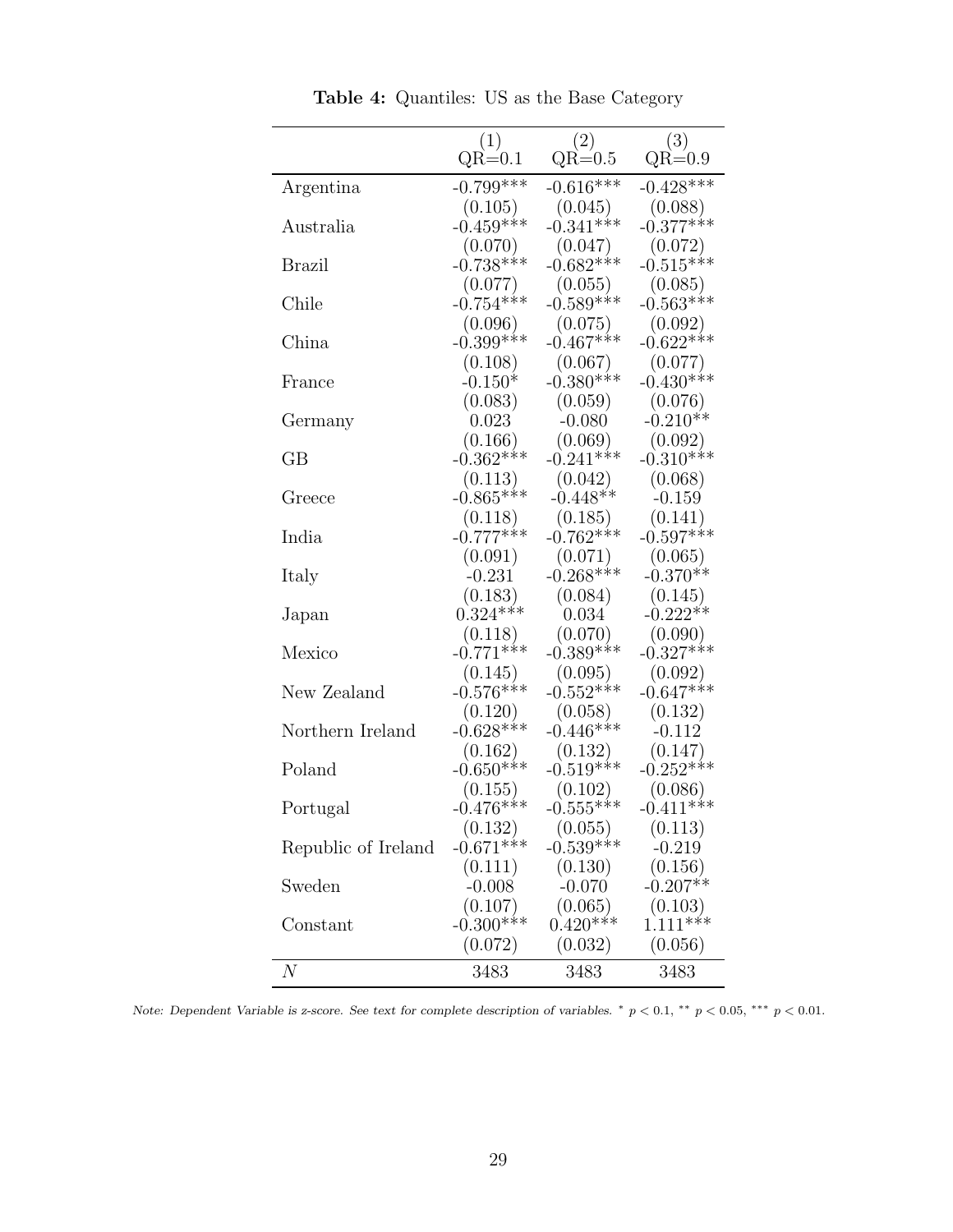|                             |                  | ⊿∪∪               |             |            |             |
|-----------------------------|------------------|-------------------|-------------|------------|-------------|
|                             | $\left(1\right)$ | $\left( 2\right)$ | (3)         | (4)        | (5)         |
|                             | ÒĽS              | ÒĽS               | $QR=0.1$    | $QR=0.5$   | $QR=0.9$    |
| Human Capital Controls:     |                  |                   |             |            |             |
| -Manager studied abroad     | 0.135            | 0.030             | 0.123       | 0.113      | 0.116       |
|                             | (0.132)          | (0.128)           | (0.253)     | (0.205)    | (0.116)     |
| -Manager with degree        | $0.249***$       | $0.189***$        | 0.092       | $0.212**$  | $0.246**$   |
|                             | (0.067)          | (0.065)           | (0.128)     | (0.085)    | (0.103)     |
| -% Mangers college degree   | 0.002            | 0.001             | 0.001       | 0.001      | 0.001       |
|                             | (0.001)          | (0.001)           | (0.002)     | (0.001)    | (0.001)     |
| -% Employees college degree | $0.004**$        | $0.004**$         | $0.005*$    | $0.005**$  | $0.007**$   |
|                             | (0.002)          | (0.002)           | (0.003)     | (0.002)    | (0.003)     |
| Firm Controls:              |                  |                   |             |            |             |
| $-Size$                     | $0.050***$       | $0.050***$        | $0.070**$   | $0.059**$  | 0.030       |
|                             | (0.016)          | (0.013)           | (0.028)     | (0.025)    | (0.022)     |
| -Competition                | $0.287***$       | $0.261***$        | $0.290***$  | $0.307***$ | $0.216***$  |
|                             | (0.058)          | (0.054)           | (0.105)     | (0.098)    | (0.080)     |
| Ownership Controls:         |                  |                   |             |            |             |
| -Family                     | $-0.186**$       | $-0.196**$        | $-0.426**$  | $-0.178$   | $-0.115$    |
|                             | (0.088)          | (0.080)           | (0.212)     | (0.114)    | (0.136)     |
| -Ext. CEO                   | $-0.117$         | $-0.070$          | $-0.353$    | $-0.129$   | $-0.289*$   |
|                             | (0.123)          | (0.118)           | (0.275)     | (0.163)    | (0.150)     |
| -Founder                    | $-0.205**$       | $-0.110$          | $-0.323$    | $-0.210**$ | $-0.309$    |
|                             | (0.099)          | (0.096)           | (0.263)     | (0.091)    | (0.233)     |
| -Private                    | $-0.112$         | $-0.070$          | $-0.241*$   | $-0.018$   | $-0.183$    |
|                             | (0.084)          | (0.076)           | (0.133)     | (0.137)    | (0.135)     |
| $-Other$                    | 0.016            | 0.040             | 0.075       | $-0.025$   | $-0.084$    |
|                             | (0.074)          | (0.069)           | (0.138)     | (0.109)    | (0.093)     |
| Germany                     | $-0.098$         | $-0.022$          | $-0.016$    | 0.066      | $-0.459***$ |
|                             | (0.089)          | (0.094)           | (0.226)     | (0.144)    | (0.125)     |
| UK                          | $-0.226***$      | $-0.234***$       | $-0.316**$  | $-0.143*$  | $-0.460***$ |
|                             | (0.060)          | (0.060)           | (0.131)     | (0.075)    | (0.093)     |
| France                      | $-0.122$         | 0.208             | 0.359       | 0.077      | $-0.770**$  |
|                             | (0.241)          | (0.185)           | (0.372)     | (0.390)    | (0.314)     |
| Constant                    | $-0.467***$      | $-2.862***$       | $-1.103***$ | $-0.490**$ | $0.556***$  |
|                             | (0.128)          | (0.239)           | (0.243)     | (0.198)    | (0.211)     |
| Noise Controls              | No               | $_{\rm Yes}$      | No          | No         | No          |
| Observations                | 508              | 508               | 508         | 508        | 508         |

Table 5: Correlates with Management Quality: USA, Germany, UK and France: Wave: 2006

Note: Dependent Variable is z-score. Noise controls correspond to the day of the week the interview was conducted, the time of the day the interview was conducted, the duration of the interview, and an indicator of the reliability of the information as coded by the interviewer. See text for complete description of variables. OLS with robust standard errors and quantile regression with bootstrap standard error using 400 replications. \*  $p < 0.1$ , \*\*  $p < 0.05$ , \*\*\*  $p < 0.01$ .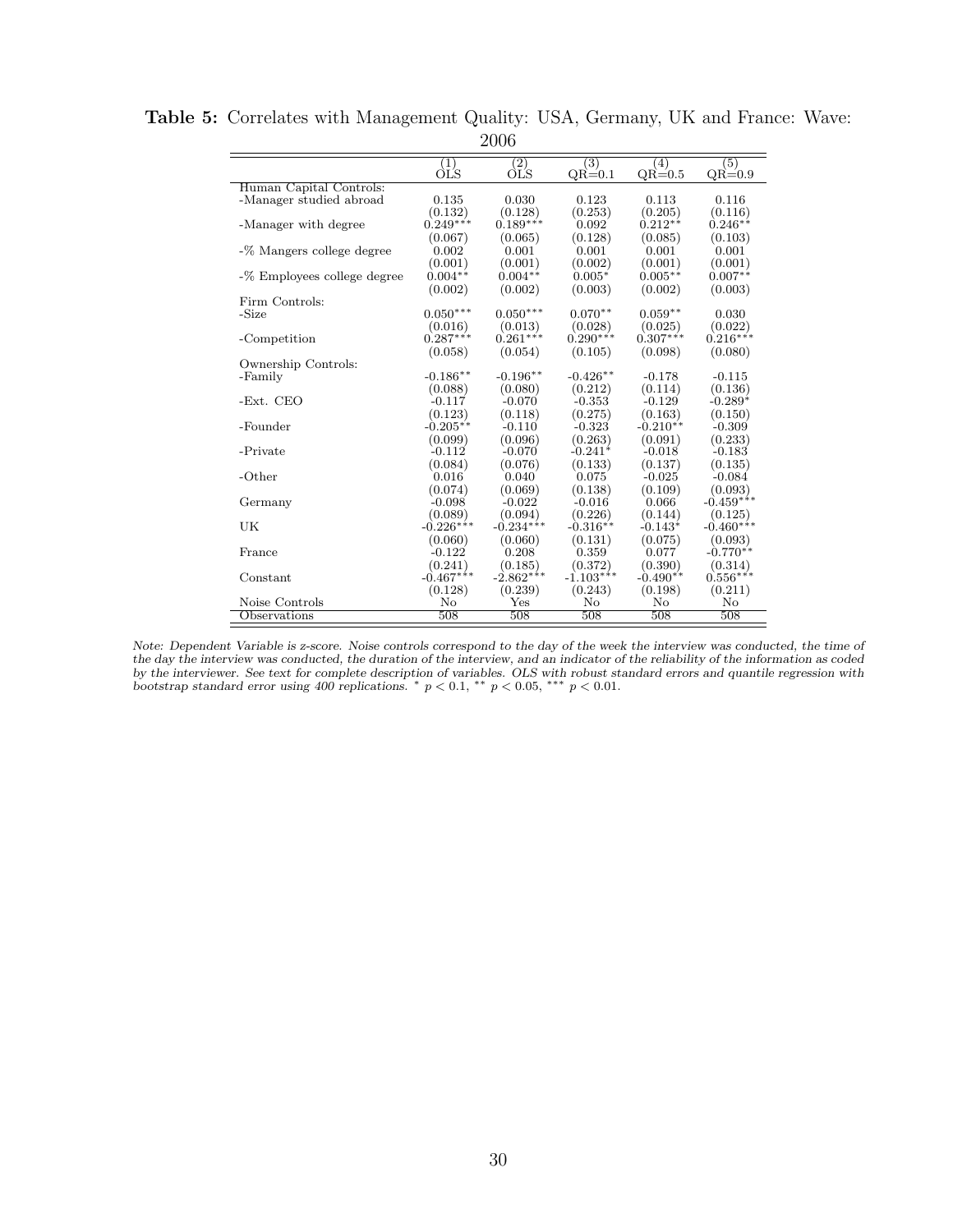|                             | (1)                    | (2)                    | $\overline{(3)}$       | (4)                    | (5)                    |        |
|-----------------------------|------------------------|------------------------|------------------------|------------------------|------------------------|--------|
|                             | OLS<br>$b$ /se         | OLS<br>$b$ /se         | $QR=0.1$<br>$b$ /se    | $QR=0.5$<br>$b$ /se    | $QR=0.9$<br>$b$ /se    | mean   |
| Human Capital Controls:     |                        |                        |                        |                        |                        |        |
| -Manager studied abroad     | $0.227***$<br>(0.032)  | $0.206***$<br>(0.031)  | $0.141**$<br>(0.056)   | $0.221***$<br>(0.048)  | $0.234***$<br>(0.043)  | 0.121  |
| -Manager with degree        | $0.200***$             | $0.177***$             | $0.178***$             | $0.209***$             | $0.175***$             | 0.778  |
|                             | (0.025)<br>$0.003***$  | (0.025)<br>$0.002***$  | (0.049)<br>$0.002***$  | (0.033)<br>$0.002***$  | (0.040)<br>$0.003***$  | 58.854 |
| -% Mangers college degree   | (0.000)                | (0.000)                | (0.001)                | (0.000)                | (0.001)                |        |
| -% Employees college degree | $0.005***$             | $0.004***$             | $0.005***$             | $0.003***$             | $0.005***$             | 9.774  |
| Firm Controls:              | (0.001)                | (0.001)                | (0.001)                | (0.001)                | (0.001)                |        |
| -Multinational              |                        | $0.237***$             | $0.212***$             | $0.213***$             | $0.196***$             | 0.468  |
| -Size                       | $0.026*$               | (0.023)<br>$0.021*$    | (0.049)                | (0.029)<br>$0.041**$   | (0.033)<br>$0.046***$  | 0.692  |
|                             | (0.014)                | (0.012)                | 0.003<br>(0.017)       | (0.016)                | (0.016)                |        |
| -Competition                | $-0.054***$            | $-0.039**$             | $-0.040$               | $-0.029$               | $-0.043$               | 1.693  |
| -Export                     | (0.020)                | (0.020)<br>$0.001***$  | (0.035)<br>$0.001**$   | (0.027)<br>$0.001***$  | (0.029)<br>$0.001*$    | 31.963 |
|                             |                        | (0.000)                | (0.001)                | (0.000)                | (0.001)                |        |
| Ownership Controls:         | $-0.330***$            | $-0.204***$            | $-0.245***$            | $-0.230***$            | $-0.166***$            | 0.175  |
| -Family                     | (0.031)                | (0.032)                | (0.068)                | (0.038)                | (0.044)                |        |
| -Ext. CEO                   | $-0.107**$             | $-0.029$               | $-0.056$               | $-0.031$               | $-0.070$               | 0.058  |
| -Founder                    | (0.042)<br>$-0.411***$ | (0.041)<br>$-0.275***$ | (0.091)<br>$-0.339***$ | (0.043)<br>$-0.304***$ | (0.073)<br>$-0.289***$ | 0.164  |
|                             | (0.032)                | (0.034)                | (0.062)                | (0.044)                | (0.044)                |        |
| -Private                    | $-0.196***$            | $-0.118***$            | $-0.135**$             | $-0.125***$            | $-0.142***$            | 0.189  |
| $-Other$                    | (0.029)<br>$-0.180***$ | (0.029)<br>$-0.136***$ | (0.058)<br>$-0.131**$  | (0.036)<br>$-0.167***$ | (0.040)<br>$-0.148***$ | 0.141  |
|                             | (0.031)                | (0.031)                | (0.060)                | (0.044)                | (0.052)                |        |
| Country Dummies:            |                        |                        |                        |                        |                        |        |
| Argentina                   | $-0.445***$<br>(0.053) | $-0.467***$<br>(0.052) | $-0.593***$<br>(0.103) | $-0.464***$<br>(0.065) | $-0.422***$<br>(0.086) | 0.069  |
| Australia                   | $-0.272***$            | $-0.329***$            | $-0.295***$            | $-0.340***$            | $-0.383***$            | 0.098  |
| <b>Brazil</b>               | (0.045)<br>$-0.465***$ | (0.045)<br>$-0.451***$ | (0.088)<br>$-0.434***$ | (0.061)<br>$-0.471***$ | (0.074)<br>$-0.480***$ | 0.118  |
|                             | (0.046)                | (0.045)                | (0.087)                | (0.061)                | (0.074)                |        |
| Chile                       | $-0.579***$            | $-0.596***$            | $-0.592***$            | $-0.521***$            | $-0.741***$            | 0.054  |
| China                       | (0.051)<br>$-0.187***$ | (0.050)<br>$-0.277***$ | (0.100)<br>$-0.299**$  | (0.065)<br>$-0.274***$ | (0.086)<br>$-0.385***$ | 0.049  |
|                             | (0.052)                | (0.053)                | (0.117)                | (0.072)                | (0.076)                |        |
| France                      | $-0.207***$            | $-0.314***$            | $-0.230*$              | $-0.337***$            | $-0.488***$            | 0.042  |
| Germany                     | (0.051)<br>$-0.011$    | (0.051)<br>$-0.103*$   | (0.118)<br>$-0.060$    | (0.062)<br>$-0.092$    | (0.074)<br>$-0.179$    | 0.033  |
|                             | (0.060)                | (0.059)                | (0.115)                | (0.074)                | (0.113)                |        |
| UK                          | $-0.091*$              | $-0.166***$            | $-0.251**$             | $-0.167***$<br>(0.060) | $-0.206***$            | 0.102  |
| Greece                      | (0.047)<br>$-0.536***$ | (0.047)<br>$-0.592***$ | (0.100)<br>$-0.805***$ | $-0.592***$            | (0.067)<br>$-0.399***$ | 0.024  |
|                             | (0.086)                | (0.085)                | (0.119)                | (0.135)                | (0.105)                |        |
| India                       | $-0.661***$<br>(0.051) | $-0.651***$<br>(0.051) | $-0.724***$<br>(0.091) | $-0.667***$<br>(0.068) | $-0.621***$<br>(0.075) | 0.065  |
| Italy                       | $-0.134**$             | $-0.225***$            | $-0.221$               | $-0.193***$            | $-0.318***$            | 0.029  |
|                             | (0.060)                | (0.061)                | (0.155)                | (0.073)                | (0.092)                |        |
| ${\rm Japan}$               | 0.037<br>(0.060)       | 0.057<br>(0.060)       | 0.181<br>(0.133)       | 0.060<br>(0.073)       | $-0.232*$<br>(0.098)   | 0.015  |
| Mexico                      | $-0.470***$            | $-0.490**$             | $-0.649**$             | $-0.476***$            | $-0.427***$            | 0.048  |
| New Zealand                 | (0.059)<br>$-0.374***$ | (0.059)<br>$-0.470***$ | (0.098)<br>$-0.360**$  | (0.069)<br>$-0.487***$ | (0.082)<br>$-0.535***$ | 0.034  |
|                             | (0.057)                | (0.057)                | (0.102)                | (0.079)                | (0.085)                |        |
| NI                          | $-0.208**$             | $-0.278***$            | $-0.421***$            | $-0.248**$             | $-0.112$               | 0.022  |
| Poland                      | (0.084)<br>$-0.496***$ | (0.082)<br>$-0.508***$ | (0.159)<br>$-0.557***$ | (0.111)<br>$-0.487***$ | (0.089)<br>$-0.433***$ | 0.027  |
|                             | (0.071)                | (0.069)                | (0.125)                | (0.088)                | (0.149)                |        |
| Portugal                    | $-0.258***$            | $-0.360***$            | $-0.370***$            | $-0.359***$            | $-0.348***$            | 0.038  |
| RI                          | (0.061)<br>$-0.274***$ | (0.060)<br>$-0.324***$ | (0.136)<br>$-0.433***$ | (0.072)<br>$-0.326***$ | (0.123)<br>$-0.233**$  | 0.026  |
|                             | (0.070)                | (0.070)                | (0.126)                | (0.083)                | (0.105)                |        |
| Sweden                      | 0.046<br>(0.061)       | $-0.053$<br>(0.063)    | $-0.134$<br>(0.112)    | $-0.025$<br>(0.072)    | $-0.070$<br>(0.125)    | 0.031  |
| Constant                    | $0.163***$             | 0.009                  | $-0.566***$            | 0.019                  | $0.699***$             |        |
|                             | (0.057)                | (0.058)                | (0.119)                | (0.070)                | (0.083)                |        |
| Observations                | 3483                   | 3483                   | 3483                   | 3483                   | 3483                   |        |

Table 6: Correlates with Management Quality: Full Sample

Note: Dependent Variable is z-score. See text for complete description of variables. OLS with robust standard errors and quantile regression with bootstrap standard error using 400 replications. \*  $p < 0.1$ , \*\*  $p < 0.05$ ,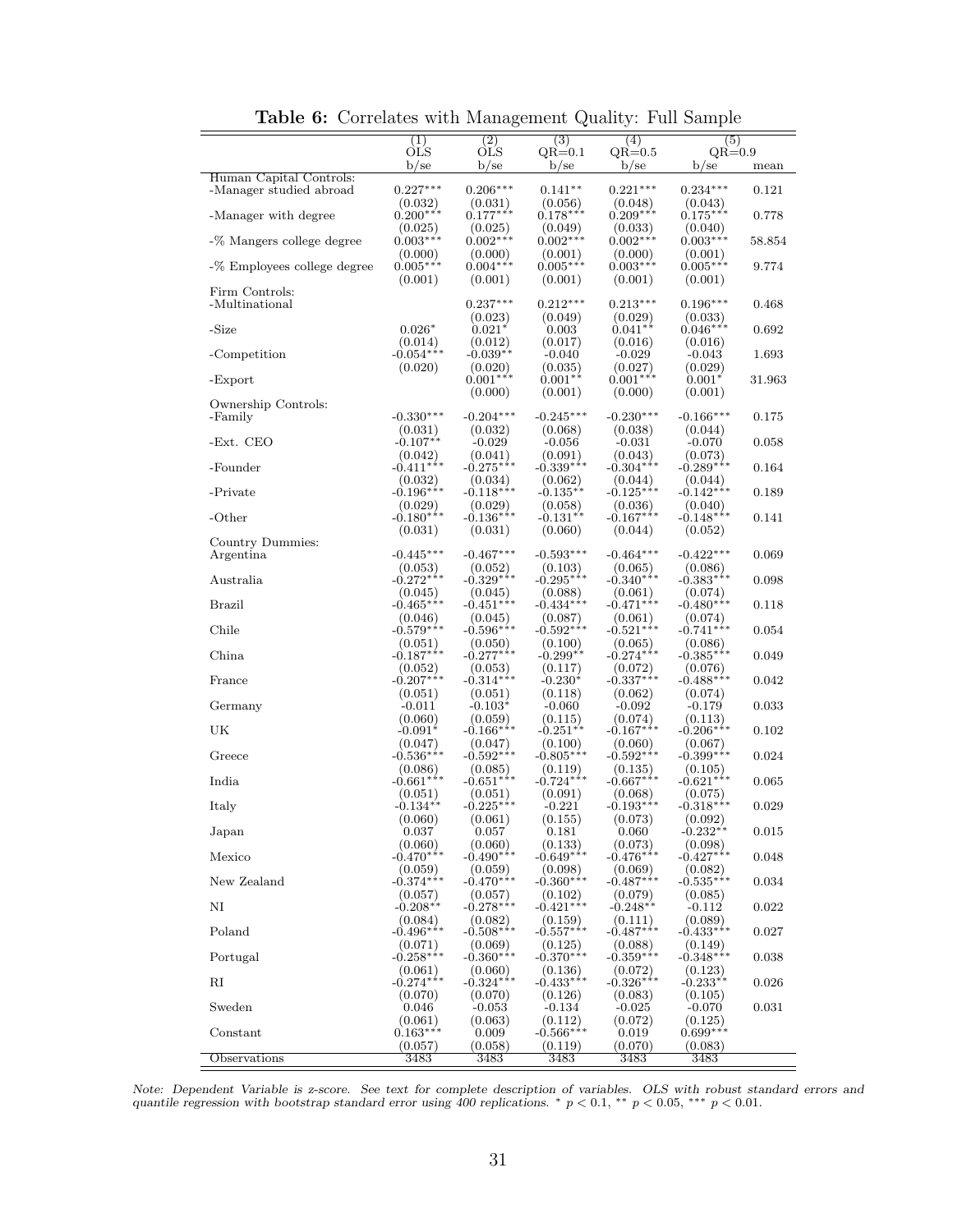| Reference Group: USA                                                               | 10th Percentile      | 50th Percentile       | 90th Percentile       |
|------------------------------------------------------------------------------------|----------------------|-----------------------|-----------------------|
| A: Raw z-score management gap:                                                     |                      |                       |                       |
| $Qt(USA) - Qt(UK, Germany, France)$                                                | 0.275                | 0.267                 | 0.317                 |
| B: Decomposition Method: Machado-Mata-Melly<br>$Qt(USA) - Qt(UK, Germany, France)$ | $0.225***$           | $0.257***$            | $0.301***$            |
|                                                                                    | (0.085)              | (0.048)               | (0.061)               |
| Total Explained by Characteristics                                                 | $0.183*$             | $-0.043$              | $-0.044$              |
|                                                                                    | (0.104)              | (0.073)               | (0.083)               |
| Total Explained by Coefficients                                                    | 0.042                | $0.299***$            | $0.344***$            |
| C: Decomposition Method: RIF regression                                            | (0.153)              | (0.081)               | (0.105)               |
| $E[RIFt(U\bar{S}A)]-E[RIFt(UK, Germany, France)]$                                  | $0.278***$           | $0.266***$            | $0.321***$            |
|                                                                                    | (0.077)              | (0.052)               | (0.064)               |
| Total Explained by Characteristics                                                 | $0.104***$           | $0.115***$            | $0.098***$            |
|                                                                                    | (0.037)              | (0.024)               | (0.027)               |
| Total Explained by Coefficients                                                    | $0.174**$<br>(0.084) | $0.151***$<br>(0.054) | $0.222***$<br>(0.066) |
| EXPLAINED BY CHARACTERISTICS:                                                      |                      |                       |                       |
| Manager studied abroad                                                             | $-0.003$             | $-0.002$              | $-0.006$              |
|                                                                                    | (0.003)              | (0.003)               | (0.005)               |
| Manager with degree                                                                | $0.059***$           | $0.033***$            | $0.029***$            |
| % Managers with degree                                                             | (0.020)<br>0.012     | (0.011)<br>$0.040**$  | (0.009)<br>0.029      |
|                                                                                    | (0.030)              | (0.019)               | (0.022)               |
| % Employee college degree                                                          | 0.019                | $0.026*$              | $0.039**$             |
|                                                                                    | (0.017)              | (0.014)               | (0.019)               |
| Size                                                                               | 0.007                | 0.003                 | 0.009                 |
| Competition                                                                        | (0.005)<br>0.002     | (0.005)<br>$-0.001$   | (0.008)<br>0.001      |
|                                                                                    | (0.003)              | (0.003)               | (0.003)               |
| Ownership (Dispersed)                                                              | $0.031**$            | $0.021***$            | 0.001                 |
|                                                                                    | (0.012)              | (0.008)               | (0.007)               |
| Ownership (Family)                                                                 | 0.002                | 0.001                 | 0.002                 |
|                                                                                    | (0.003)              | (0.002)               | (0.002)               |
| Ownership (External CEO)                                                           | $-0.002$<br>(0.005)  | $-0.001$<br>(0.003)   | $-0.005$<br>(0.004)   |
| Ownership (Founder)                                                                | $-0.011$             | $-0.004$              | $-0.001$              |
|                                                                                    | (0.010)              | (0.004)               | (0.002)               |
| Ownership (Private)                                                                | $-0.009$             | $-0.002$              | $-0.001$              |
|                                                                                    | (0.007)              | (0.004)               | (0.004)               |
| Ownership (Other)                                                                  | $-0.003$<br>(0.004)  | 0.000<br>(0.002)      | 0.001<br>(0.002)      |
| EXPLAINED BY COEFFICIENTS:                                                         |                      |                       |                       |
| Manager studied abroad                                                             | 0.014                | 0.007                 | 0.006                 |
|                                                                                    | (0.009)              | (0.010)               | (0.017)               |
| Manager with degree                                                                | $-0.301$             | $-0.156$              | 0.038                 |
| % Managers with degree                                                             | (0.209)<br>0.208     | (0.127)<br>0.063      | (0.100)<br>$-0.102$   |
|                                                                                    | (0.192)              | (0.119)               | (0.161)               |
| % Employee college degree                                                          | 0.026                | $-0.004$              | $-0.008$              |
|                                                                                    | (0.050)              | (0.041)               | (0.053)               |
| Size                                                                               | $-0.011$             | $-0.030**$            | $-0.011$              |
| Competition                                                                        | (0.014)<br>$-0.092$  | (0.012)<br>0.009      | (0.026)<br>0.142      |
|                                                                                    | (0.224)              | (0.171)               | (0.208)               |
| Ownership (Dispersed)                                                              | 0.051                | 0.013                 | 0.006                 |
|                                                                                    | (0.056)              | (0.039)               | (0.052)               |
| Ownership (Family)                                                                 | $-0.036$             | 0.013                 | $-0.019$              |
| Ownership (External CEO)                                                           | (0.033)<br>0.001     | (0.017)<br>0.004      | (0.018)<br>0.010      |
|                                                                                    | (0.014)              | (0.008)               | (0.015)               |
| Ownership (Founder)                                                                | $-0.008$             | $-0.019*$             | $-0.006$              |

#### Table 7: Decomposition: USA vs UK, France and Germany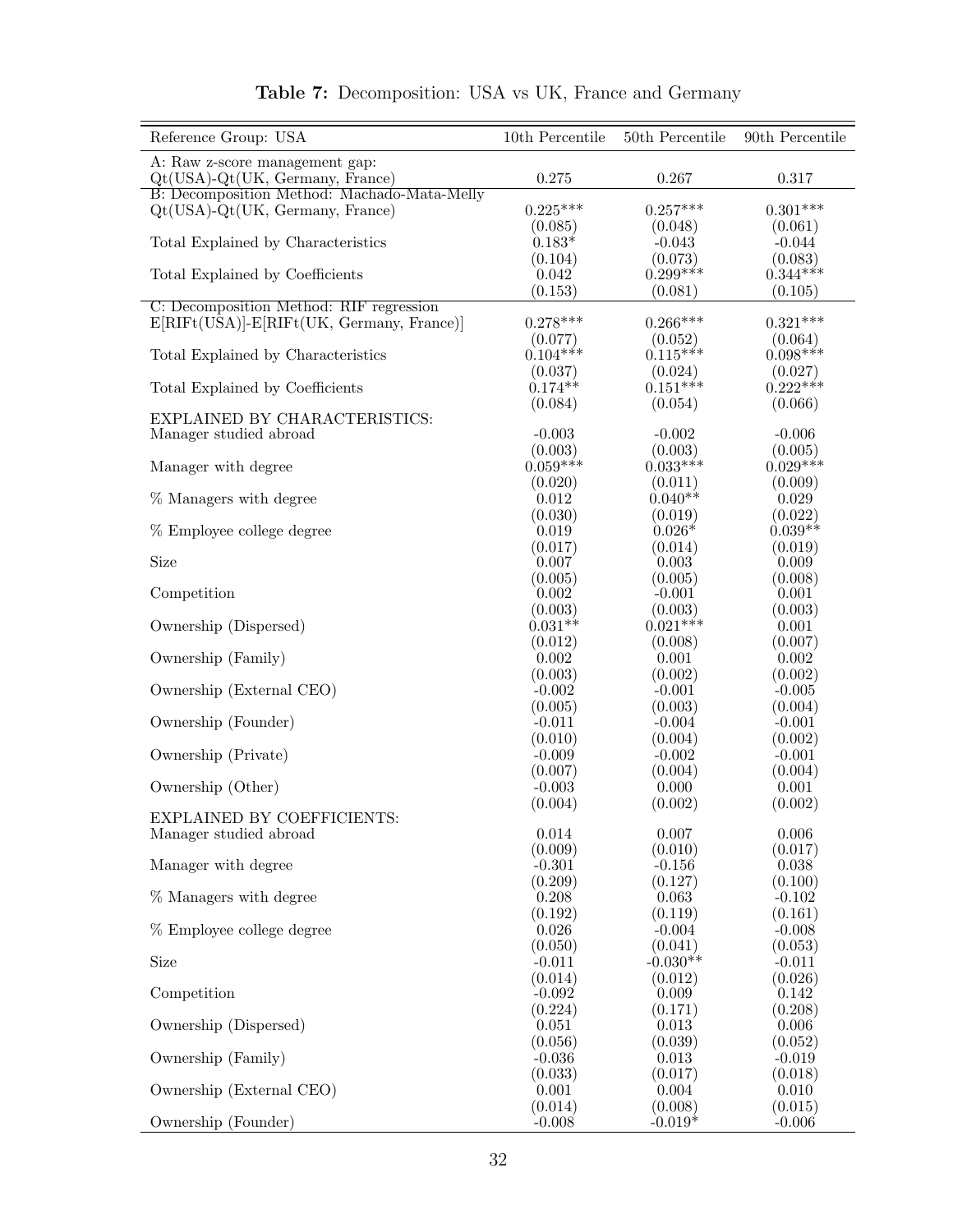| Ownership (Private) | (0.026)  | (0.011)  | (0.012)  |
|---------------------|----------|----------|----------|
|                     | $-0.006$ | 0.014    | 0.003    |
| Ownership (Other)   | (0.035)  | (0.021)  | (0.027)  |
|                     | 0.044    | $-0.003$ | $-0.005$ |
| Constant            | (0.028)  | (0.020)  | (0.023)  |
|                     | 0.284    | 0.241    | 0.167    |
| Observations        | (0.334)  | (0.233)  | (0.252)  |
|                     | 875      | 875      | 875      |

Note: Dependent Variable is z-score. See text for complete description of variables. Machado-Mata-Melly decomposition with 100 regressions estimated to approximate the conditional distribution. RIF decomposition uses OB decomposition after<br>linearizing quantiles. Ownership categorical variable is normalized such that coefficients for the s  $p < 0.1$ , \*\*  $p < 0.05$ , \*\*\*  $p < 0.01$ .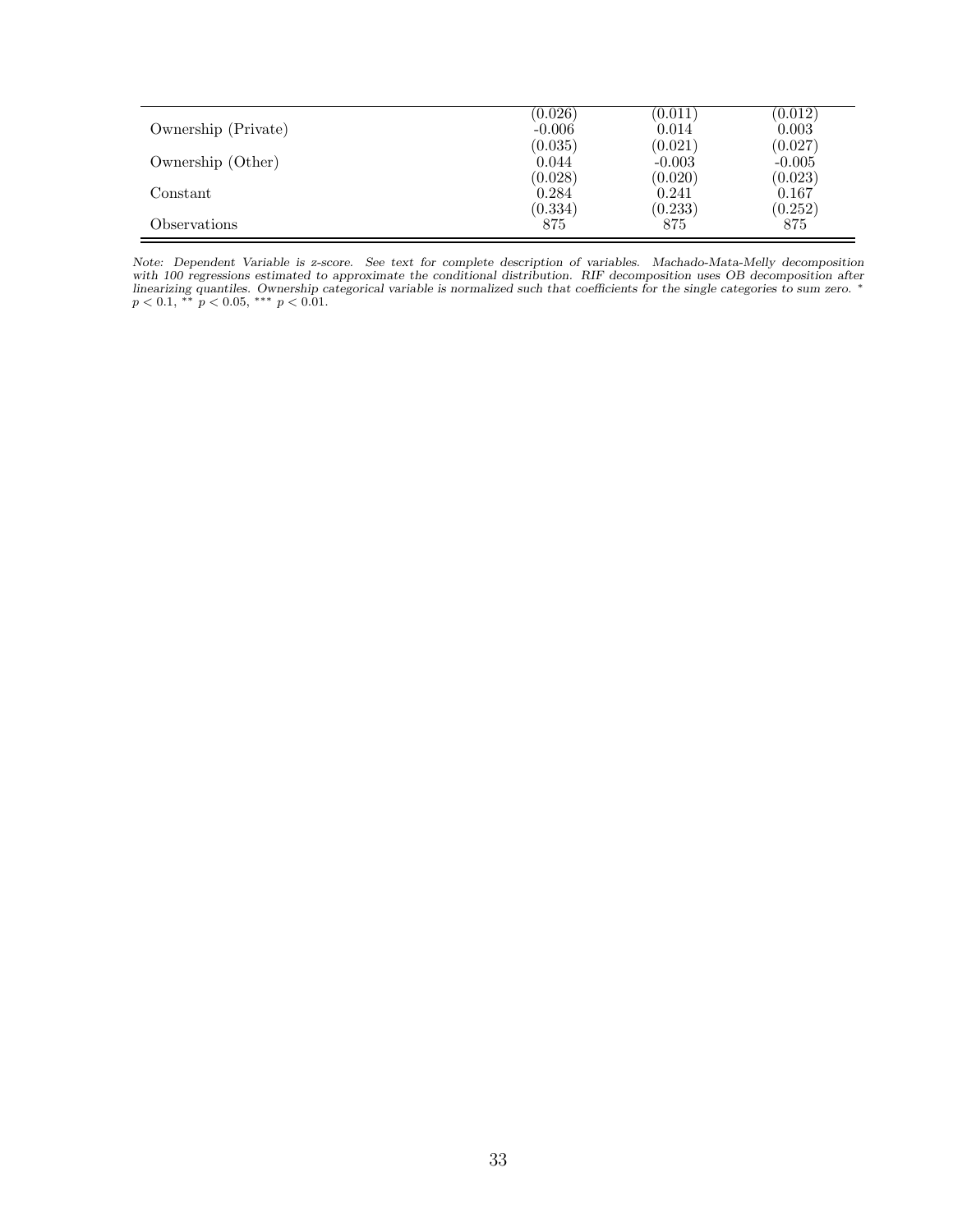| Reference Group: USA                                   | 10th Percentile       | 50th Percentile       | 90th Percentile       |
|--------------------------------------------------------|-----------------------|-----------------------|-----------------------|
| A: Raw z-score management gap:<br>$Qt(USA) - Qt(High)$ | 0.286                 | 0.267                 | 0.314                 |
| B: Decomposition Method: Machado-Mata-Melly            |                       |                       |                       |
| $Qt(USA) - Qt(High)$                                   | $0.257***$            | $0.258***$            | $0.307***$            |
| Total Explained by Characteristics                     | (0.086)<br>$0.163*$   | (0.047)<br>$-0.041$   | (0.058)<br>$-0.037$   |
|                                                        | (0.086)               | (0.069)               | 0.070)                |
| Total Explained by Coefficients                        | 0.094                 | $0.298***$            | $0.343***$            |
|                                                        | 0.144                 | (0.081)               | (0.094)               |
| C: Decomposition Method: RIF regression                |                       |                       |                       |
| $E[RIFt(USA)]-E[RIFt(High)]$                           | $0.293***$            | $0.267***$            | $0.317***$            |
|                                                        | (0.070)               | (0.048)               | (0.061)               |
| Total Explained by Characteristics                     | 0.050                 | 0.024                 | 0.037                 |
| Total Explained by Coefficients                        | (0.035)<br>$0.243***$ | (0.025)<br>$0.243***$ | (0.030)<br>$0.280***$ |
|                                                        | (0.078)               | (0.050)               | (0.065)               |
| EXPLAINED BY CHARACTERISTICS:                          |                       |                       |                       |
| Manager studied abroad                                 | $-0.004$              | $-0.010**$            | $-0.012*$             |
|                                                        | (0.005)               | (0.004)               | (0.006)               |
| Manager with degree                                    | $0.055***$            | $0.018**$             | $0.011*$              |
|                                                        | (0.015)               | (0.007)               | (0.007)               |
| % Managers with degree                                 | 0.016                 | $0.043***$            | $0.045***$            |
|                                                        | (0.021)               | (0.014)               | (0.017)               |
| % Employees college degree                             | $0.019**$             | $0.015**$             | $0.023**$             |
|                                                        | (0.009)               | (0.008)               | (0.012)               |
| Multinational                                          | $-0.020**$            | $-0.016**$            | $-0.019**$            |
|                                                        | (0.009)               | (0.006)               | (0.008)               |
| Size                                                   | 0.009                 | 0.002                 | 0.009                 |
| Competition                                            | (0.006)<br>0.004      | (0.005)<br>$-0.002$   | (0.008)<br>0.002      |
|                                                        | (0.004)               | (0.002)               | (0.003)               |
| Export                                                 | $-0.030*$             | $-0.037***$           | $-0.025*$             |
|                                                        | (0.017)               | (0.011)               | (0.014)               |
| Ownership (Dispersed)                                  | $0.012*$              | $0.013**$             | 0.003                 |
|                                                        | (0.006)               | (0.006)               | (0.004)               |
| Ownership (Family)                                     | $-0.002$              | 0.000                 | 0.000                 |
|                                                        | (0.003)               | (0.002)               | (0.002)               |
| Ownership (External CEO)                               | $-0.002$              | $-0.002$              | $-0.002$              |
|                                                        | (0.003)               | (0.002)               | (0.002)               |
| Ownership (Founder)                                    | $-0.004$              | $-0.002$              | $-0.000$              |
|                                                        | (0.006)               | (0.003)               | (0.001)               |
| Ownership (Private)                                    | $-0.000$<br>(0.002)   | 0.000<br>(0.001)      | 0.001<br>(0.002)      |
| Ownership (Other)                                      | $-0.000$              | 0.000                 | 0.000                 |
|                                                        | (0.001)               | (0.001)               | (0.001)               |
| <b>EXPLAINED BY COEFFICIENTS:</b>                      |                       |                       |                       |
| Manager studied abroad                                 | $0.015*$              | 0.000                 | 0.006                 |
|                                                        | (0.008)               | (0.009)               | (0.015)               |
| Manager with degree                                    | $-0.251$              | $-0.081$              | 0.102                 |
|                                                        | (0.198)               | (0.127)               | (0.099)               |
| % Managers with degree                                 | 0.203                 | 0.011                 | $-0.198$              |
|                                                        | (0.180)               | (0.117)               | (0.162)               |
| % Employees college degree                             | 0.017                 | 0.000                 | 0.003                 |
| Multinational                                          | (0.044)<br>$-0.065$   | (0.041)<br>$-0.003$   | (0.052)<br>0.054      |
|                                                        | (0.068)               | (0.052)               | (0.069)               |
| Size                                                   | $-0.016$              | $-0.022*$             | $-0.010$              |
|                                                        | (0.015)               | (0.011)               | (0.025)               |
| Competition                                            | $-0.040$              | 0.030                 | 0.085                 |
|                                                        | (0.198)               | (0.159)               | (0.194)               |
| Export                                                 | $-0.109$              | 0.032                 | 0.054                 |

| Table 8: Decomposition: USA vs High Management Countries |  |  |
|----------------------------------------------------------|--|--|
|                                                          |  |  |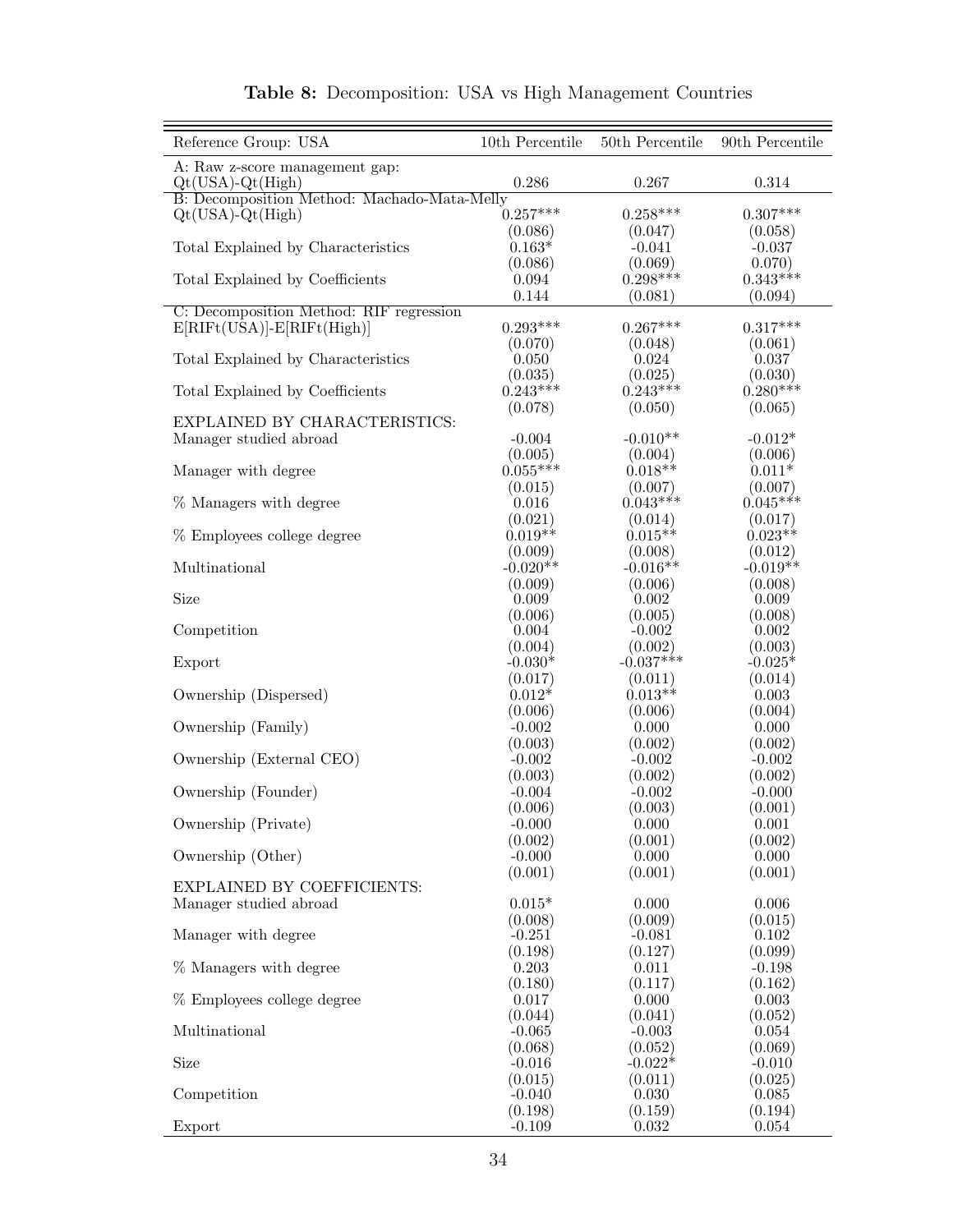| Ownership (Dispersed)    | (0.069)                        | (0.042)                        | $\left( 0.061\right)$          |
|--------------------------|--------------------------------|--------------------------------|--------------------------------|
|                          | $0.094*$                       | $-0.005$                       | $-0.044$                       |
| Ownership (Family)       | (0.057)                        | (0.039)                        | (0.054)                        |
|                          | $-0.045$                       | 0.013                          | $-0.012$                       |
| Ownership (External CEO) | (0.031)<br>$-0.001$<br>(0.012) | (0.016)<br>$-0.002$<br>(0.007) | (0.017)<br>0.008               |
| Ownership (Founder)      | $-0.019$<br>(0.026)            | $-0.013$<br>(0.011)            | (0.013)<br>$-0.004$<br>(0.012) |
| Ownership (Private)      | 0.017                          | 0.019                          | 0.007                          |
|                          | (0.031)                        | (0.019)                        | (0.024)                        |
| Ownership (Other)        | $0.046*$                       | 0.003                          | 0.000                          |
|                          | (0.025)                        | (0.018)                        | (0.022)                        |
| Constant                 | 0.396                          | 0.261                          | 0.229                          |
|                          | (0.314)                        | (0.224)                        | (0.245)                        |
| Observations             | 1481                           | 1481                           | 1481                           |

Note: Dependent Variable is z-score. High management countries are those with z-management  $> 0$ . See text for complete description of variables. Machado-Mata-Melly decomposition with 100 regressions estimated to approximate the conditional distribution. RIF decomposition uses OB decomposition after linearizing quantiles. Ownership categorical variable is normalized such that coefficients for the single categories to sum zero. \*  $p < 0.1$ , \*\*  $p < 0.05$ , \*\*\*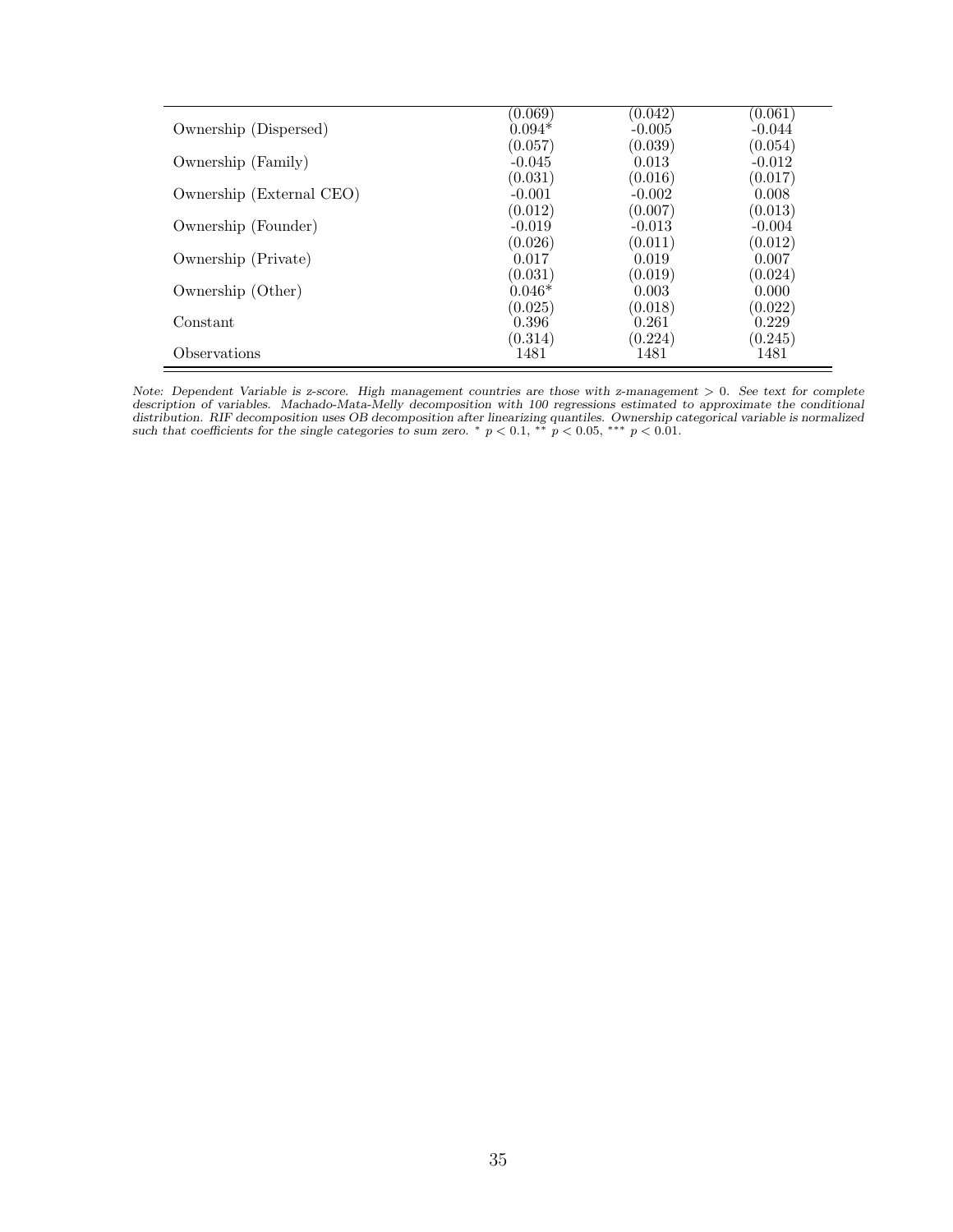| Reference Group: USA                                  | $10th$ Percentile     | 50th Percentile       | 90th Percentile       |
|-------------------------------------------------------|-----------------------|-----------------------|-----------------------|
| A: Raw z-score management gap:<br>$Qt(USA) - Qt(Low)$ | 0.721                 | 0.594                 | 0.429                 |
| B: Decomposition Method: Machado-Mata-Melly           |                       |                       |                       |
| $Qt(USA) - Qt(Low)$                                   | $0.657***$            | $0.597***$            | $0.435***$            |
| Total Explained by Characteristics                    | (0.074)<br>$0.154**$  | (0.050)<br>0.042      | (0.064)<br>0.004      |
|                                                       | (0.067)               | (0.054)               | (0.067)               |
| Total Explained by Coefficients                       | $0.503***$            | $0.556***$            | $0.432***$            |
|                                                       | 0.112                 | 0.070                 | 0.085                 |
| C: Decomposition Method: RIF regression               |                       |                       |                       |
| $E[RIFt(USA)]-E[RIFt(High)]$                          | $0.729***$            | $0.594***$            | $0.432***$<br>(0.062) |
| Total Explained by Characteristics                    | (0.068)<br>$0.117***$ | (0.048)<br>$0.094***$ | $0.163***$            |
|                                                       | (0.028)               | (0.029)               | (0.043)               |
| Total Explained by Coefficients                       | $0.612***$            | $0.500***$            | $0.269***$            |
|                                                       | (0.071)               | (0.051)               | (0.070)               |
| EXPLAINED BY CHARACTERISTICS:                         |                       |                       |                       |
| Manager studied abroad                                | $-0.001$              | $-0.020***$           | $-0.048***$           |
| Manager with degree                                   | (0.006)<br>0.006      | (0.006)<br>$0.010*$   | (0.012)<br>$0.007*$   |
|                                                       | (0.004)               | (0.005)               | (0.004)               |
| % Managers with degree                                | 0.002                 | 0.003                 | 0.001                 |
|                                                       | (0.003)               | (0.003)               | (0.001)               |
| % Employee college degree                             | $0.016**$             | $0.016**$             | $0.048***$            |
|                                                       | (0.007)               | (0.007)               | (0.016)               |
| Multinational                                         | $0.017**$             | $0.034***$            | $0.036***$            |
| Size                                                  | (0.007)<br>0.021      | (0.011)<br>0.013      | (0.013)<br>0.027      |
|                                                       | (0.014)               | (0.016)               | (0.024)               |
| Competition                                           | 0.003                 | 0.002                 | 0.007                 |
|                                                       | (0.003)               | (0.002)               | (0.005)               |
| Export                                                | $-0.017*$             | $-0.027***$           | $-0.004$              |
| Ownership (Dispersed)                                 | (0.009)<br>$0.033***$ | (0.008)<br>$0.035***$ | (0.010)<br>$0.066***$ |
|                                                       | (0.010)               | (0.010)               | (0.019)               |
| Ownership (Family)                                    | $0.010**$             | $0.010**$             | 0.003                 |
|                                                       | (0.005)               | (0.004)               | (0.003)               |
| Ownership (External CEO)                              | $-0.000$              | $-0.003$              | 0.001                 |
|                                                       | (0.002)               | (0.002)               | (0.002)               |
| Ownership (Founder)                                   | $0.026***$<br>(0.009) | $0.023***$<br>(0.006) | $0.020***$<br>(0.006) |
| Ownership (Private)                                   | $-0.001$              | $-0.001$              | 0.001                 |
|                                                       | (0.002)               | (0.001)               | (0.002)               |
| Ownership (Other)                                     | 0.002                 | 0.000                 | $-0.000$              |
|                                                       | (0.003)               | (0.001)               | (0.001)               |
| EXPLAINED BY COEFFICIENTS:                            | $0.017**$             |                       |                       |
| Manager studied abroad                                | (0.008)               | 0.001<br>(0.009)      | $-0.002$<br>(0.014)   |
| Manager with degree                                   | $-0.042$              | $-0.167$              | 0.039                 |
|                                                       | (0.199)               | (0.129)               | (0.102)               |
| % Managers with degree                                | 0.172                 | 0.057                 | $-0.048$              |
|                                                       | (0.183)               | (0.120)               | (0.167)               |
| % Employee college degree                             | 0.015                 | $-0.010$              | $-0.093$              |
| Multinational                                         | (0.046)<br>$-0.061$   | (0.042)<br>$-0.101**$ | (0.056)<br>$-0.049$   |
|                                                       | (0.059)               | (0.049)               | (0.068)               |
| Size                                                  | $-0.058***$           | $-0.083***$           | $-0.087***$           |
|                                                       | (0.016)               | (0.019)               | (0.033)               |
| Competition                                           | $-0.094$              | 0.178                 | 0.209                 |
| Export                                                | (0.192)<br>$-0.086$   | (0.157)<br>0.037      | (0.198)<br>0.073      |

#### Table 9: Decomposition: USA vs Low Management Countries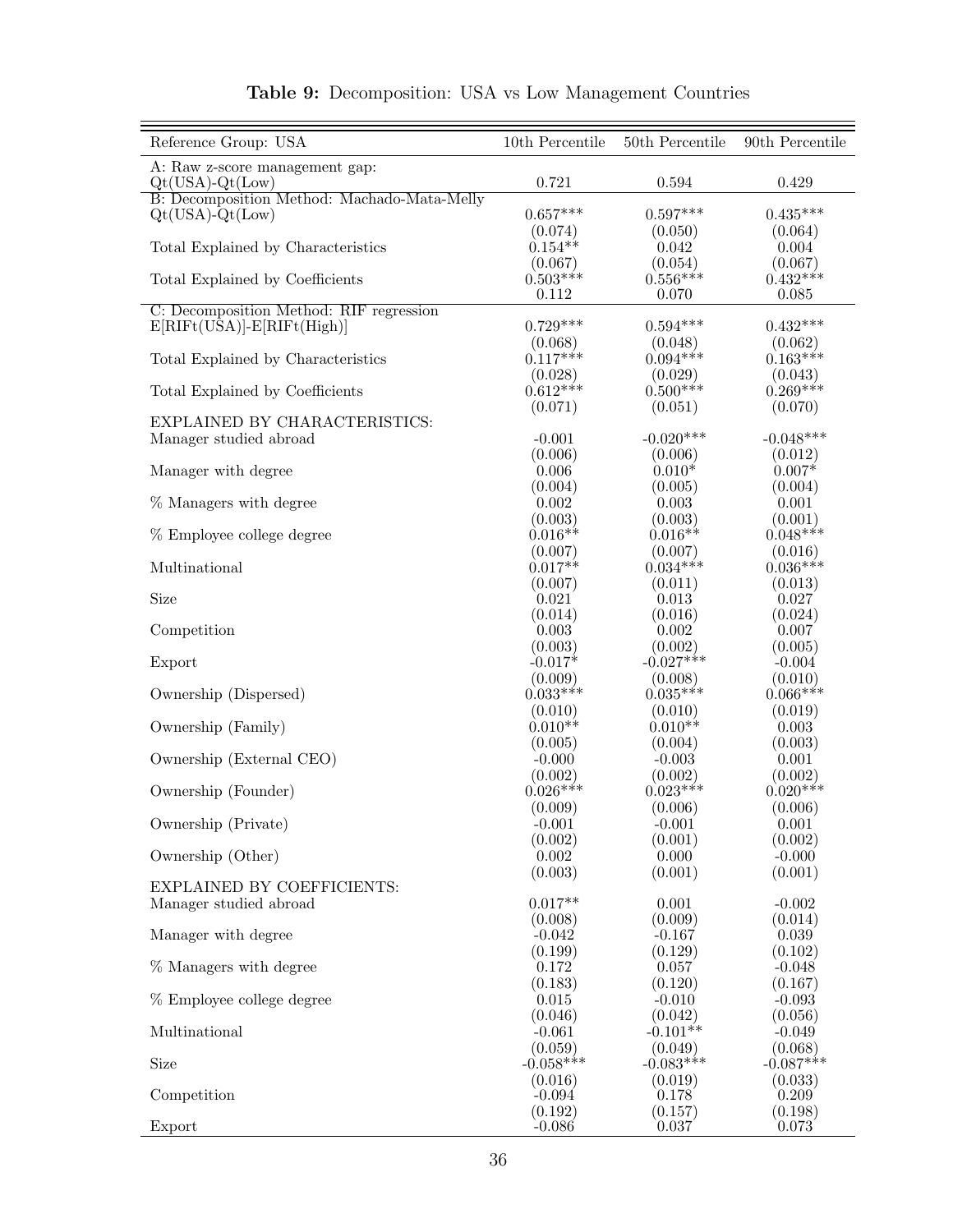|                          | (0.065)   | (0.040)    | (0.058)     |
|--------------------------|-----------|------------|-------------|
| Ownership (Dispersed)    | 0.081     | $-0.005$   | $-0.152***$ |
|                          | (0.052)   | (0.038)    | (0.058)     |
| Ownership (Family)       | $-0.014$  | $0.030*$   | $-0.007$    |
|                          | (0.029)   | (0.017)    | (0.017)     |
| Ownership (External CEO) | 0.002     | $-0.002$   | 0.011       |
|                          | (0.011)   | (0.007)    | (0.013)     |
| Ownership (Founder)      | $-0.034$  | $-0.019$   | 0.002       |
|                          | (0.027)   | (0.011)    | (0.013)     |
| Ownership (Private)      | 0.006     | 0.006      | 0.013       |
|                          | (0.029)   | (0.018)    | (0.024)     |
| Ownership (Other)        | 0.026     | $-0.005$   | $-0.001$    |
|                          | (0.022)   | (0.017)    | (0.022)     |
| Constant                 | $0.683**$ | $0.582***$ | 0.359       |
|                          | (0.306)   | (0.224)    | (0.250)     |
| Observations             | 2258      | 2258       | 2258        |

Note: Dependent Variable is z-score. Low management countries are those with z-management  $\leq 0$ . See text for complete description of variables. Machado-Mata-Melly decomposition with 100 regressions estimated to approximate the conditional distribution. RIF decomposition uses OB decomposition after linearizing quantiles. Ownership categorical variable is normalized<br>such that coefficients for the single categories to sum zero. See text for complete descripti ∗∗∗ p < 0.01.

# Figures



#### Figure 1: Relationship between Management Quality and Productivity

Note: [Bloom and Van Reenen](#page-27-1) [\(2010\)](#page-27-1) using World Management Survey. Productivity measured as the log os sales per employee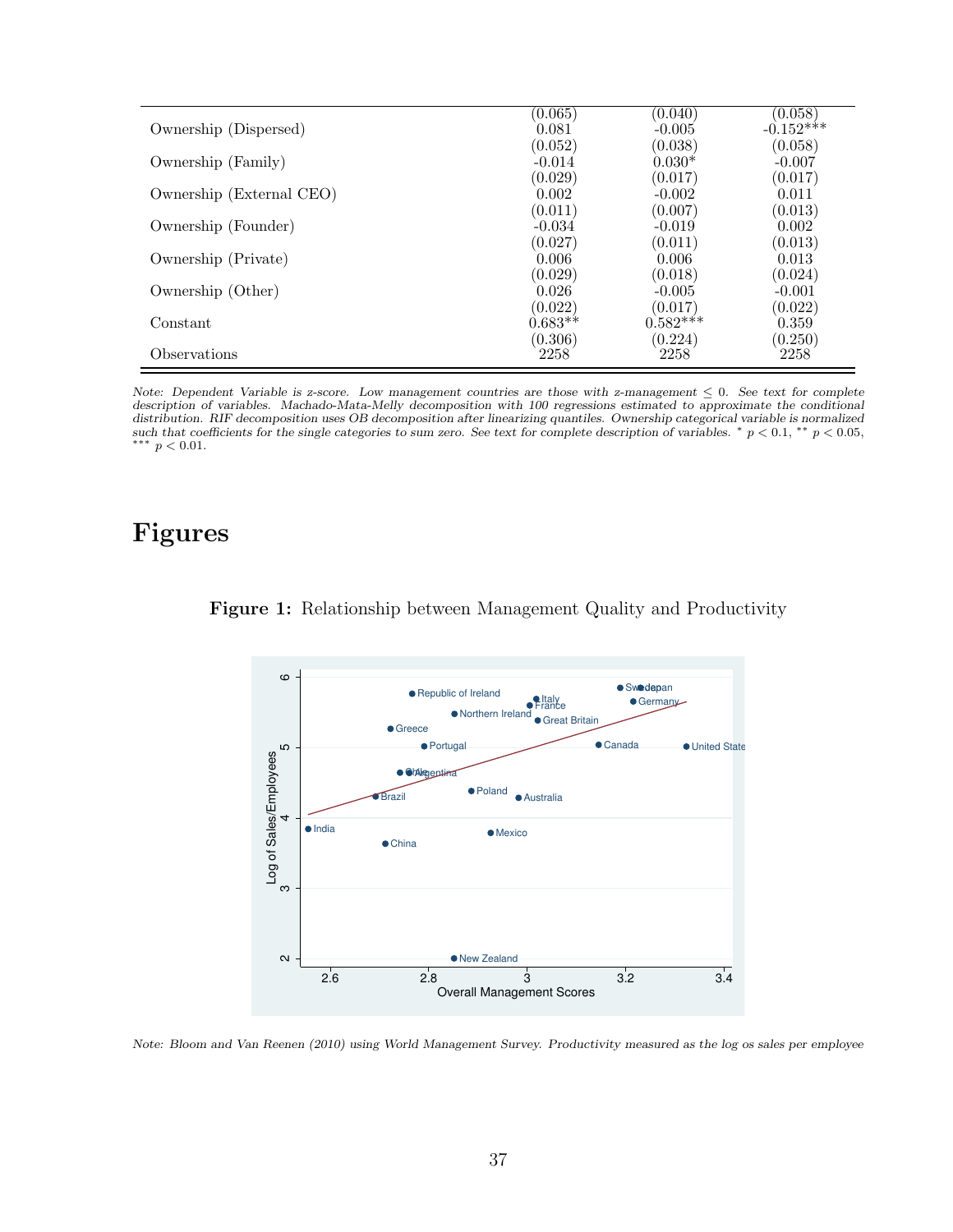



Management Quality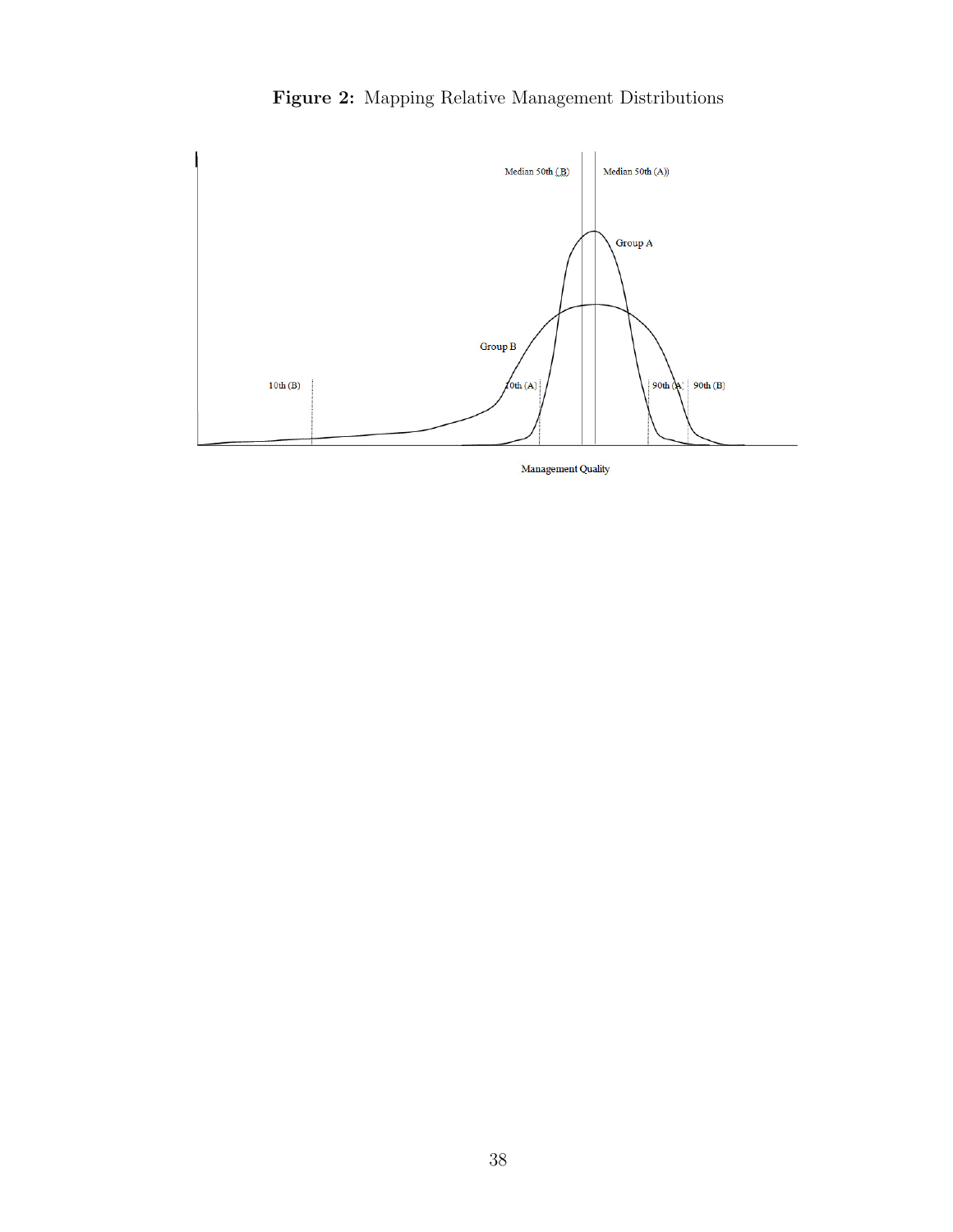Figure 3: Kernel Density Plots and Kolmogorov-Smirnoff Test for Equivalence of Management Distributions, Country vs. Frontier(US)



Note: Kernel density <sup>p</sup>lots of country vs. US distribution of management scores derives from World Management Survey.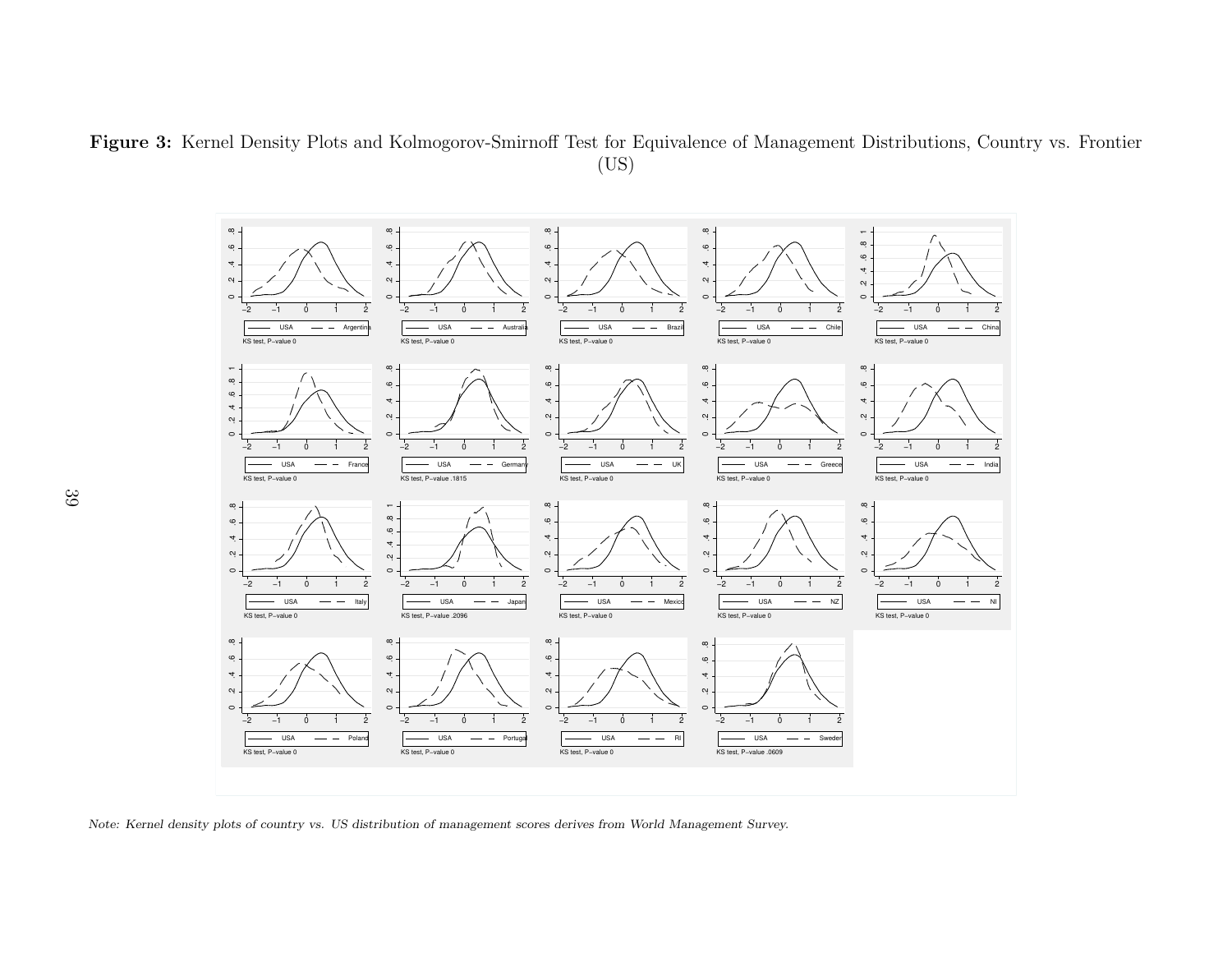

Figure 4: Difference of Country Management Scores from the Frontier (US) at Each Viniventile.

Note: Mapping of country distributions relative to the frontier (US). Plot of the country dummy coefficient in a quantile regressions at each viniventile of management scores on a constant and country dummy and 5% standard errors.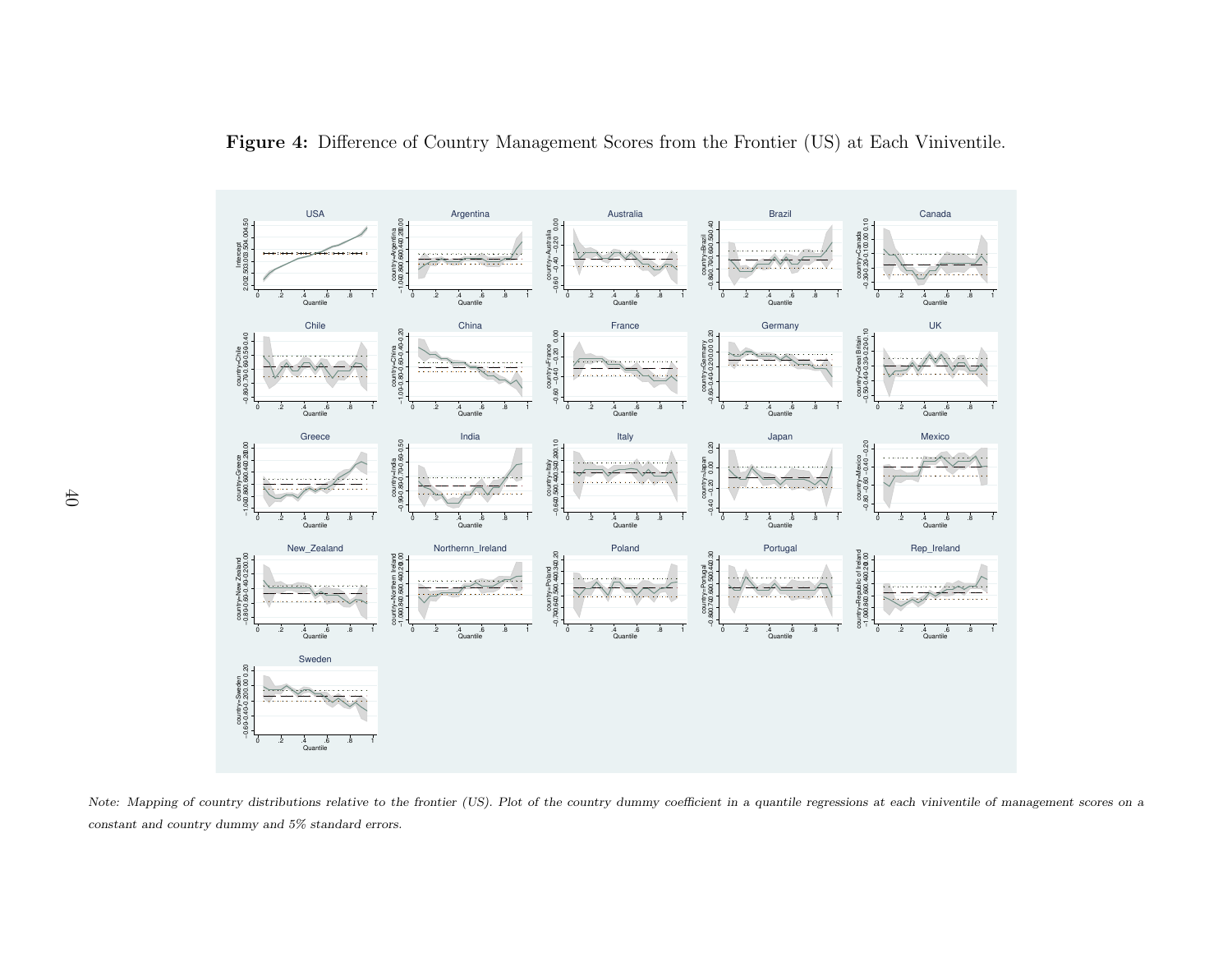Figure 5: Change in distributions relative to the frontier with convergence: Quantile coefficients relative to the frontier (US) vs Mean Z-Score



Note: 1. Plot of coefficient on country dummies at the 50th quantile (median) of management score on constant and country dummy vs. mean management score. 2. Plot of 90th coefficient over 10th.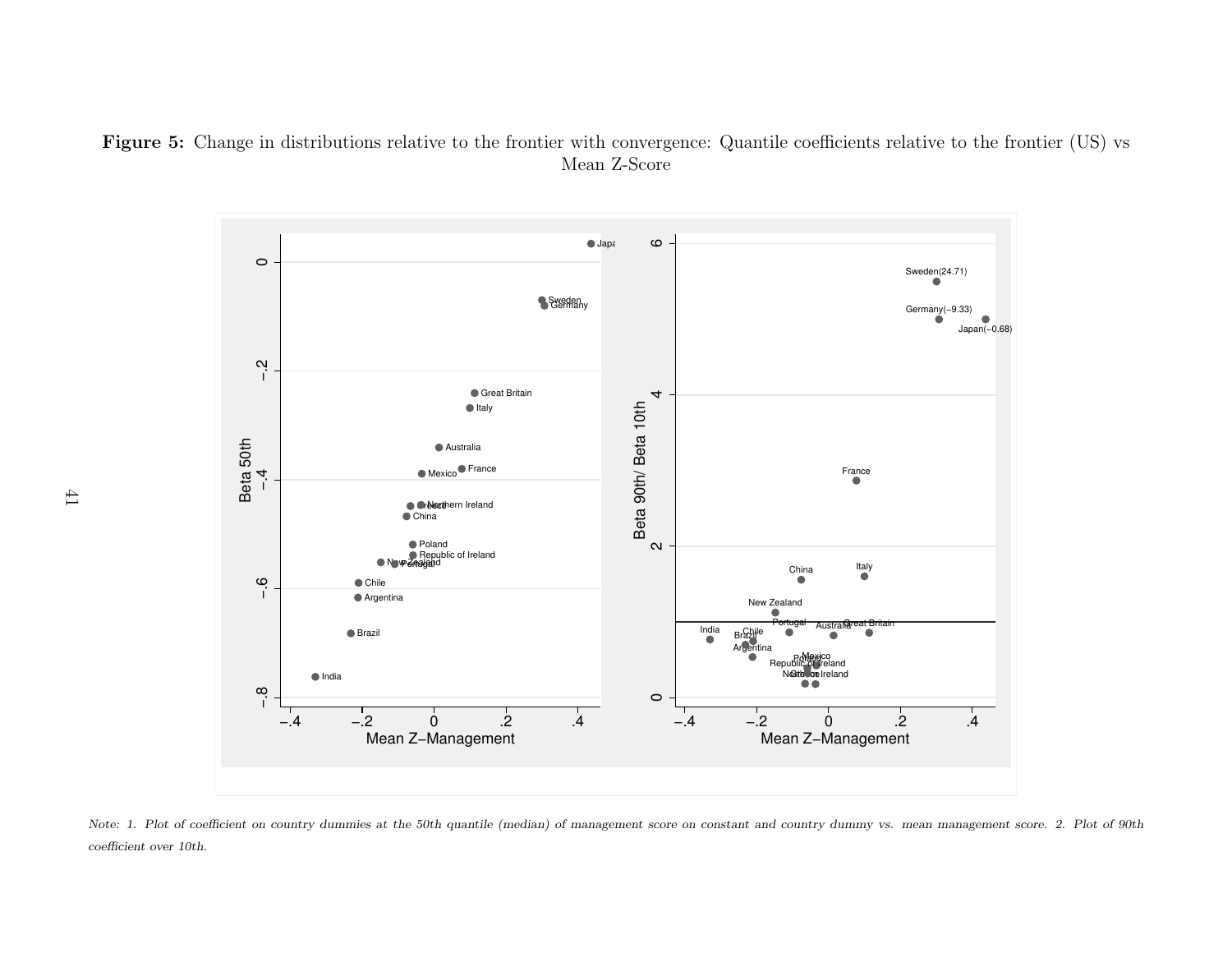



Note: Explanatory power of covariates at 10th, 50th, and 90th quantiles using RIF methodology. Final panel is the ratio of explanatory power at the 90th to that at the 10th.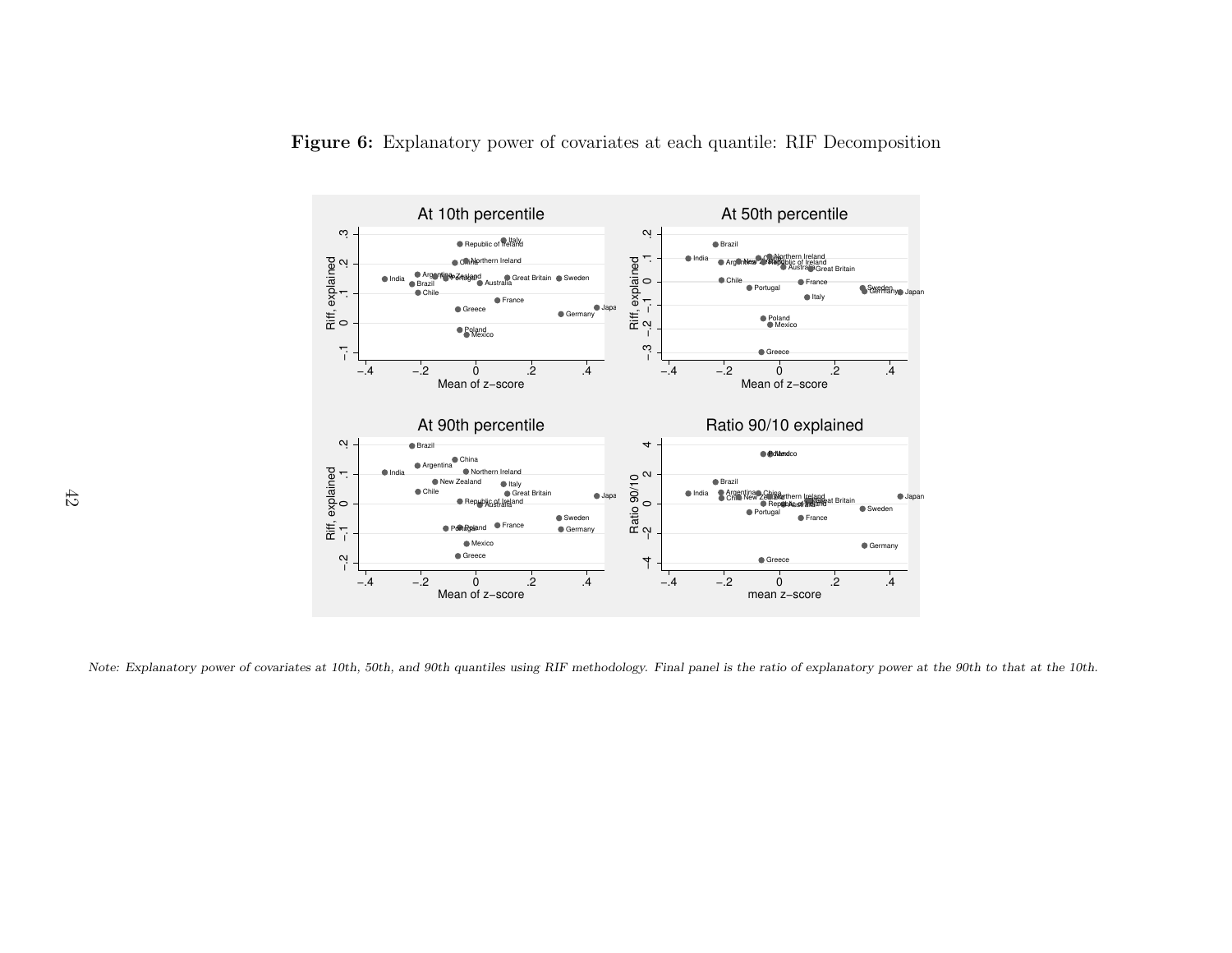# A Sample with Sectoral Dummies

|                             | (1)         | (2)         | (3)         |             |
|-----------------------------|-------------|-------------|-------------|-------------|
|                             | <b>OLS</b>  | $QR=0.1$    |             | (4)         |
|                             |             |             | $QR=0.5$    | $QR=0.9$    |
| Human Capital Controls:     |             |             |             |             |
| -% Managers college degree  | $0.003***$  | 0.002       | $0.004***$  | $0.006***$  |
|                             | (0.001)     | (0.002)     | (0.001)     | (0.002)     |
| -% Employees college degree | $0.006***$  | $0.005*$    | $0.006**$   | $0.009**$   |
|                             | (0.002)     | (0.003)     | (0.003)     | (0.004)     |
| -Size                       | $0.139***$  | $0.125**$   | $0.136***$  | $0.154***$  |
|                             | (0.028)     | (0.056)     | (0.049)     | (0.046)     |
| -Competition                | $-0.023$    | 0.017       | 0.047       | $-0.094$    |
|                             | (0.056)     | (0.092)     | (0.072)     | (0.084)     |
| Ownership Controls:         |             |             |             |             |
| Family                      | $-0.211**$  | $-0.471**$  | $-0.236***$ | $-0.108$    |
|                             | (0.088)     | (0.191)     | (0.089)     | (0.110)     |
| External CEO                | $-0.147$    | $-0.124$    | $-0.225*$   | $-0.272$    |
|                             | (0.125)     | (0.228)     | (0.130)     | (0.284)     |
| Founder                     | $-0.470***$ | $-0.532***$ | $-0.460**$  | $-0.052$    |
|                             | (0.129)     | (0.171)     | (0.186)     | (0.167)     |
| Government                  | $-0.044$    | $-0.565$    | $-0.169$    | $-0.248$    |
|                             | (0.237)     | (0.513)     | (0.276)     | (0.248)     |
| Private                     | $-0.179**$  | $-0.290*$   | $-0.169$    | $-0.089$    |
|                             | (0.083)     | (0.163)     | (0.122)     | (0.112)     |
| Other                       | $-0.176**$  | $-0.157$    | $-0.204**$  | 0.034       |
|                             | (0.082)     | (0.140)     | (0.101)     | (0.125)     |
| Germany                     | $-0.116$    | $-0.018$    | $-0.041$    | $-0.143$    |
|                             | (0.095)     | (0.239)     | (0.114)     | (0.164)     |
| UK                          | $-0.284***$ | $-0.521***$ | $-0.246***$ | $-0.195*$   |
|                             | (0.077)     | (0.145)     | (0.092)     | (0.104)     |
| France                      | $-0.434***$ | $-0.238$    | $-0.389***$ | $-0.544***$ |
|                             | (0.085)     | (0.173)     | (0.099)     | (0.136)     |
| Constant                    | $0.397**$   | $-0.573**$  | 0.229       | $1.197***$  |
|                             | (0.166)     | (0.238)     | (0.165)     | (0.216)     |
| <b>Sector Dummies</b>       | Yes         | No          | No          | $\rm No$    |
| Observations                | 883         | 883         | 883         | 883         |
|                             |             |             |             |             |

Table A.1: Correlates with Management Quality: USA, Germany, UK and France (Sample with Sectoral Dummies )

Note: Dependent Variable is z-score. OLS with robust standard errors and quantile regression with bootstrap standard error using 400 replications.  $*$   $p < 0.1$ ,  $**$   $p < 0.05$ ,  $***$   $p < 0.01$ .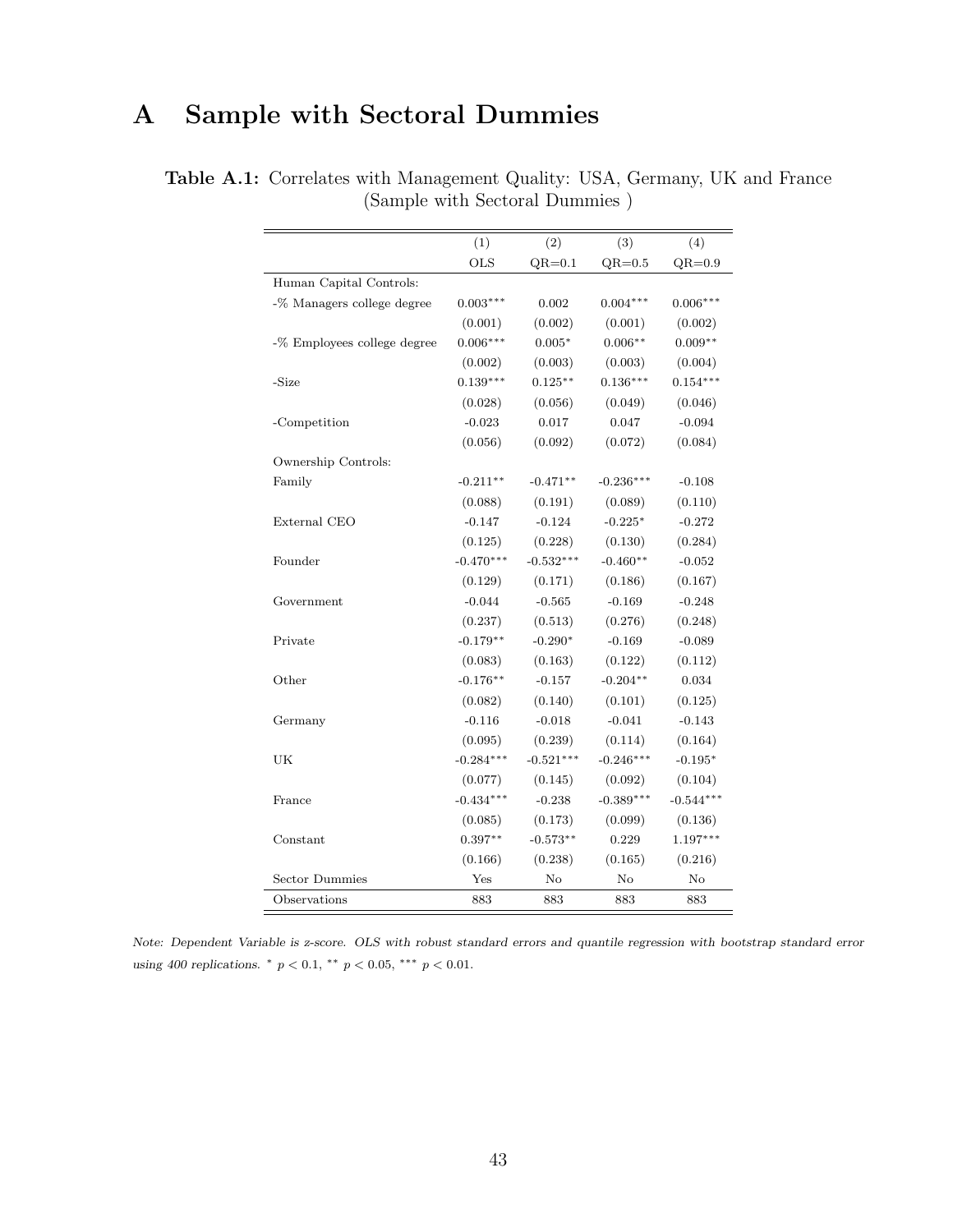|                                                       | (1)                    | (2)                    | (3)                    | (4)                    |        |
|-------------------------------------------------------|------------------------|------------------------|------------------------|------------------------|--------|
|                                                       | OLS                    | $QR=0.1$               | $_{\rm QR=0.5}$        | $QR=0.9$               |        |
|                                                       | $b$ /se                | $b$ /se                | b/sec                  | $b$ /se                | mean   |
| Human Capital Controls:<br>-% Managers college degree | $0.005***$             | $0.004***$             | $0.004***$             | $0.005***$             | 60.637 |
|                                                       | (0.001)                | (0.001)                | (0.001)                | (0.001)                |        |
| -% Employees college degree                           | $0.005***$             | $0.005***$             | $0.005***$             | $0.005***$             | 10.350 |
|                                                       | (0.001)                | (0.002)                | (0.001)                | (0.002)                |        |
| Firm Controls:<br>-Multinational                      | $0.355***$             | $0.313***$             | $0.321***$             | $0.422***$             | 0.474  |
|                                                       | (0.035)                | (0.068)                | (0.053)                | (0.055)                |        |
| -Size                                                 | $0.132***$             | $0.119***$             | $0.137***$             | $0.135***$             | 0.681  |
|                                                       | (0.017)                | (0.032)                | (0.024)                | (0.030)                |        |
| -Competition                                          | $-0.072**$             | $-0.068$               | $-0.081**$             | $-0.039$               | 1.691  |
| -Export                                               | (0.030)<br>$0.002***$  | (0.059)<br>$0.003***$  | (0.041)<br>$0.002***$  | (0.055)<br>0.001       | 32.079 |
|                                                       | (0.000)                | (0.001)                | (0.001)                | (0.001)                |        |
| Ownership Controls:                                   |                        |                        |                        |                        |        |
| Family                                                | $-0.252***$            | $-0.262***$            | $-0.278***$            | $-0.187**$             | 0.168  |
| External CEO                                          | (0.049)                | (0.097)                | (0.070)                | (0.087)<br>$-0.119$    | 0.042  |
|                                                       | $-0.004$<br>(0.070)    | 0.045<br>(0.142)       | $-0.023$<br>(0.093)    | (0.127)                |        |
| Founder                                               | $-0.377***$            | $-0.397***$            | $-0.406***$            | $-0.353***$            | 0.172  |
|                                                       | (0.051)                | (0.082)                | (0.081)                | (0.081)                |        |
| Government                                            | $-0.164*$              | $-0.119$               | $-0.205*$              | $-0.229$               | 0.021  |
|                                                       | (0.090)                | (0.186)                | (0.118)                | (0.171)                |        |
| Private                                               | $-0.145***$            | $-0.197**$             | $-0.143**$<br>(0.061)  | $-0.178***$            | 0.183  |
| Other                                                 | (0.044)<br>$-0.190***$ | (0.082)<br>$-0.214**$  | $-0.245***$            | (0.069)<br>$-0.123$    | 0.136  |
|                                                       | (0.046)                | (0.086)                | (0.060)                | (0.084)                |        |
| Country Dummies:                                      |                        |                        |                        |                        |        |
| Argentina                                             | $-0.685***$            | $-0.939***$            | $-0.741***$            | $-0.534***$            | 0.069  |
| Australia                                             | (0.082)<br>$-0.480***$ | (0.162)<br>$-0.413***$ | (0.107)<br>$-0.541***$ | (0.139)<br>$-0.565***$ | 0.103  |
|                                                       | (0.069)                | (0.133)                | (0.094)                | (0.103)                |        |
| Brazil                                                | $-0.700***$            | $-0.851***$            | $-0.744***$            | $-0.650***$            | 0.114  |
|                                                       | (0.071)                | (0.133)                | (0.104)                | (0.126)                |        |
| Chile                                                 | $-0.822***$            | $-0.909***$            | $-0.844***$            | $-0.972***$            | 0.082  |
| China                                                 | (0.072)<br>$-0.552***$ | (0.151)<br>$-0.501***$ | (0.099)<br>$-0.588***$ | (0.129)<br>$-0.756***$ | 0.054  |
|                                                       | (0.080)                | (0.164)                | (0.113)                | (0.128)                |        |
| France                                                | $-0.514***$            | $-0.321*$              | $-0.589***$            | $-0.723***$            | 0.041  |
|                                                       | (0.081)                | (0.164)                | (0.114)                | (0.111)                |        |
| Germany                                               | $-0.199**$             | $-0.176$               | $-0.154$               | $-0.273$               | 0.033  |
| Greece                                                | (0.091)<br>$-0.759***$ | (0.193)<br>$-1.169***$ | (0.111)<br>$-0.698***$ | (0.192)<br>-0.370*     | 0.022  |
|                                                       | (0.137)                | (0.223)                | (0.229)                | (0.198)                |        |
| India                                                 | $-0.862***$            | $-0.988***$            | $-0.917***$            | $-0.836***$            | 0.074  |
|                                                       | (0.079)                | (0.125)                | (0.118)                | (0.123)                |        |
| Italy                                                 | $-0.338***$            | $-0.391*$              | $-0.291**$             | $-0.465***$            | 0.027  |
| Japan                                                 | (0.096)<br>$0.130\,$   | (0.212)<br>0.289       | (0.119)<br>0.150       | (0.137)<br>$-0.171$    | 0.015  |
|                                                       | (0.092)                | (0.201)                | (0.115)                | (0.139)                |        |
| Mexico                                                | $-0.684***$            | $-1.026***$            | $-0.698***$            | $-0.477***$            | 0.050  |
|                                                       | (0.090)                | (0.158)                | (0.102)                | (0.130)                |        |
| New Zealand                                           | $-0.548***$            | $-0.510***$            | $-0.613***$            | $-0.597***$            | 0.030  |
| Poland                                                | (0.092)<br>$-0.676***$ | (0.187)<br>$-0.833***$ | (0.134)<br>$-0.726***$ | (0.162)<br>$-0.487***$ | 0.029  |
|                                                       | (0.104)                | (0.170)                | (0.138)                | (0.153)                |        |
| Portugal                                              | $-0.359***$            | $-0.299$               | $-0.414***$            | $-0.569***$            | 0.030  |
|                                                       | (0.095)                | (0.201)                | (0.104)                | (0.199)                |        |
| Ireland                                               | $-0.525***$            | $-0.890***$            | $-0.557***$            | $-0.226$               | 0.018  |
| Sweden                                                | (0.139)<br>$-0.159$    | (0.197)<br>$-0.210$    | (0.182)<br>$-0.150$    | (0.191)<br>$-0.231$    | 0.031  |
|                                                       | (0.097)                | (0.181)                | (0.128)                | (0.193)                |        |
| UK                                                    | $-0.311***$            | $-0.501***$            | $-0.292***$            | $-0.314***$            | 0.110  |
|                                                       | (0.072)                | (0.129)                | (0.106)                | (0.104)                |        |
| Constant                                              | 0.071                  | $-0.808***$            | 0.156                  | $1.044***$             |        |
| Sector Dummies                                        | (0.093)<br>Yes         | (0.188)<br>Yes         | (0.130)<br>Yes         | (0.142)<br>Yes         |        |
| Observations                                          | 3514                   | 3514                   | 3514                   | 3514                   |        |
|                                                       |                        |                        |                        |                        |        |

Table A.2: Correlates with Management Quality: Sample with sectoral dummies

Note: Dependent Variable is z-score. OLS with robust standard errors and quantile regression with bootstrap standard error using 400 replications. \*  $p < 0.1$ , \*\*  $p < 0.05$ , \*\*\*  $p < 0.01$ .